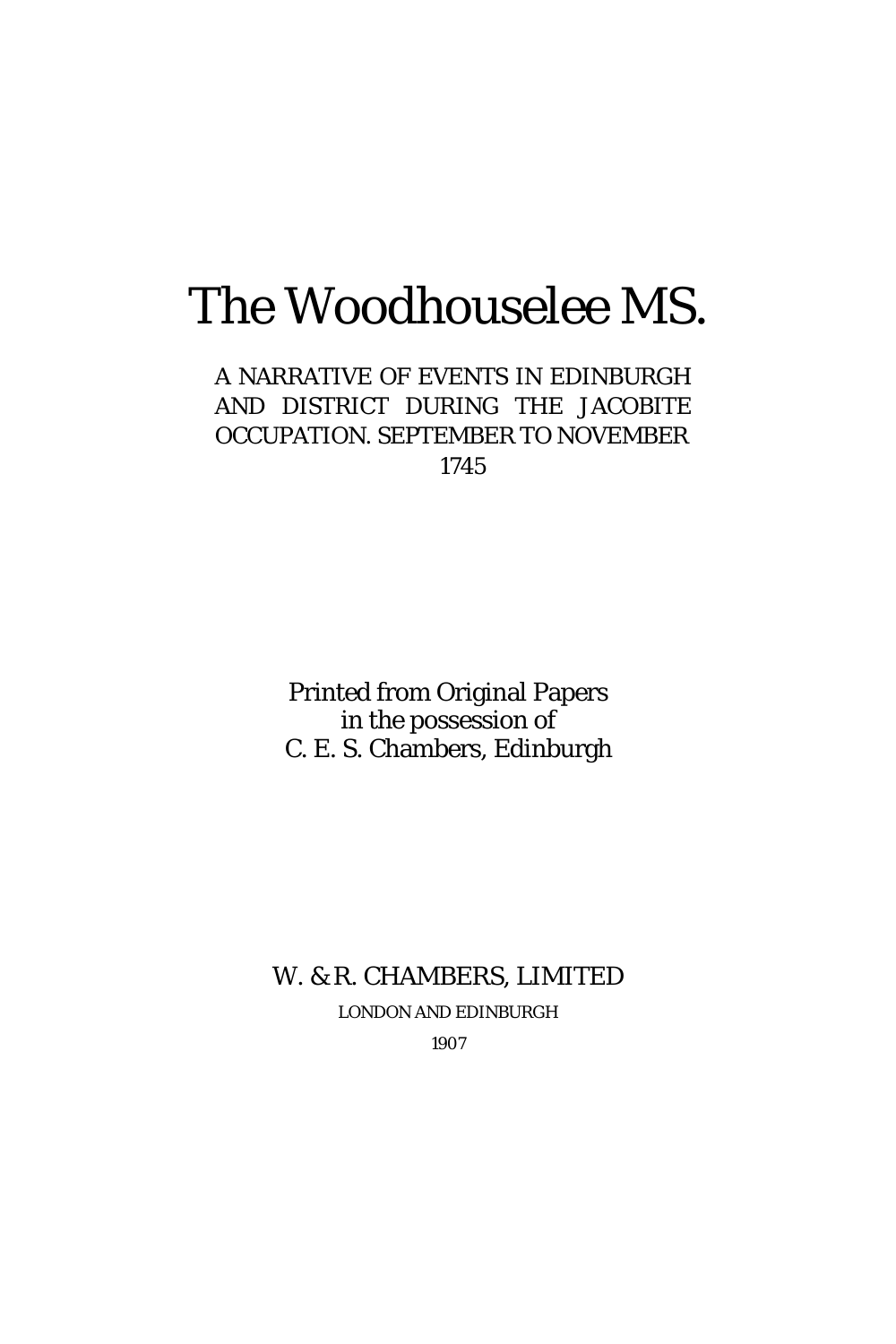Edinburgh: Printed by W. & R. Chambers, Limited.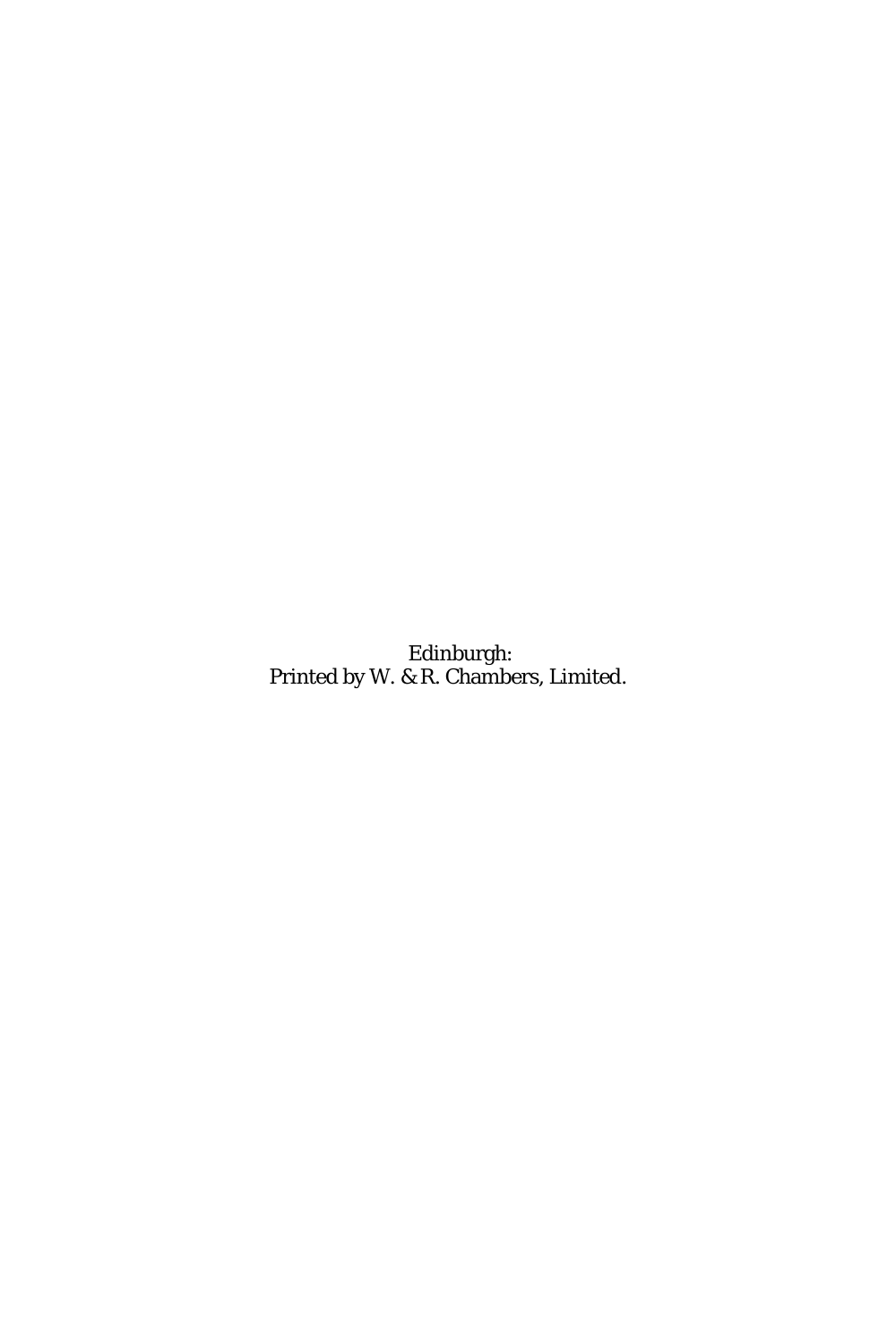## INTRODUCTION

THE lands of Woodhouselee, until 1657 called Fulford, lying in the parish of Glencorse and county of Mid-Lothian, during the latter part of the 17th century belonged to Sir William Purves of Abbeyhill, Bart., of whom there is a legend (not uncontested, however) that he was the original prototype of Allan Ramsay's 'Sir William Worthy' in *The Gentle Shepherd.* Be that as it may, he had unquestionably been Solicitor-General under King Charles II., and late in life he sold his property to James Deans of Woodhouselee, advocate, who had married his daughter Rosina. A later James Deans of Woodhouselee married Bethia, daughter of Sir Robert Pringle of Stitchel, and dying 7th May 1720, was succeeded by his son, Robert Deans. The last, who was a surgeon in Edinburgh, sold part of his estate to Alexander Pitcairn in 1727. Daughters of the family had married into the houses of Ramsay of Whitehill, Purves of that ilk, and Drummond of Concraig, and one (in 1747) became the wife of the Rev. William Wishart, D.D., Principal of the University of Edinburgh. A sister, moreover, of Robert Deans, Margaret Deans, had married, in 1718, Alexander Pitcairn, W.S., a son of David Pitcairn of Dreghorn, and it was to him that Woodhouselee was conveyed in 1727. Mrs Pitcairn died in 1741; but before her death her husband had sold, in 1734, his portion of Woodhouselee to a new proprietor named Patrick Crichton.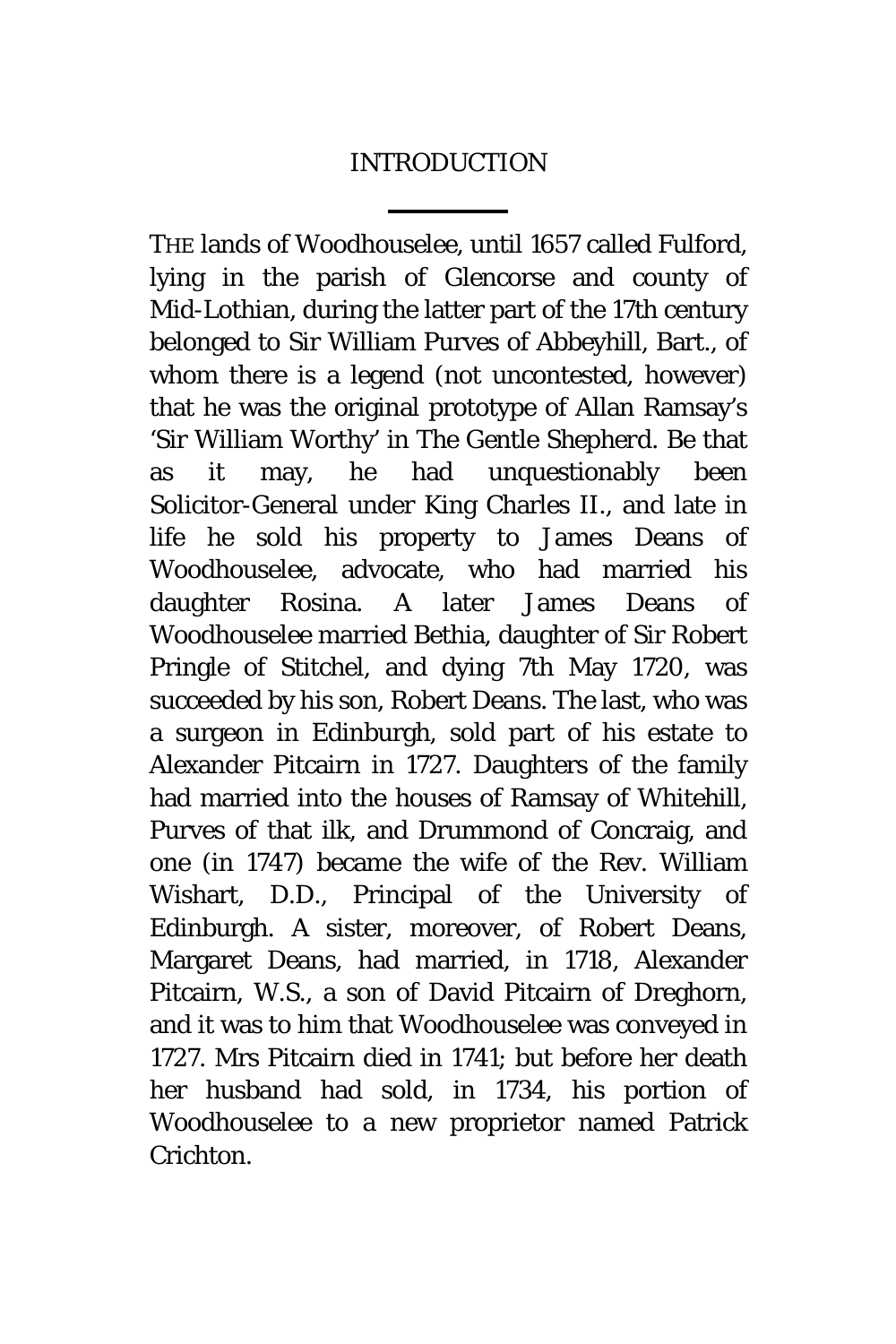The new laird, though he claimed descent from a junior branch of the Crichtons, Viscounts Frendraught, was a saddler and ironmonger in the Canongate of Edinburgh, and it is not unlikely that it was he who was the writer of the Diary of the year 1745, which is now first published under the title of *The Woodhouslee MS.* Patrick Crichton did not long possess the estate, and the knowledge of his short tenure might quite naturally have led him piously to describe it as 'owr poor hyred sheeld of Woodhouselee.' He parted with the lands in 1749 to William Tytler, Clerk to the Signet, the father of Lord Woodhouselee, acquiring (in exchange perhaps) Newington House, which had been possessed by Mrs Tytler, the widow of Mr Alexander Tytler, writer, and the mother of his successor in Woodhouselee. We thus see that Patrick Crichton was a man of means and of some position. His firm was a good one, and lasted for some generations. If we are right in thinking he may have been the writer of this Diary, we would greatly like to know more about him; but, unfortunately, little can be found in the records. His wife's name has not transpired, although he was married before 1740. He was about fifty-five years of age in 1745, the year in which the Diary was written, and was then a successful burgess of Edinburgh. He died near Edinburgh, 27th April 1760, leaving a son, Alexander Crichton of Newington (1740-1808), who registered arms as such in 1763. He was a coachbuilder for many years, very much respected in Edinburgh, and was, in turn, [\\*](#page-3-0)

<span id="page-3-0"></span> <sup>\*</sup> His wives' names are given in the *Monumental*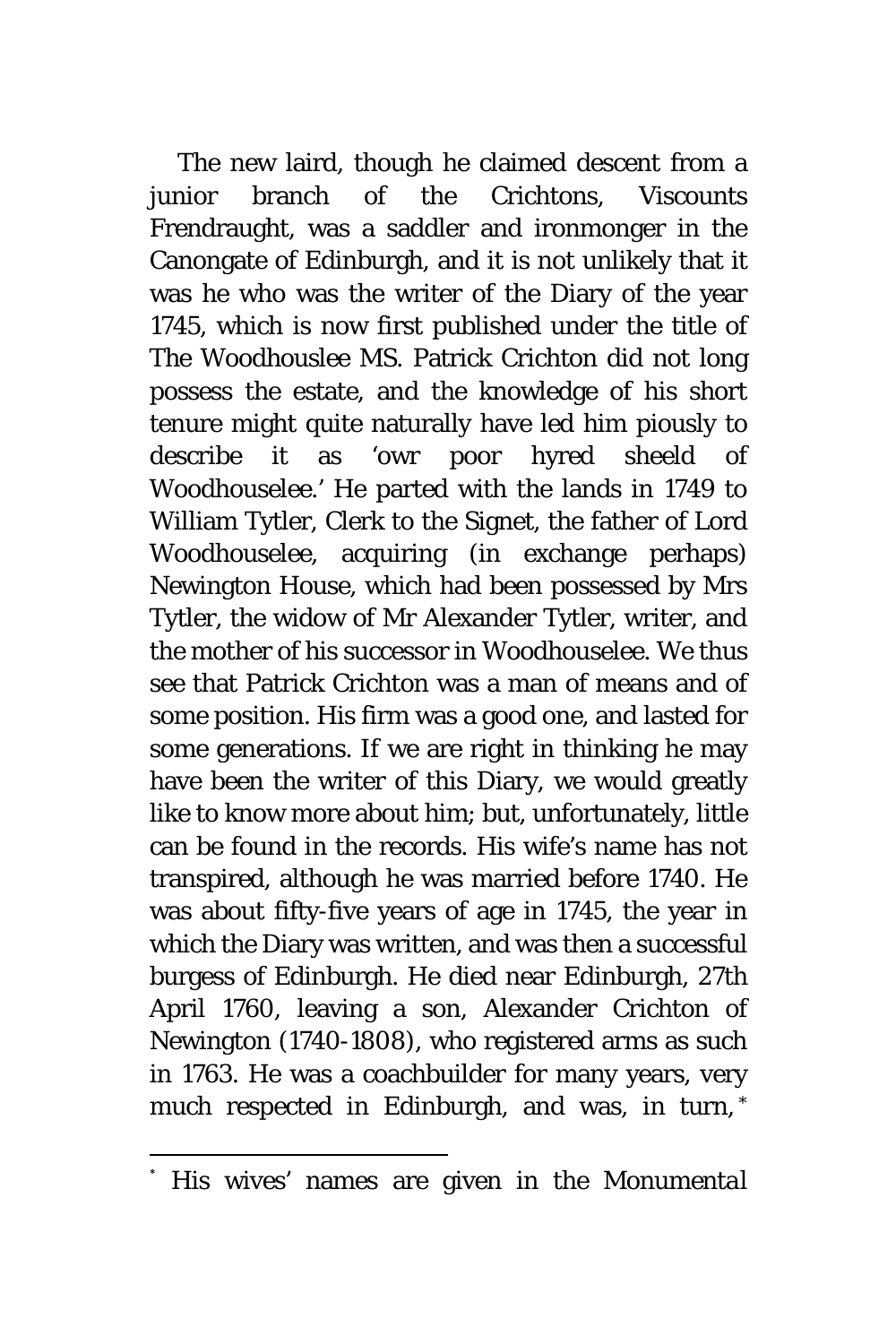father of two sons—Captain Patrick Crichton of the 57th Regiment, Treasurer of the City of Edinburgh (1761-1823), who will be found noticed in *Kay's Original Portraits,* the father of Sir Archibald William Crichton of Russian fame;—and Sir Alexander Crichton (1763-1856), Physician to the Emperor of Russia, of whom there is an account in the *Dictionary of National Biography.*

Whether Patrick Crichton was the writer of the Woodhouselee MS., now printed, or not, it was without doubt written by the occupier of the estate of Woodhouselee during his time; and it is much concerned with the doings of the neighbouring Pentland proprietors during the troublous 'Jacobite' year.

The MS. passed into the possession of Mr Archibald Stewart Denham, who had an interesting collection of Jacobite and Whig papers. He in turn gave it to Dr Robert Chambers, when he was at work on his excellent *History of the Rebellion.* It was seen, about the same time, by Sir Walter Scott, who thought it worth publishing. It has remained, however, for its present owner, Dr Chambers's grandson, Mr Charles E. S. Chambers, to print it in its present form.

Whoever he was, the author of the MS. was a keen Whig and a pious Presbyterian. Deeply distrustful of Archibald Stewart, the Lord Provost, whom he regarded (perhaps rightly enough) as a Jacobite but

l

*Inscriptions of Greyfriars.* His son is mentioned there also.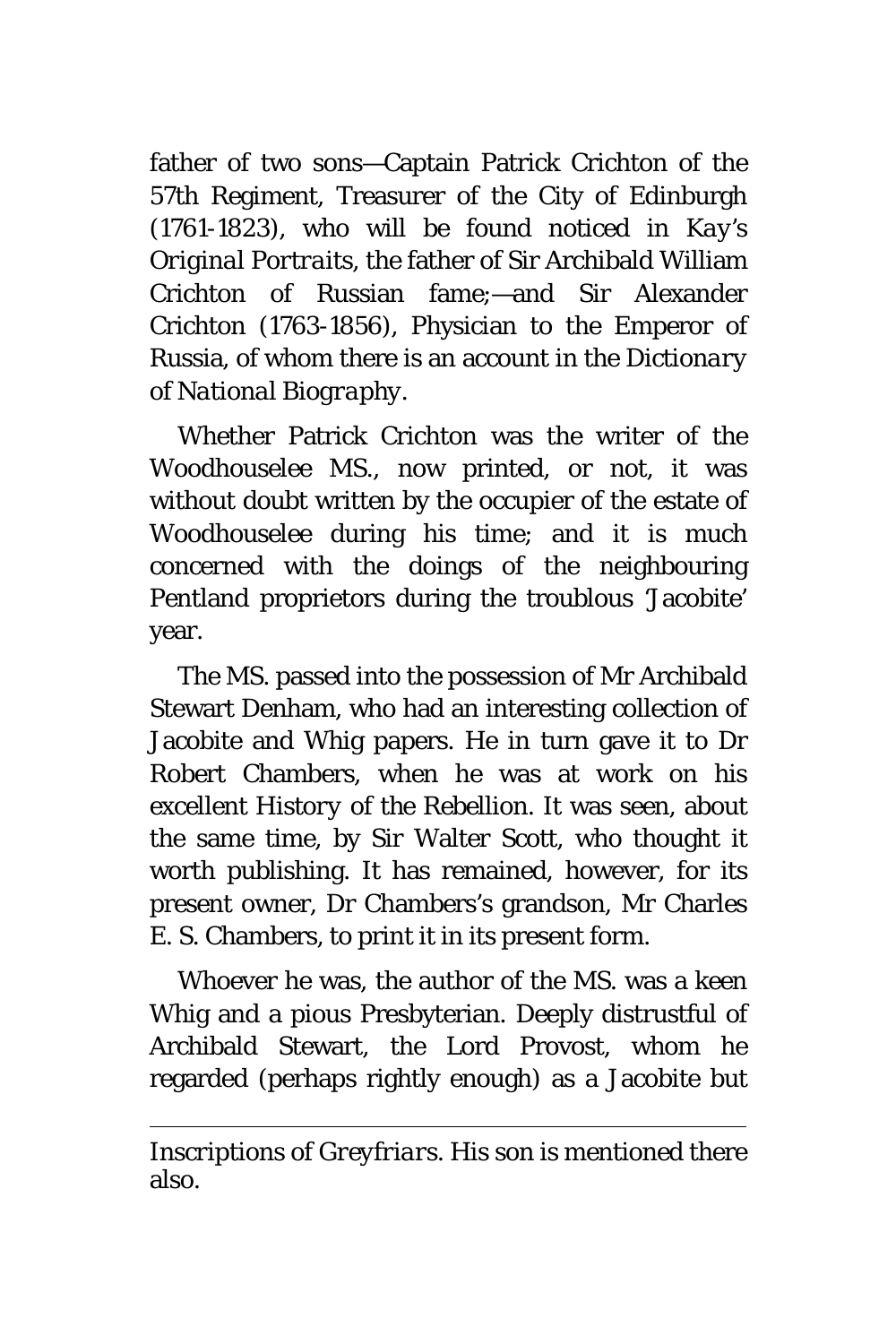thinly disguised, he felt that the inadequately defended city of Edinburgh had been betrayed into the enemy's hands. The narrative, therefore, though it has little of historic novelty in it, is all the more interesting as it is written from the point of view of a sincere Whig, a standpoint now too often lost to sight owing to the overpowering glamour of Jacobite romance. The writer, we see, regarded the success of a 'Popish' or an 'Italian' prince with horror; to him the Jacobite poets, Ramsay and Hamilton of Bangour, were only 'the mungerall burluesque poet' and 'the nationall poetic good for nothing lad,' and his Diary shows with much vigour the dread the countryside had of the invading Highland 'Banditti.' There is little new in the account given of the battle of Prestonpans; but we are glad to have the narrative of the contest between the Castle and the Jacobite army. The fear of the citizens when shells were flying is tellingly indicated, and the writer quaintly expresses his feelings when he writes, 'I saw a musket ball was battered upon the stons in Grasmarket, and a gentleman missed it narrowly.'

Many entries allude to members of the ministry of Edinburgh, and particularly to the clerical family of Bannatyne, or Ballantyne, evidently on terms of great intimacy with the writer. Hugh Ballantyne, frequently mentioned, was the young probationer to the ministry of whom we read much in the *Autobiography of the Rev. Dr Alexander Carlyle.* He, with young Carlyle, was a volunteer in the Town Guard of Defence in 1745, and later, having become a clergyman, died February 26, 1769, the much-respected minister of Dirleton.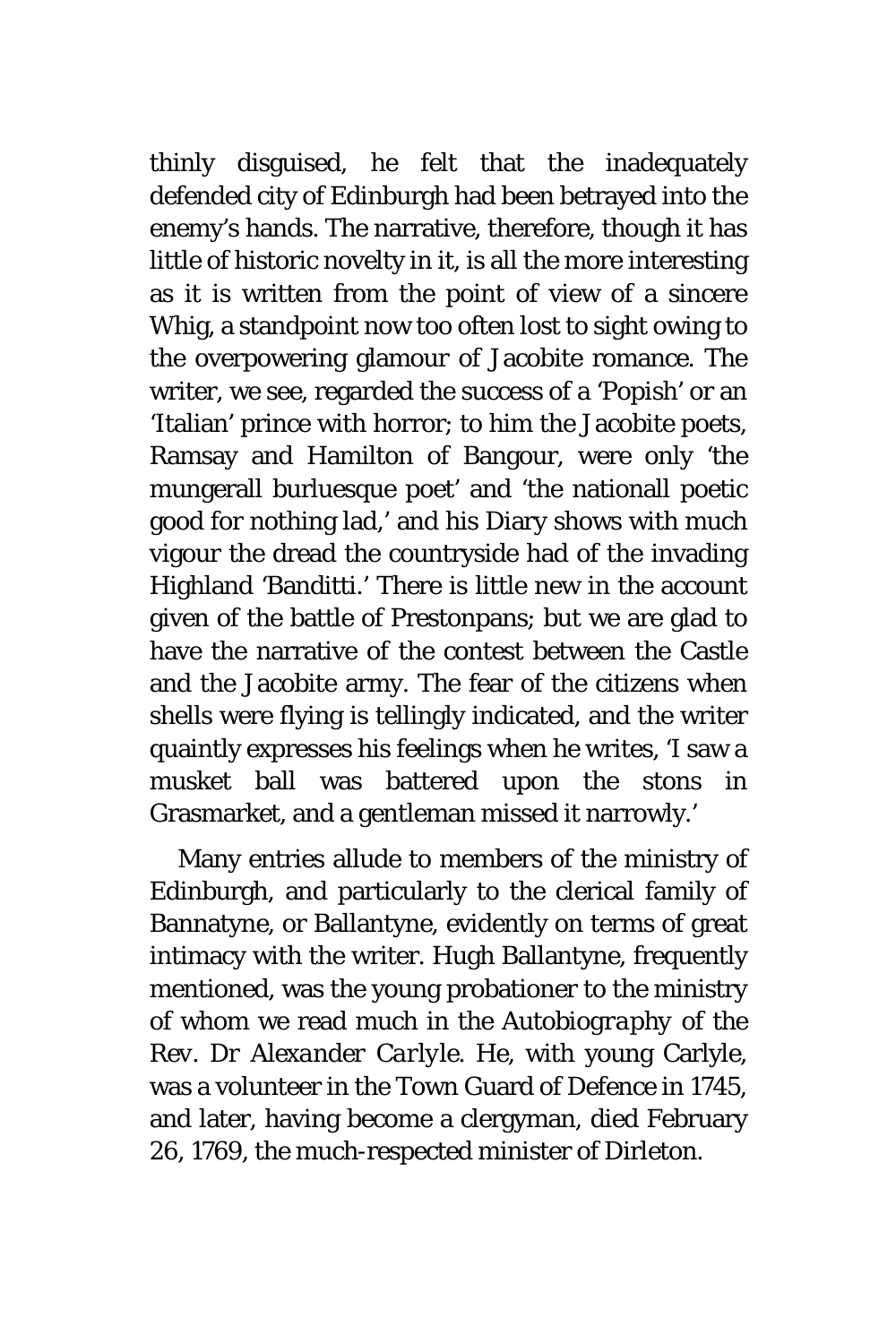The exciting chase, as a spy, of his brother, the Rev. George Ballantyne, minister of Craigie, by Andrew Lumisden, who afterwards became the Prince's chief secretary, and his disarming by the minister who escaped with difficulty from the hue and cry of the irate Highlanders, is new, at least to us, and is told here with much spirit, among the events of the first week of October 1745. The perplexities of the Presbyterian ministers, the most zealous of whom were Dr Webster and the outspoken and rash Mr MacVicar, are much animadverted on, and the writer greatly deplores Edinburgh's silent Sabbaths and their cause, and even appends a prayer for forgiveness, with a hint that the silence enduring as long as four Sundays may be Divine punishment for 'the stage plays, dancing assemblies, and consorts of music' which were 'former abominations.' Mentioned in the Diary are many petty spoliations by the Highlanders, who scoured the country; but in spite of their enumeration, and with the exception perhaps of a few cases of real oppression, they all tend to show how moderate the demands of the Jacobites were when they had the country prostrate at their feet. They 'gulravished' a public-house perhaps, 'stole' or took many horses; attacked one or two houses—for example, from Woodhouselee on October 16th they stole some 'linings,' and even 'beat the evergreens for concealed things,'—but without doing much harm; still, like the writer, we can 'sumpathise' with the startled householders distressed on such occasions. We get a good idea in the part of the Diary which deals with the visits of these 'rowgs' of the fear that was felt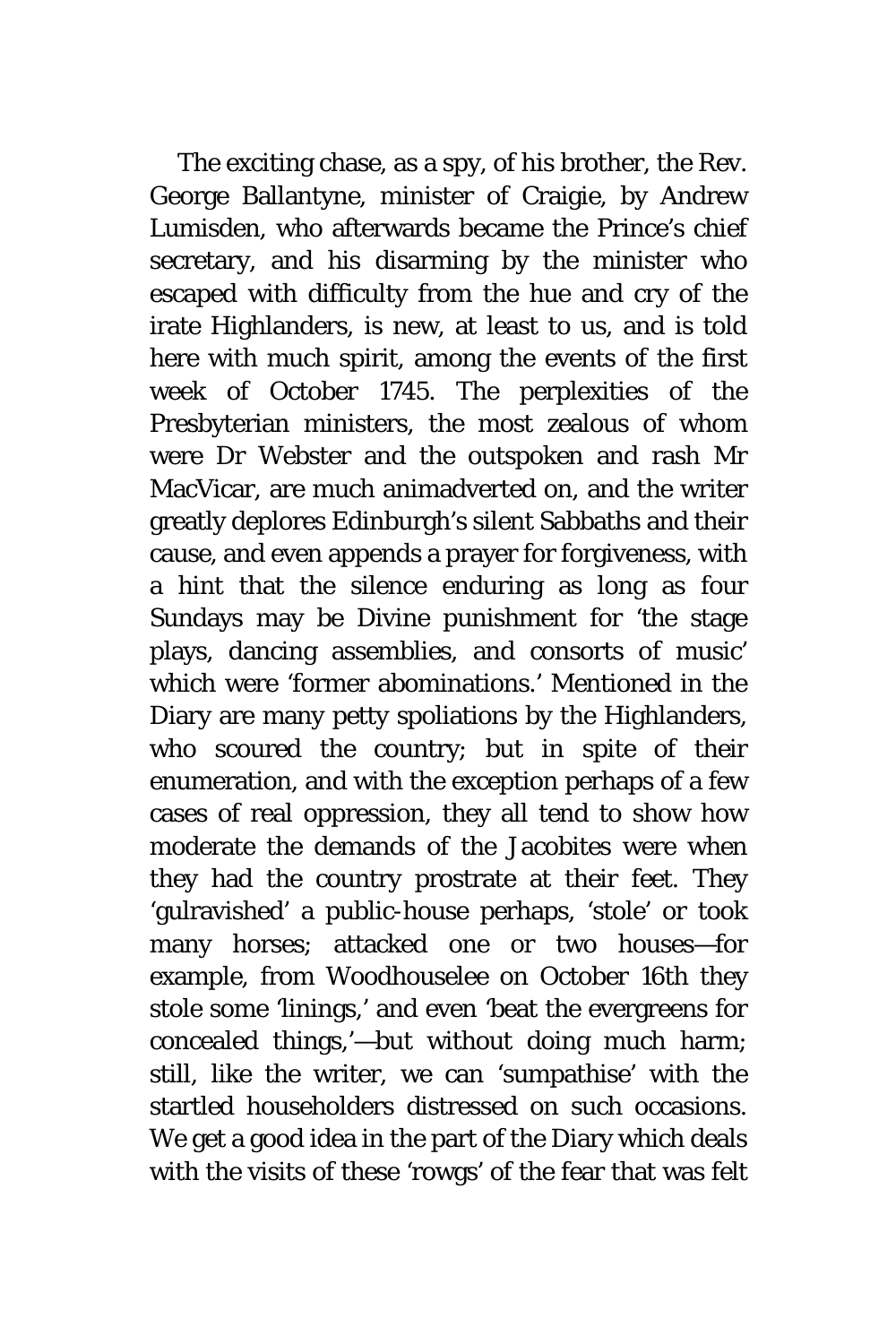by the small lairds of the Pentlands lest they should be misused. Yet, when the Highlanders did appear, the two Appin Stewarts who acted as 'escort' to Mrs Philp of Greenlaw were found to be 'civil,' and conversed pleasantly enough, even telling the writer humorously of the way they traced the fact that an East Lothian miser had concealed riches in his house. 'He was shilling peas when they came in and would give them nothing, but was so cairfull as to pick up a peas or two (which) had fallen; but they searched and hitt upon all his money.' The narrative of the Quaker brewer's demand for redress from Prince Charles for the robbery of his goods, given in the Diary (p. 82), is very favourable to his brave outspokenness. We give the account of his meeting with the Prince from Eay's *Compleat History of the Rebellion* (p. 62), so that it may be compared: 'The fair dealing Quaker makes his Application to their prince, assuring him "*That method he pursu'd would never prosper, or answer his Expectation; for,* said he, *our George takes only a Part of our Money, but Thou even verily takes all; and Thou may'st as well take my Life, as take away the Prop that supports it,"* upon which complaint the Highland Prince answered, *That he* (Mr *Areskine) was many Years in debt to the Revenue of his father's Excise, and it was but the proper Dues to his Government;'* but we much prefer the version given by our author.

Incidentally we meet many things—small in themselves—which are valuable as being attested by the observation of a contemporary witness. We are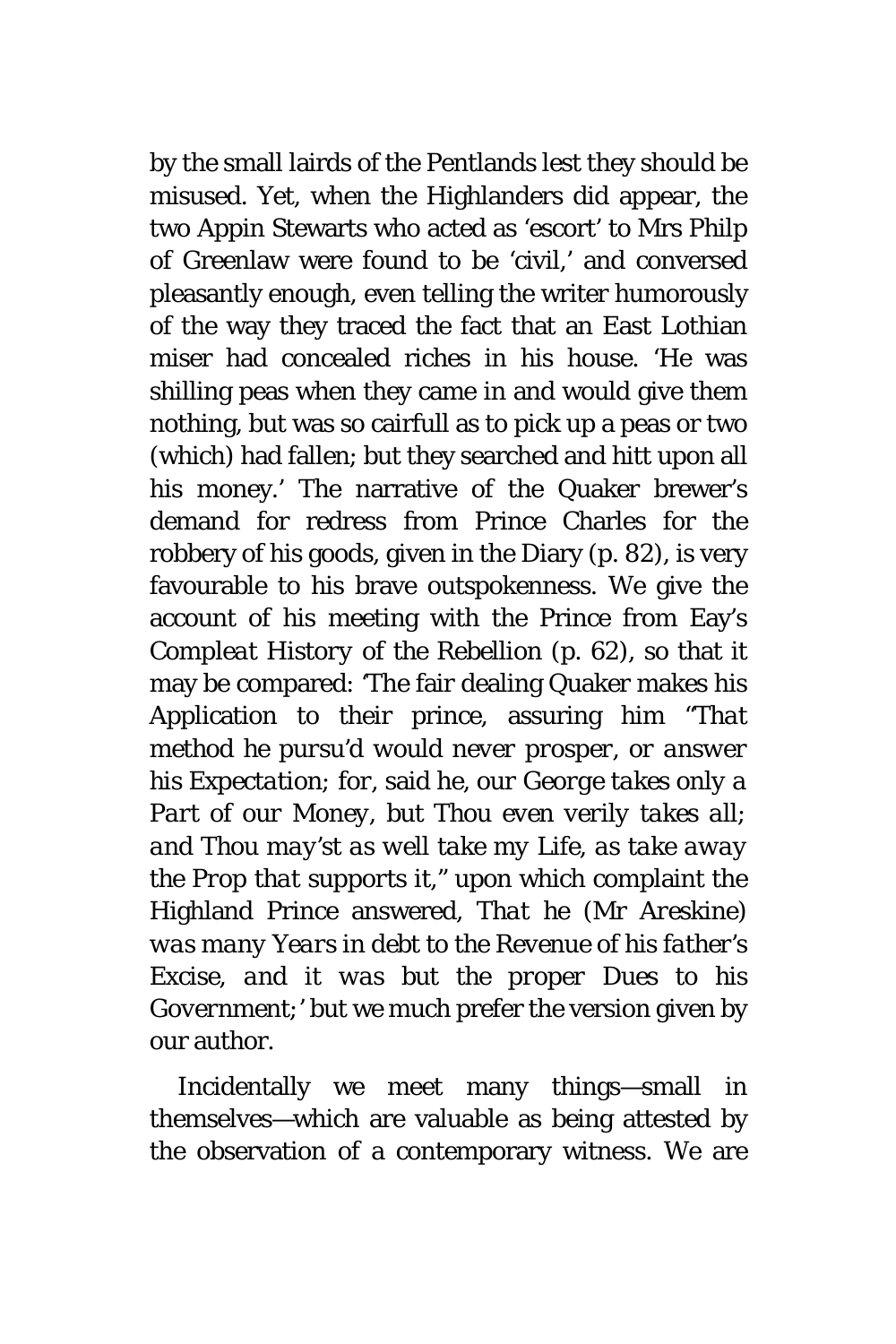glad to read of the 'more polite sight' he beheld, the view of Prince Charles Edward and his suite before the entry of Edinburgh. The description of the dress of the Prince by another eye-witness has in itself a curious interest also. Neither is it unpleasing to have a truthful if hostile spectator's description of the Proclamation on September 17th, which differs slightly from Boyes's history, even though he describes it as a 'commick fars;' nor, though it may not be of great historic value, do we disdain to know, as we are told here, that the wife of Secretary Murray of Broughton rode with the army 'in huzare dress,' accoutred with pistols, and wore in her cap 'a white plumoshe feather,' as it gives details we would not willingly be without.

The MS. is printed now as it was penned. We find that the Lothian Scots in which it was written is full of forcible words, some of which, though very expressive, are now almost obsolete. We have, however, for the benefit of the modern reader, ventured to punctuate the Diary, and we have added a few notes to point out the identity of the lesser known names which occur in it, in the hope that this perhaps may be the means of making it of more real interest to the local historians of Mid-Lothian.

A. FRANCIS STEUART.

EDINBURGH, *June* 1906.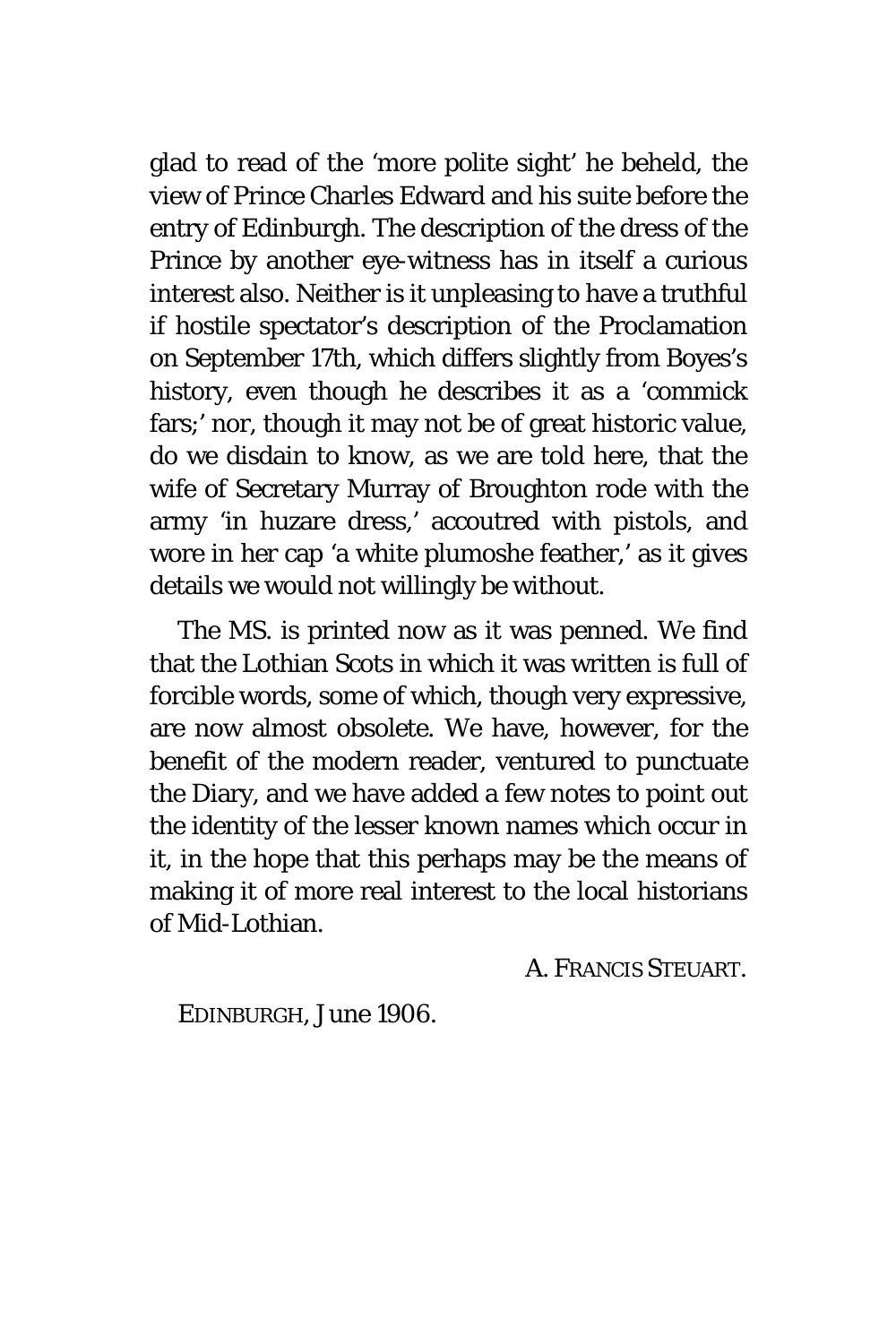## THE WOODHOUSELEE MS. 1745.

SABBATH, September 15, the Highlanders were at Linlithgow and owr two Irish Regements of Dragowns stood at the west end of Corstorphin. Edinburgh was alarmed the fyer bell by Archibald Stewart (Alenbank and Lanton) provost. His order was rung which disperssed all the churches the time of lectur or the morning service. Letters came from Mr Philpe [\\*](#page-9-0) of Greenlaw to his Lady at Glencorse Church, and we were allarmed with accownt Prince Charles and his Highland bandits were at Corstorphin two miles from Edinburgh and three from us at Woodhows Lea. Mr John Wilson our minister [†](#page-9-1) deterred the people in church with a long sermon and ane ill-timed exortation after which I had not patience to hear owt, considering the enemie was at the gaits. Upon the letter Mrs Philp went in to town. She was in owtmost terror and amazement for her husband (she said) and her dear child which were in Edinburgh. One of the elders, George Straiton, by his master Mr Mowbry's warning, went owt in time of sermon to dryve off his horses to the hills, the rest of the congregation satt qwiet, only owr familie left parte of the tediows ill timed exortation. I and the two children went to the tope of Leepshill, and with my prospect viewed these

 <sup>\*</sup> John Philp of Greenlaw.

<span id="page-9-1"></span><span id="page-9-0"></span><sup>†</sup> Of Glencorse Parish, from 1699 to his death, 14th July 1757, in his 81st year. He married in 1707, Christian, daughter of William Douglas of Baads.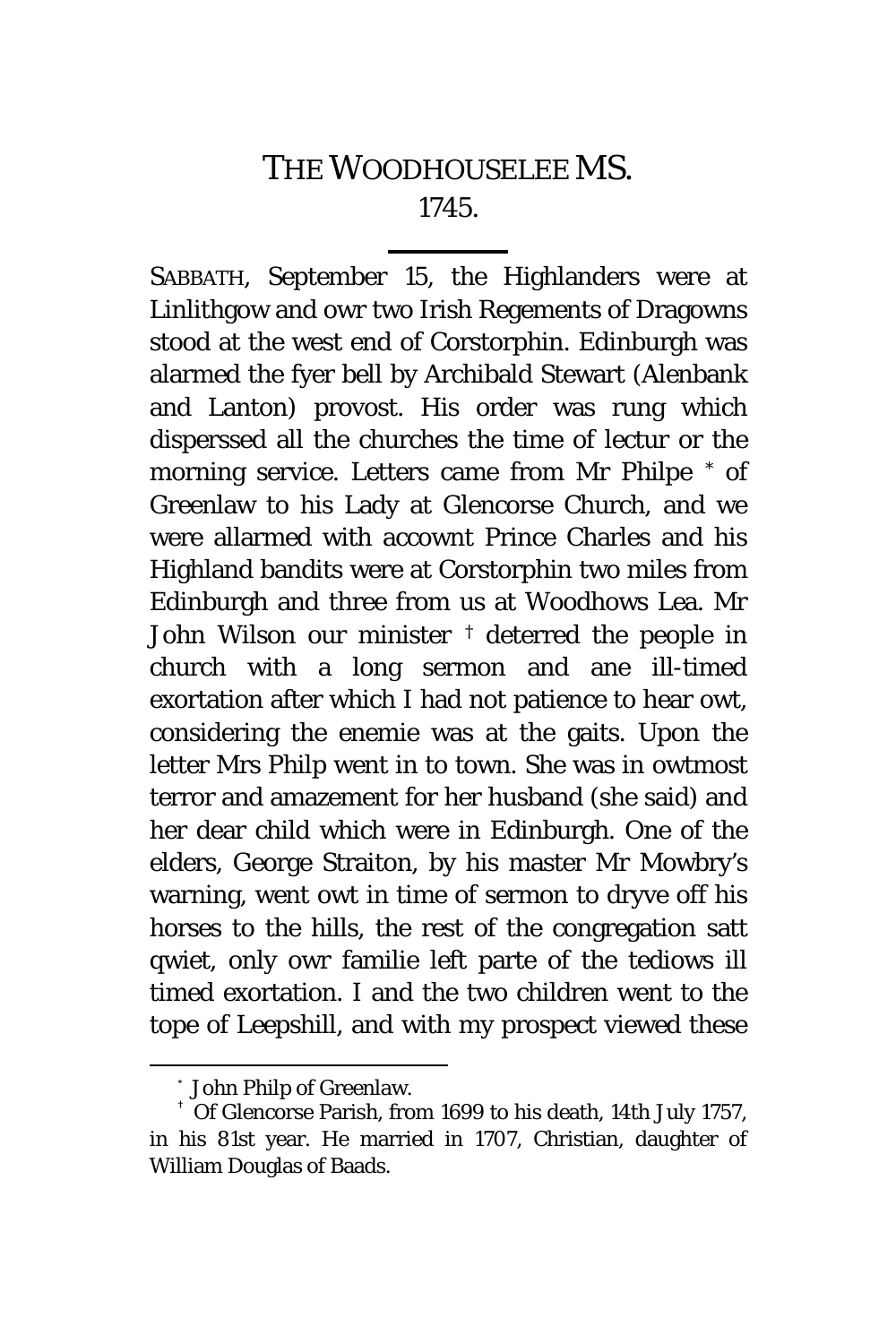two regements of dragoons at the west end of Corstorphin to the northward of the highway where the two rods joyn. Edinburgh had a good dale of zeale and spirit. There had been 800 volenteers raised. There was the King's signe manuall for a 1000 men lately come down, the walls were put in better order, and barricads of turfe at the gaites, and some canon planted. Generall Ghest[\\*](#page-10-0) had given the King's armes to those volunteers, the town gaird was full. All these with the 2 Regs, of Dragowns might have resisted and probable defeat fowr thowsand or a few more ill armed ill accowtered fatigued Highlanders, but this wanted a cheife magistrat to conduct the numbers and there spirit and the Lord Provost was justly suspected of corresponding with the rebells by means of his cowsin Sir James Stewart of Goodtrees and by sevral John Stewart [†](#page-10-1) professor of naturall phylosophie. It was said that of the train band captains 12 of 15 were Jacobit and the Commandant a Jacobit, the town was full of freinds to Prince Charles, and being now harvest the Heighlanders of there partie, man and weeman, had been sent up a good number under pretext of harvest work. But the Provost's conduct cast a damp upon all, he was slow in his deliberations bacward in executing things agreed, he fixed upon a dismall signall the ringing the alarmer or fyer bell to call the volonters or the burgers, and this was a publick intimation to the rebell freinds within and withowt the city. The volunteers had old crassey officers the

<span id="page-10-0"></span> <sup>\*</sup> Guest.

<span id="page-10-1"></span><sup>†</sup> He died 12th May 1759, at Edinburgh.—*Scots Magazine.*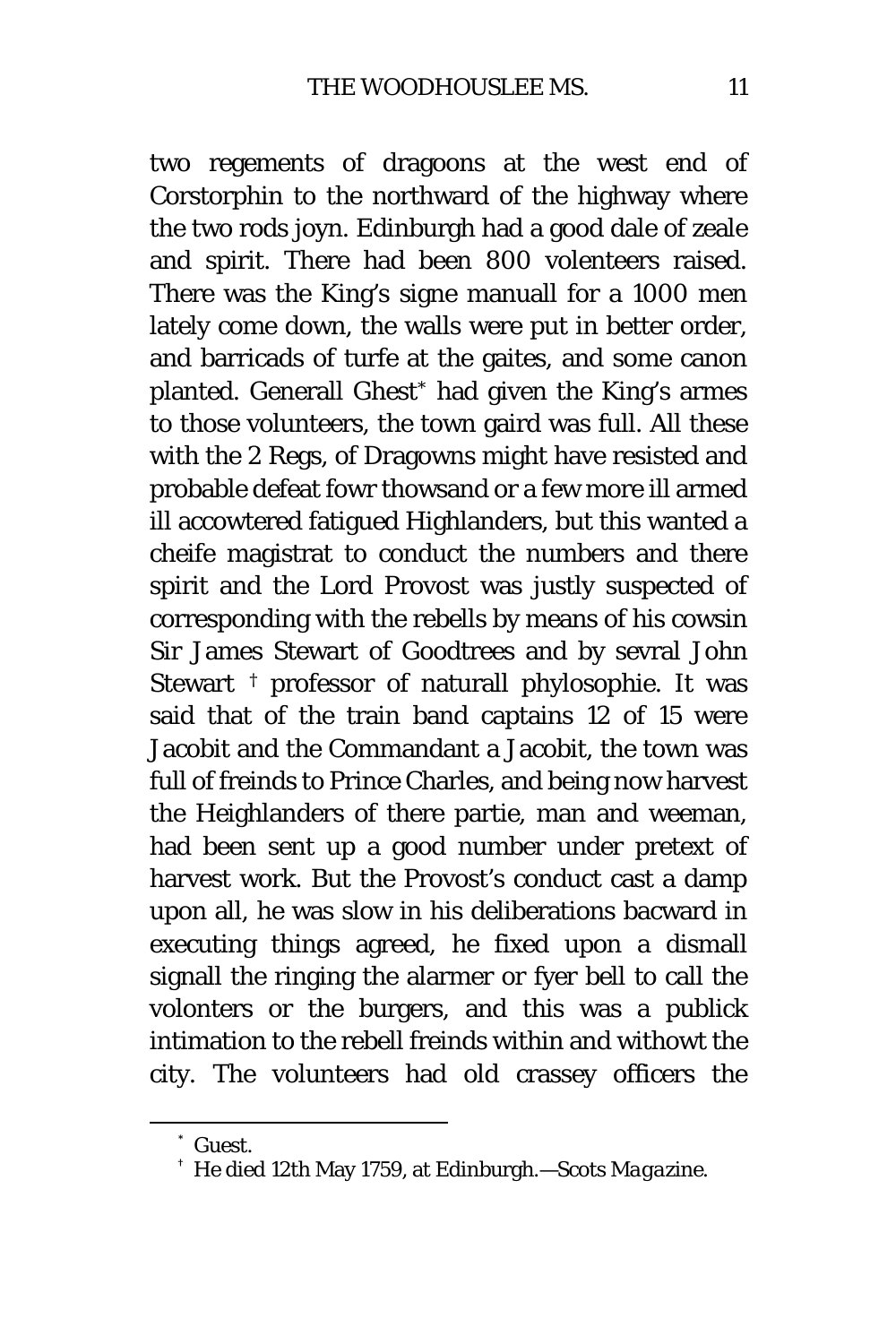provost named there, captains George Drumond, [\\*](#page-11-0) commissioner of excise, old provost McCallie, Ja. Nimmo, awditor of excise, Sir George Preston, Kerr goldsmith &c. [†](#page-11-1) of these George Drummond had some resolution, Sir George Preston was hearty when the call was by the alarem bell to march to Grasmarket in order to march to Corstorphin. Only Drummond and Prestons companies marched down and of these many looked as going to execution (for this is the place of hanging). Some of the zelows bretheren ministers of Edinburgh that had lifted there hearts failed them they crayed owt it was a mad attempt; so said Moderator Wishart<sup> $\ddagger$ </sup> and flaming Mr Alexander Webster;<sup>[§](#page-11-3)</sup> they acted like prists, and Georg Drummond was for leaving his body on the city walls. All was confusion and they were not knitt by disiplin and awthority and were raw men they were betrayed, betrayed, by the Kings liftenent the cheif magistrat, so they returned. The rebells approched with good disiplin for to give them there due never did 6000 theiving naked ruffiens with uncowth wappons make so harmeless a

 <sup>\*</sup> Late Lord Provost.

<span id="page-11-1"></span><span id="page-11-0"></span><sup>†</sup> James Kerr of Bughtrig, M.P., Edinburgh, 1747-54. Died 24th January 1768. He was said to be 'much in the confidence of the late Mr Pelham.'—*Letters of the Right Hon. Lady Jane Douglas,* p. 89.

<span id="page-11-2"></span><sup>‡</sup> Rev. Wm. Wishart, D.D., elected moderator 9th May 1745. He was made Principal of the University of Edinburgh, and died 12th May 1753. His second wife (who was three times married) was Frances Deans of Woodhouselee.

<span id="page-11-3"></span><sup>§</sup> Minister of the Tolbooth Church. Died 25th January 1784. 'By his importunity with the lamented Colonel Gardiner, it has been stated, the fatal encounter at Preston in 1745 was hastened.'— Scott's *Fasti,* i. 51.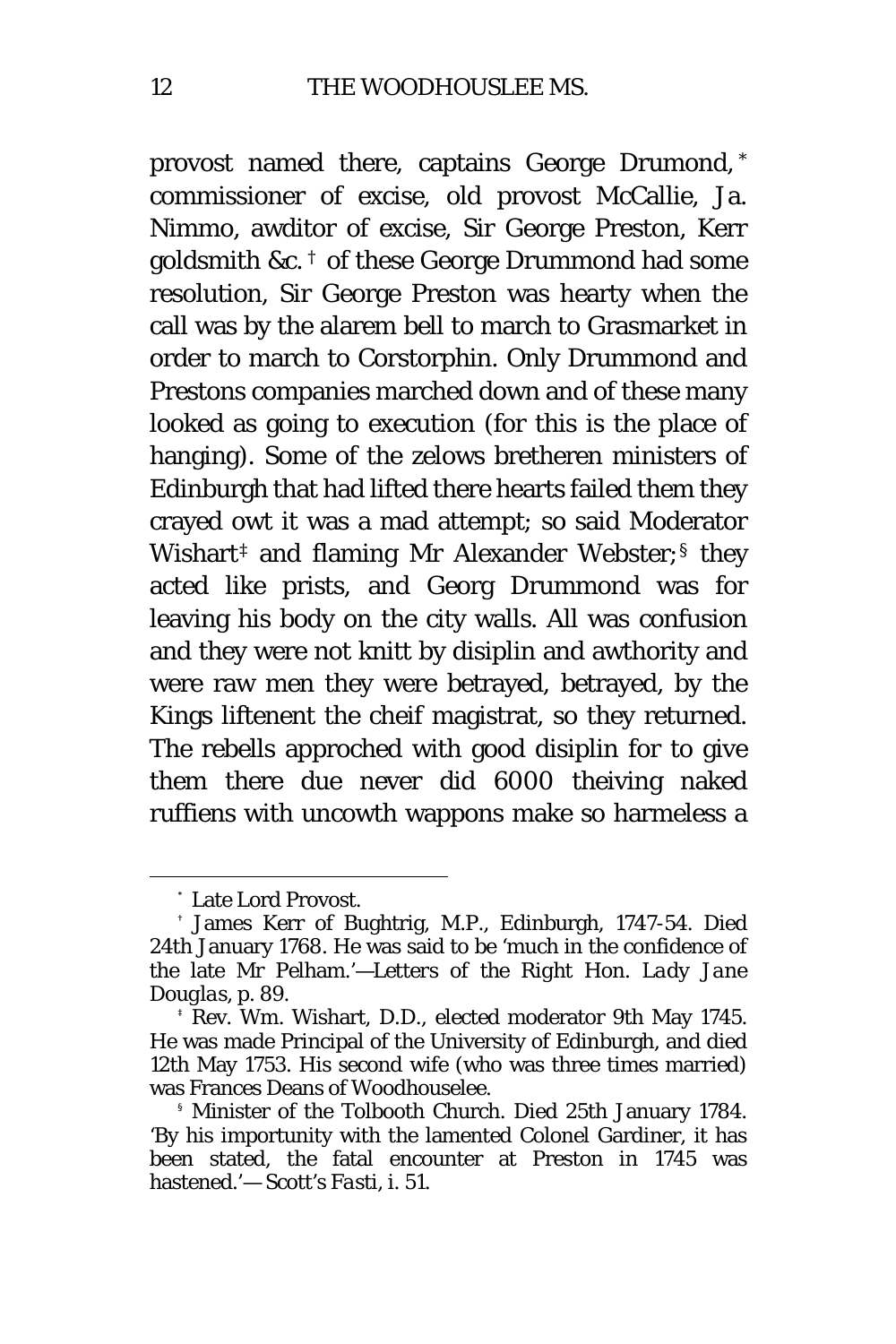march in a civilised plentifull cowntry, and the dissiplin was so severe they hanged up one or two at Lithgow for pilfering. Sabath night they marched to Winchburgh three or 4 miles from Lithgow the Irish Dragowns Generall Hamelton and Collonell Gardeners regements marchd in towards Edinburgh. The pannick in the good town incressed, every one wishd for day light. Monday the 16 came with all the confusion and false alarmes the rebells had the best intelligence by the cannals showld have given it the other way and the expresses with suspected letters to the Highland host had Lord Provost of Edinburgh his pass and two of them had been stoped by the military at Corstorphin and stoped with such pass in there pocket.

To notice all the particulars in a distracted city were impossible, babell at the dispertion was such ane other runing owt runing in and runing abowt was all was done. A port had been left open and it was fund so in the patroling and after the orders were strick to shut and the kees showld have been with the Provost. This was suspitious being one Moonday befor day, and was deemed to give enterance to the stragling forruners of the enimie, the patrole ordered it to be shutt. Soon one Moonday the military went to Coltbridge a mile west from Edinburgh, and there the dragowns lay; and abowt 150 foot of town gairds, and new levies by the Kings signe manwall. They had been late in procuring this, and of the 1000 the town were to raise by subscription so dilatory were they tho one months pay was signed 3 days befor they had gott only 120. I saw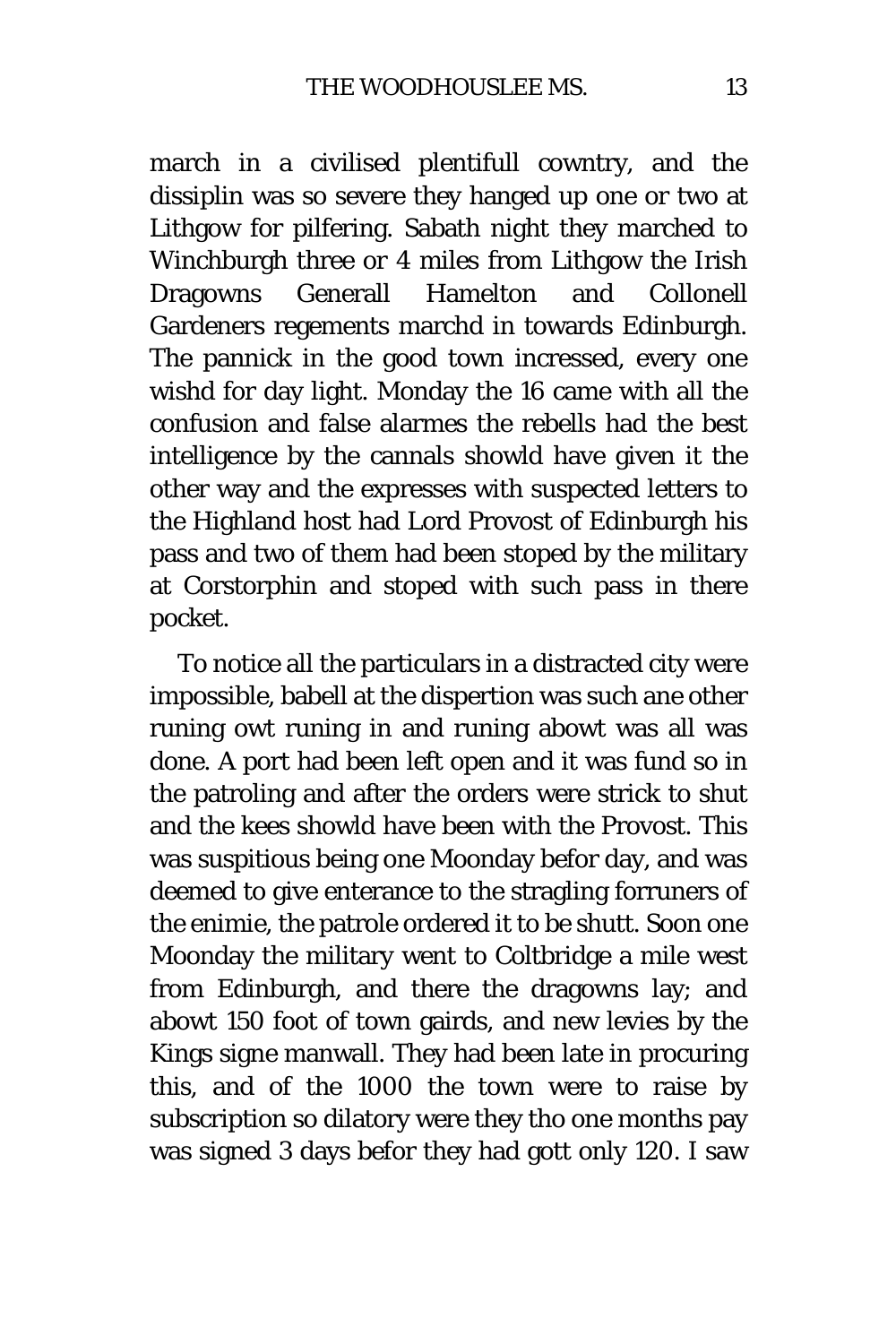the military &c. at the Cowt bridge Collonel Gardener I spoke with. He was in bad habit of body, and had come from Scarsburgh waters, and his regiment was fatigwed having had long marches and watchings for three days befor. They lookd very unlicke men wowld stand to it. I saw Generall Hamilton's sqwadron they looked better, but alace they were Irishmen! The foot, near the east end of the bridge, they looked licke men for the purpose but they were a handfull.

By some infatwat cowncill of regency Generall John Cope with the infantry was ordered to give up in a maner the key of North Brittan and march north and he was returning by sea from Aberdeen with ane harassed foot batalions had danced a 200 miles march to Inverness and Aberdeen, and now cooped upon transports, and no word of there arivall. In short the Highlanders had all the advantages and there leaders all the inteligence they cowld desire and on they came with there bagpipes and plaids, rusty rapiers, matchlocks, and fyerlocks, and tag rag and bob taile was there. September 16 they dined at Todshawgh abowt 6 miles west from town and I was with Collonel Gardener abowt 8 afternoon when one of the scowts came in and said that 400 of the Highland advance gaird was on the north east poynt of Corstorphin hill. I took leave of Gardener and retired cross the fields and saw the dragowns mownt. They made 3 lowd huzaas and rod off to the northward and thane twrned east, and it is said they did not draw brydle till they came to Muselburgh and there they refrashed and marched one. It was said the reason they past Edinburgh was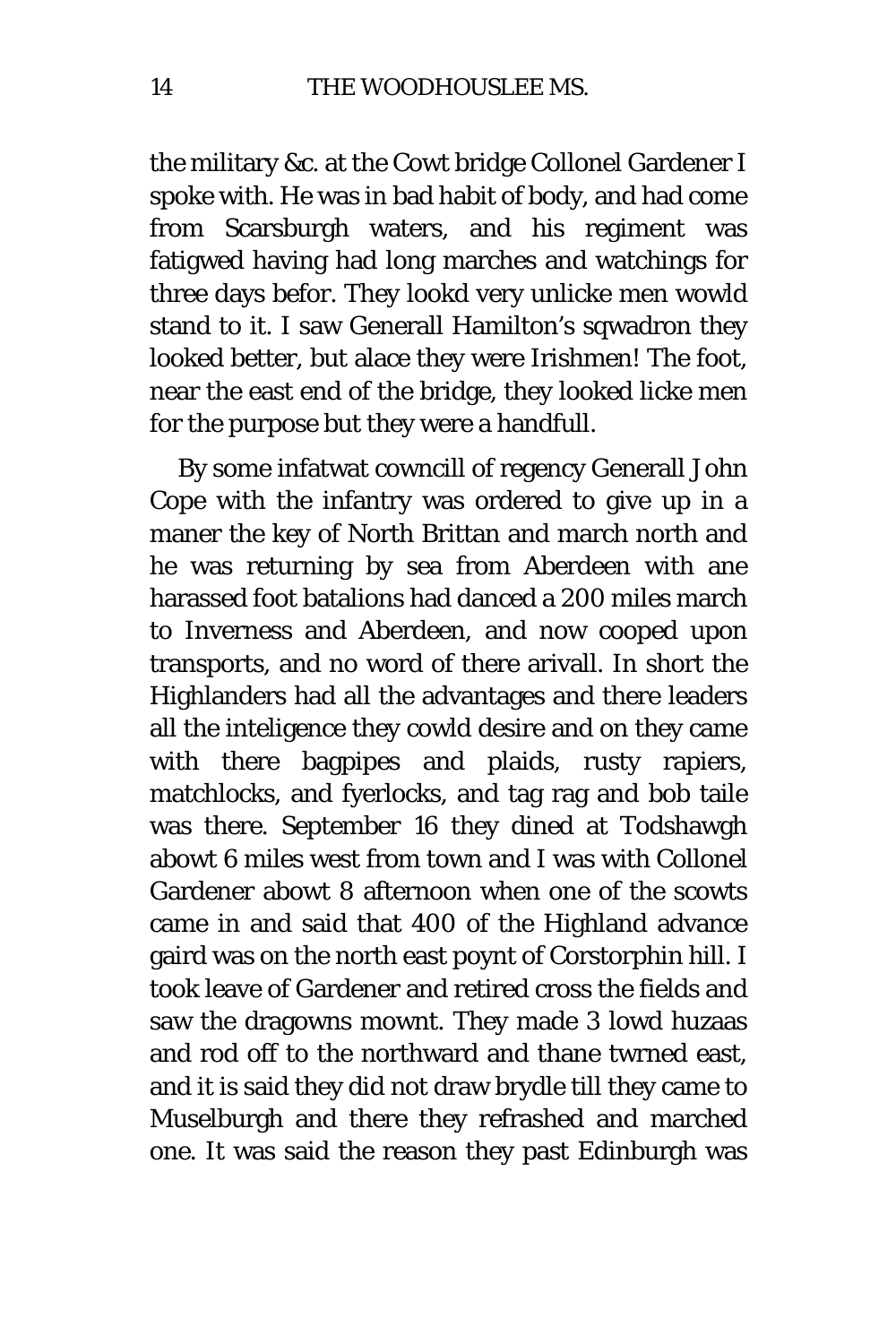this that Generall Fowx [\\*](#page-14-0) who had come from England had concerted with Provost Stewart that so many foot as possible showld march owt to the military and that these foot supported by the horse showld make a stand and receive the rebells. That he waited, and when non came he sent off ane edecamp who retwrned with this that the provost wowld give no answer: That after his returne he waited three howres, and then rod off withowt noticing the town. The city was in a fray upon the military going off but whither befor or after I cannot now say. The provost ordered his dolefull alarme by bell of ominows sownd, and this was ane unconcerted signall to call the inhabitants under ther pannick to see if they wowld defend or surrender.

The meeting was confused, but the result was 'yow volunteers surrender yowr amies to the Castle and disband' which was done, and George Drummond who had declared for leaving his body on the walls, made a pedantick speach when they came to disband, and all the noble captains absconded. The next order was a deputation to the pretended Prince from the honowrable and galant magistrats and Gavin Hamilton, eldest bailie, sent with it to Colington, for by this way the rebells were to parad, to shun the fyring from the Maiden Castle, for these mowntaneers do not love the noise of great guns. As a conseqwence of this abject deputation the ports were thrown open, and all the enimie invited to come in at discretion withowt previous articles of capitulation, or the towngaird or trainbands armes being put owt of the

<span id="page-14-0"></span> <sup>\*</sup> Fowkes.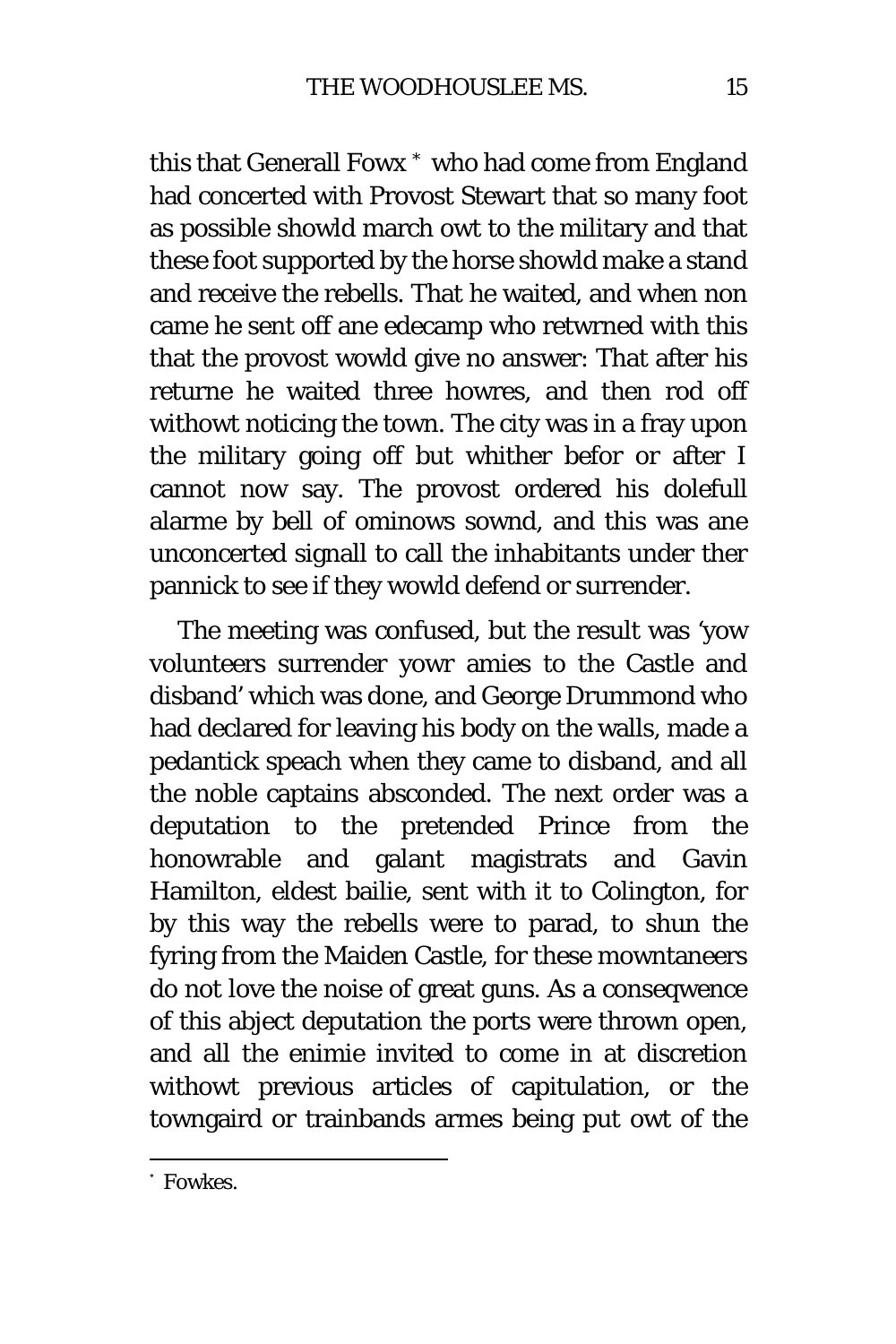way, and no dowt, had the offer been made, the Castle had received them and keeped them from the Highlanders handling canons and all.

Honest men must shift for themselves, the scurlewheelers take possession by break of day and this Tewsday, September 17, marches the heavy bagage on the sowth syde of Breads Craiges. I saw the cavillcade and all the Highland wifes along with the bagage, and 3 or 400 men as a gwarde. They crossed the Lintown rod I was walking along to Edinburgh and I was a little alarmed to be within ther hale becaws the straglers of all bagag men ar iregular but they they *[sic]* were in tope spirits with the prospect of a warme qwarters and plenty, upon the kind Lord Provosts invitation. I crossed there rod after they had past Morton, and came up with ane honest farmer in Collington Mains whos horses and cariages they had pressed. He told me they had plundered and brock all his furnetur, they had robbed 6 silver spoons. I took off the by rode to Brade, and went down to Canaan muir, and at a distance I had a politer sight. This was the pretended Prince his retenew and gardes. They had past befor I came up but ther rear was in vew. The tennant there told me the Prince was in Higland dress a velvet bonet, both gold lace ringed abowt both at the head ring and the seeming above. He was supported by the titular Duke of Perth on his right hand, Lord Weems his sone Lord Elcho on his left, and all the hillskipers in rank and file. Generall Preston deput governowr from the Castle fyred three cannon shott which made them start and halt, tho they were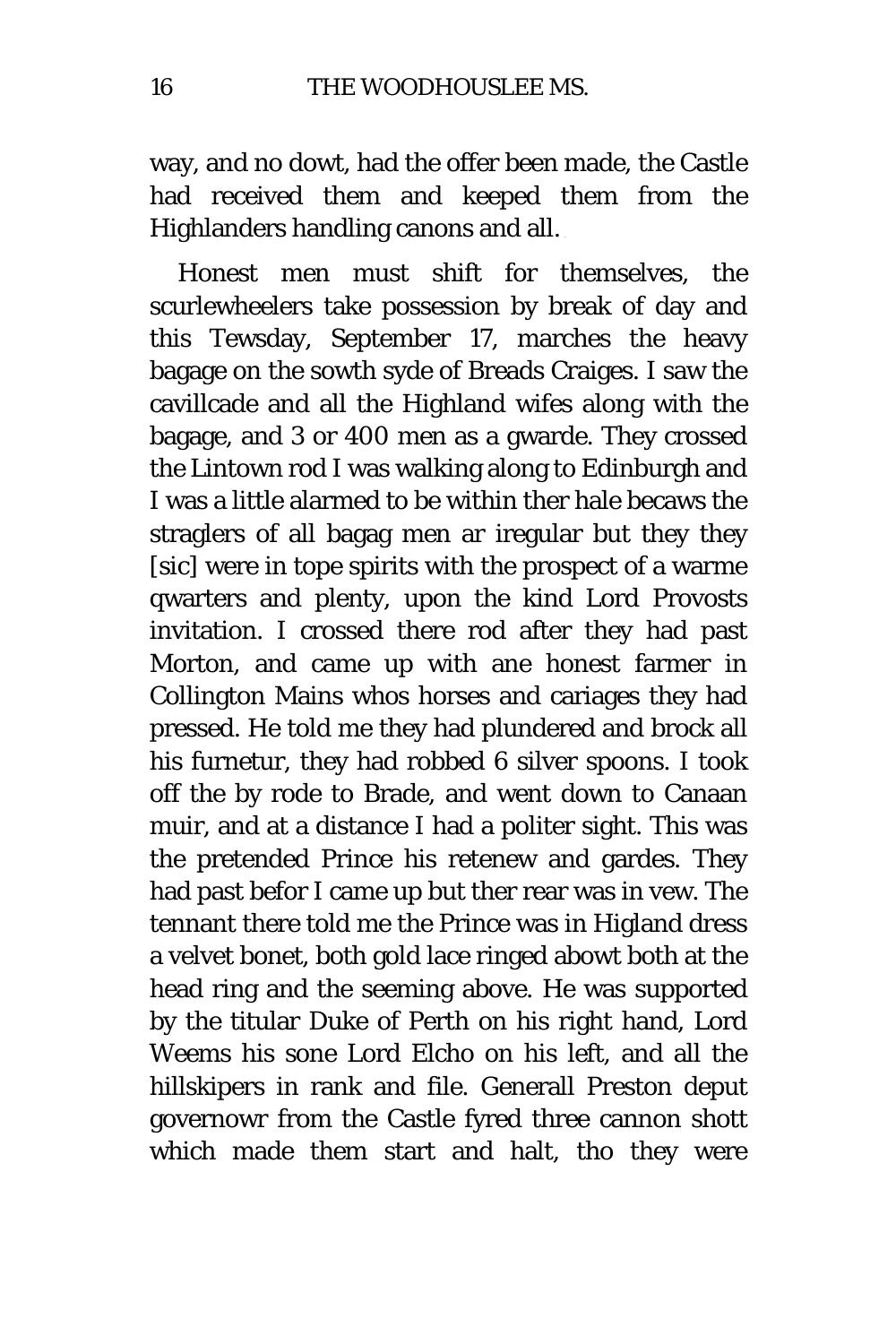withowt vew and withowt reach. The Prince stopet at Grange and drunk some bottles wine. He marched one keping withowt reach till he came to the Abby Pallace, as he twrned down by the Kings park he was informed Generall Cope had landed at Dunbar. He answered 'Is he by God?' It was said he had some fright he and his retenew when they passed by the D. . . . walke being in vew of the Castle, but to Holyroodhouse he came abowt eleven.

September 17. I entered the town by the Bristol port which I saw to my indignation in the keeping of these caterpillers. A boy stood with a rusty drawen sword and two fellows with things licke guns of the 16 centurie sat on each syde the entry to the poors howse, and these were catching the vermin from ther lurking places abowt ther plaids and throwing them away. I said to Mr Jerdin,[\\*](#page-16-0) minister of Liberton, 'ar these the scownderalls have surprised Edinburgh by treachery?' He answered 'I had reither seen it in the hands of Frenchmen, but the divell and the deep sea are both bad.' When I came to the head of the stairs leads to the Parliament Closs I cowld scarce pass for throng, and the Parliament Closs was crowded with them for they were to make the parad at reading the manefesto and declaration from the Cross. I saw from a window near the Cross, north syde of the High Streeat, this commick fars or tragic commody. All these mountan officers with there troupes in rank and fyle marched from the Parliament Closs down to surrownd the

<span id="page-16-0"></span> <sup>\*</sup> The rev. John Jardine, D.D., afterwards of the Tron Church. Died 30th May 1766.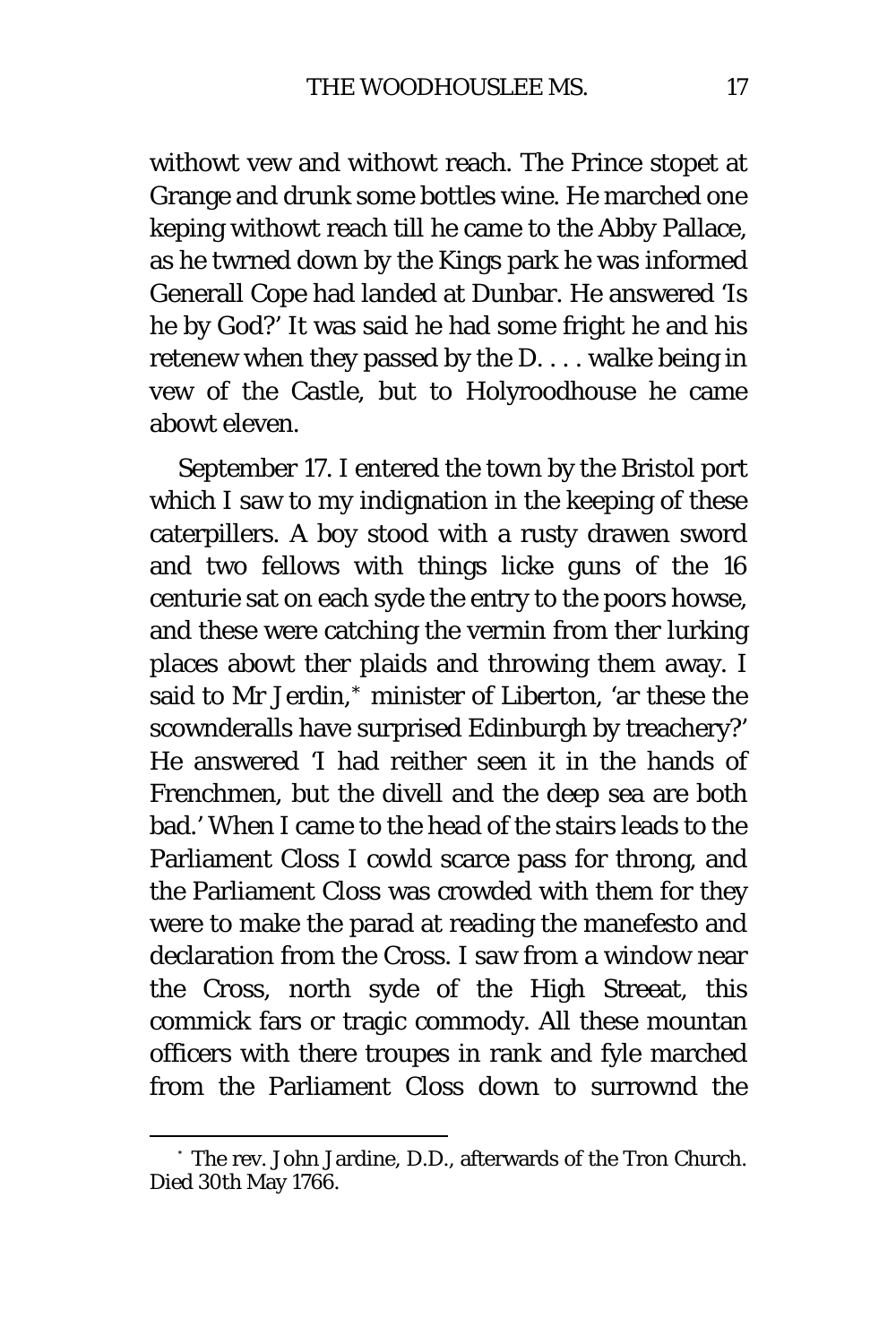Cross, and with there bagpipes and loosie crew they maid a large circle from the end of the Luickenboths to half way below the Cross to the Cowrt of Gaird, and non but the officers and speciall favowrits and one lady in dress<sup>[\\*](#page-17-0)</sup> were admitted within the ranges. I observed there armes, they were guns of diferent syses, and some of innormowows lengh, some with butts tured up lick a heren, some tyed with puck threed to the stock, some withowt locks and some matchlocks, some had swords over ther showlder instead of guns, one or two had pitchforks, and some bits of sythes upon poles with a cleek, some old Lochaber axes. The pipes plaid pibrowghs when they were making ther circle thus they stood rownd 5 or six men deep. Perhaps there was a strategem in this appearance to make us think they were a rabbell unarmed in this publick parad show, for a greate many old men and boys were mixed and they certanly conceiled there best men and armes thus for they have 1400 of the most daring and best melitia in Europe. However the parad went on, the Crosse to the east was covered with a larg fine Persian carpet. The Lyon Heralds in there formalities, coats on, and bleasons displayed, came attended but with one trumpet to the theatur or to the Cross. They were five in number, Ereskin, Lyon Clerk, on his left, Roderick Chalmers, pursevant and herald panter, the others were Clerkson, pursevant, Gray and one I knew not. All the streat and the windows and forstairs were crowded and sylence being made the manefesto was read in the

<span id="page-17-0"></span> <sup>\*</sup> Probably Mrs Murray of Broughton.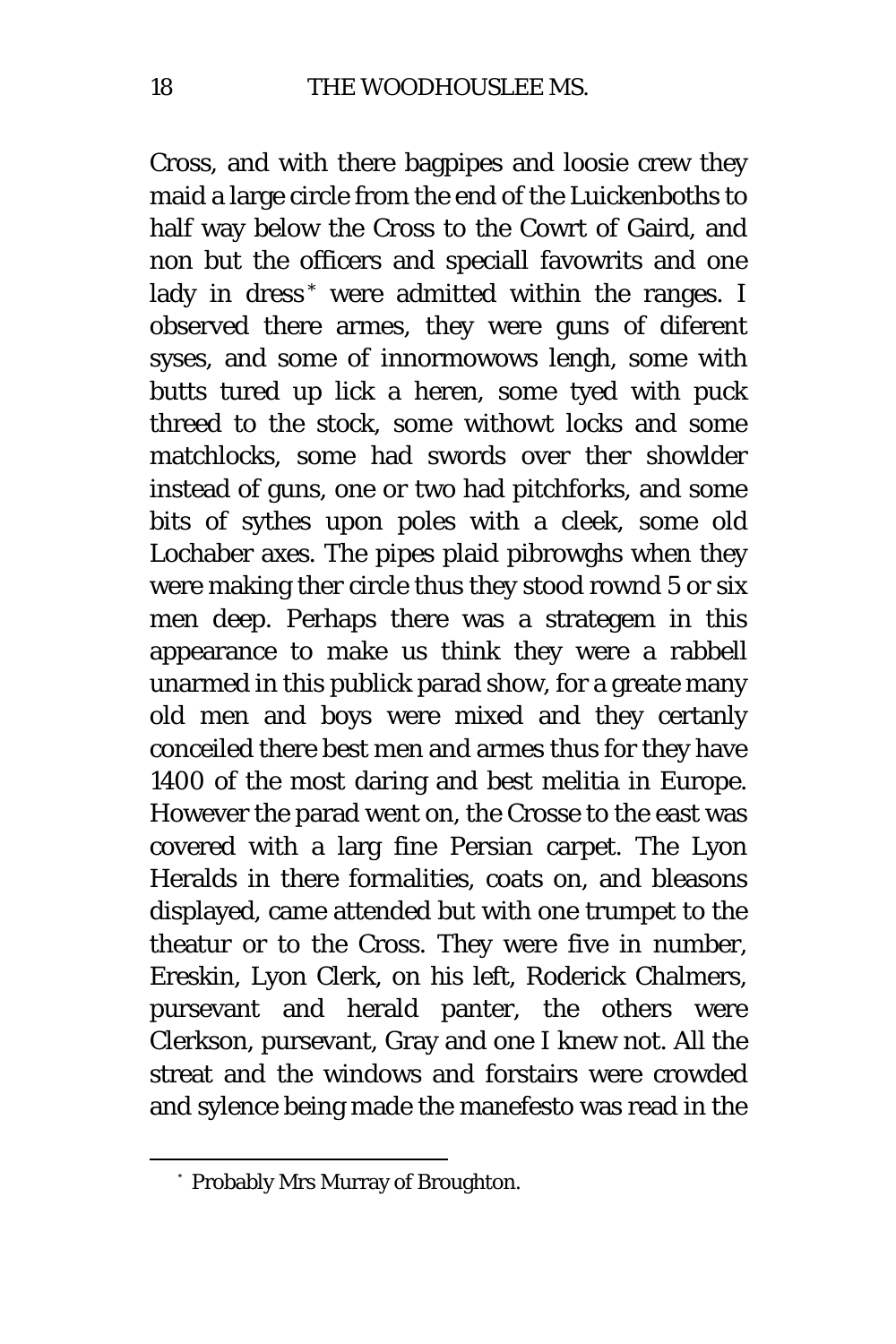name of James 8. of Scotland England France and Ireland King was a full indemnity and pardon granted for all crimes commited, I presume prior to this publication, the malt tax and all other grivences to be removed, the churches secured the Church of England as by law established and these of Scotland and Ireland according to the lawse of the severall kingdoms. I presume puting the Church of England first the lawse of this and the neighbowr kingdom were understood the laws in favowrs of Episcopacie, but tender conscienceses were to be indulged, this might extend to papists, lining manufactory and fishing to be encuraged, and liberty and property secure, and all this given owt at Rome, December 1743, and the 43 year of owr reigne. The Prince Regent's declaration was a reswming all and confirming it and dated from Paris,[\\*](#page-18-0) Thus the winds blew from Rome and Paris were to work owr thraldome. The papers were cairfully dispersed every where amongst the people, and in the little armie the King had and emissaries had been bussie every where. Chalmers the herald[†](#page-18-1) pronunced all this manefesto and declaration with ane awdable strong voice. I cowld hear at my distance distinctly, and many much further, for there was profownd silence after all these military dismissed with bagpipes playing and a fashon of streamers over ther showlders and the chime of bells from the High Church steaple

<span id="page-18-1"></span><span id="page-18-0"></span> <sup>\*</sup> 16th May 1745. † Boyes in his *History of the Rebellion,* says, on the other hand, that the Proclamation, &c, was read by David Beatt, a Jacobite teacher in Edinburgh; we have here, however, the testimony of an eye-witness.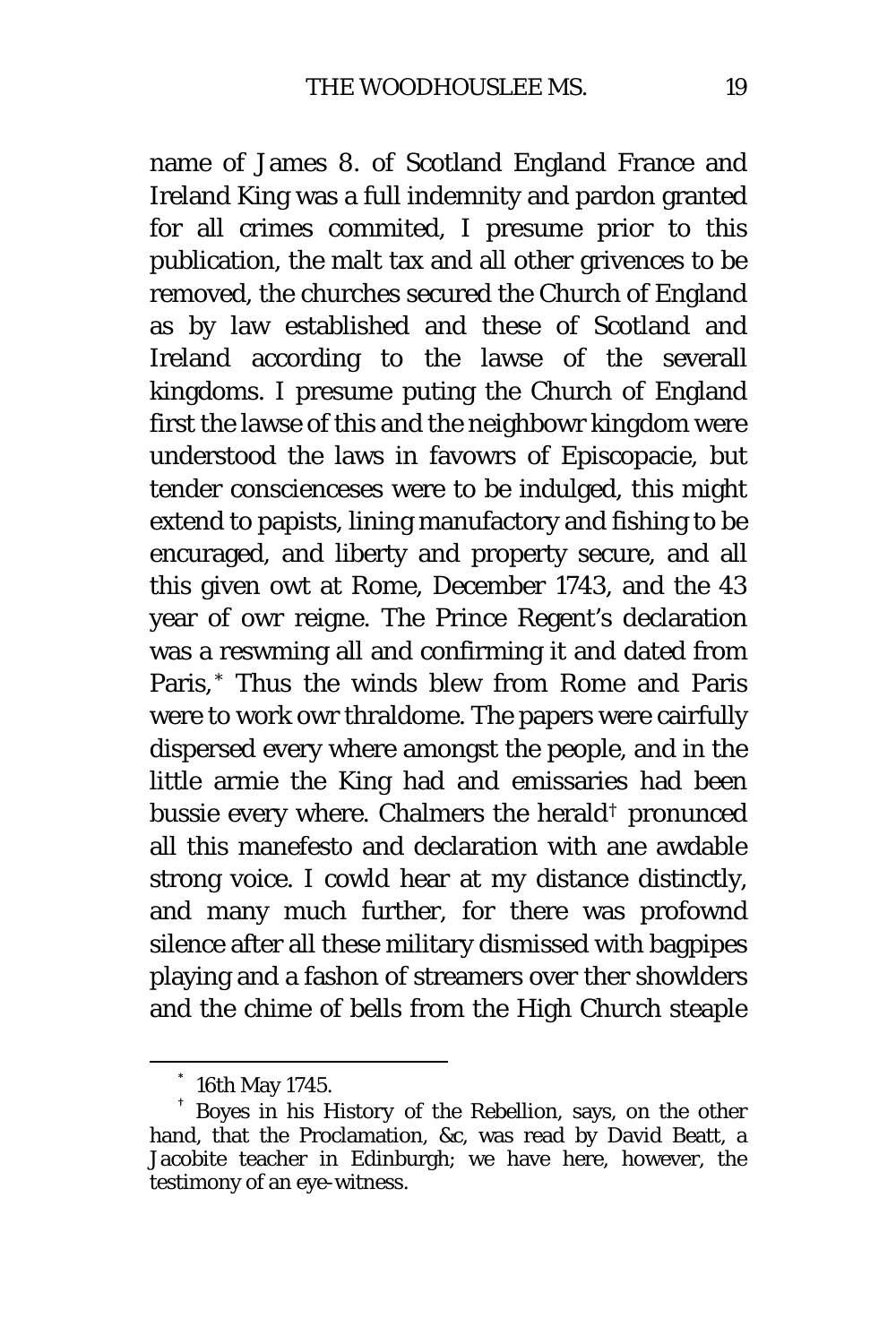gave musicall tunes all the whill.

The honest partie had no human refuge to look to but Generall John Cope and his batalions, and the two dastardly Irish regiments of dragowns. These poltrown sqwadrons, to look back by some infatuat Cowncill in the Regency what owr shutelcok Lord Advocat had proposed, was peremptorly ordered by a Commitee of the Regency at London that John Coope showld march from Stirling with the few forces raw undisiplined and attack the rebels and the street any emptie fellow General George Wade had paved a good way with a gloriows bridg over the River Tay some years agou and this wowld facilitat there march so one went owr generall and his batalions but near to his distraction, for the conspiracy was strong and he not able to face them and a retreet was dangerows. That great and good patriot Duncan Forbes of Coloden, Lord Presedent, was in the North and sent express to the generall to escape with his forces to Inverness, and to Inverness they came, a harrasing disgrasfull march, and undertook a new fatigue and marched to Aberdeen with ther feild train of allearm amonition and bagage. Was ever in Scotland heard or seen such dancing and deray? Transports a great many were sent from Leith to bring up owr armie from Aberdeen becawse they durst not march by land in the Kings terretories. The rebells had got the command off all by giving up the keys of Scotland the pass at Stirling and they pass the Forth *7* or eight miles above Stirling town and castle. They came and looked at Stirling in there way but the castle and gereson scared them for a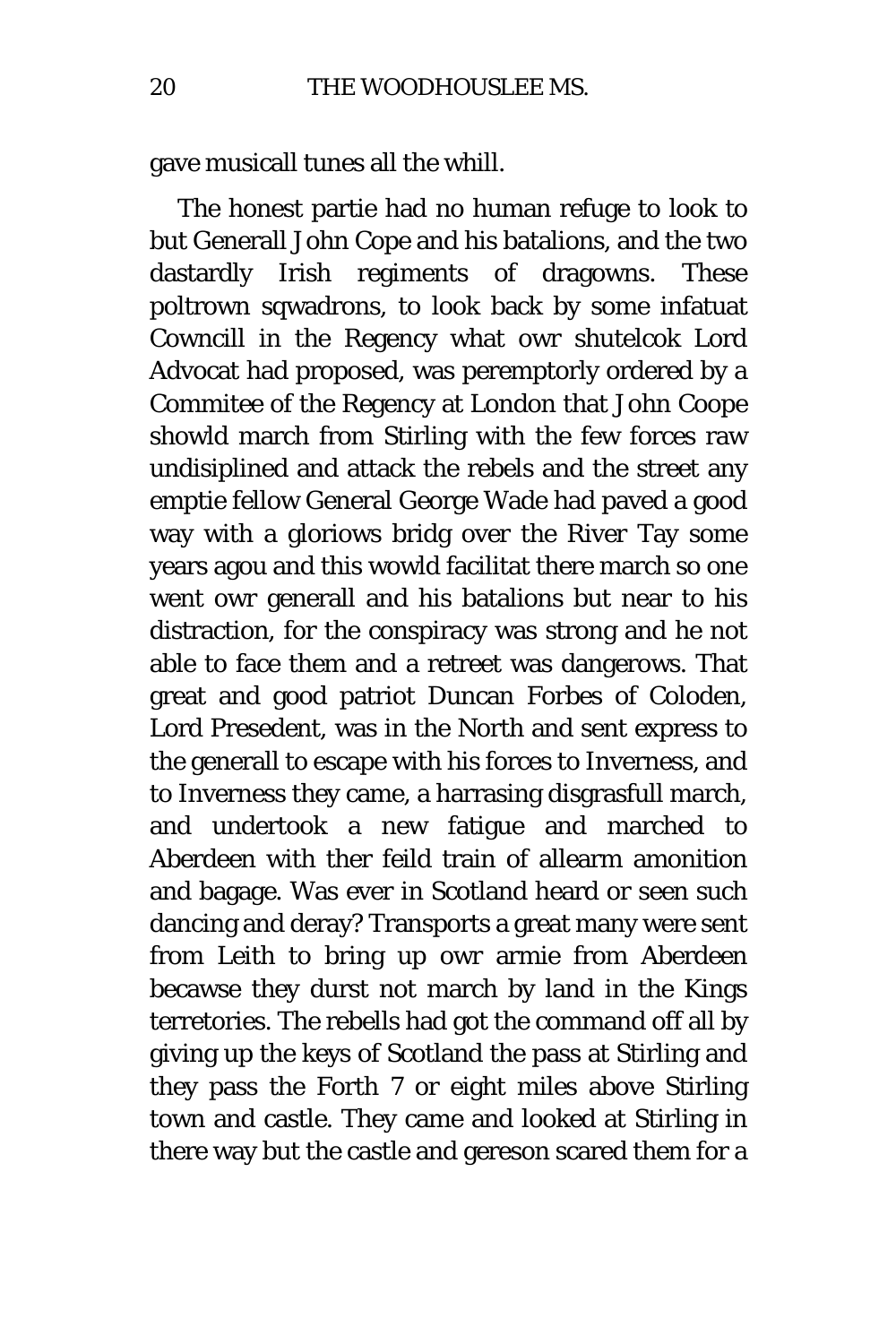cannon ball grased within 12 ells of the Princes sacred person. He said 'the doges bark but dar not byte.' John Cope, Generall (for this name showld alwise be so placed) took with him in his transports, by advice of Presedent Forbes, some Highlanders of the clans McKyes and Monroes, and so owr last hopes in Scotland landed at Dunbar, but alace to late, for these wild bandits had gott warme plentifull interteanment and amonition and armes at Edinburgh and some 100 of volenteers with ther white cocades joyned them, and it was thowght in John Cope's absence the dragowns had been practiced upon and debawched. However they joyned him and forward from Dunbar he marched. He marched above 3000 foot and dragowns a train of 8 or 10 field pices, a morter, 2 colverns and suitable wagons of ammonition, cannon ball shots cartrege shot, gun powder &c. they came to Tranent and spread in the grownds between that and Cockenie. The Prince was in the Abby of Holiroodhows and his Heighland gang spread in Sant An's yeards and towards the brea face or brow of the descent under Salesburg. The Prince had read his demand upon the town on Wednesday September 18, 1000 tents each to hold 6 men, pans for readying ther victwals 6000, and shoes and stokings. It was good plaids were not asked. Owr gallant generall sends them a chalange to face him in the open field the trumpet returns. This night or towards morning the Castle threw some bombs and colveren shells into ther camp and did some execution. Among many ministers of Edinburgh had fled to the Castle was Mr Alexander Wabster, and his servant was so treacherows as to run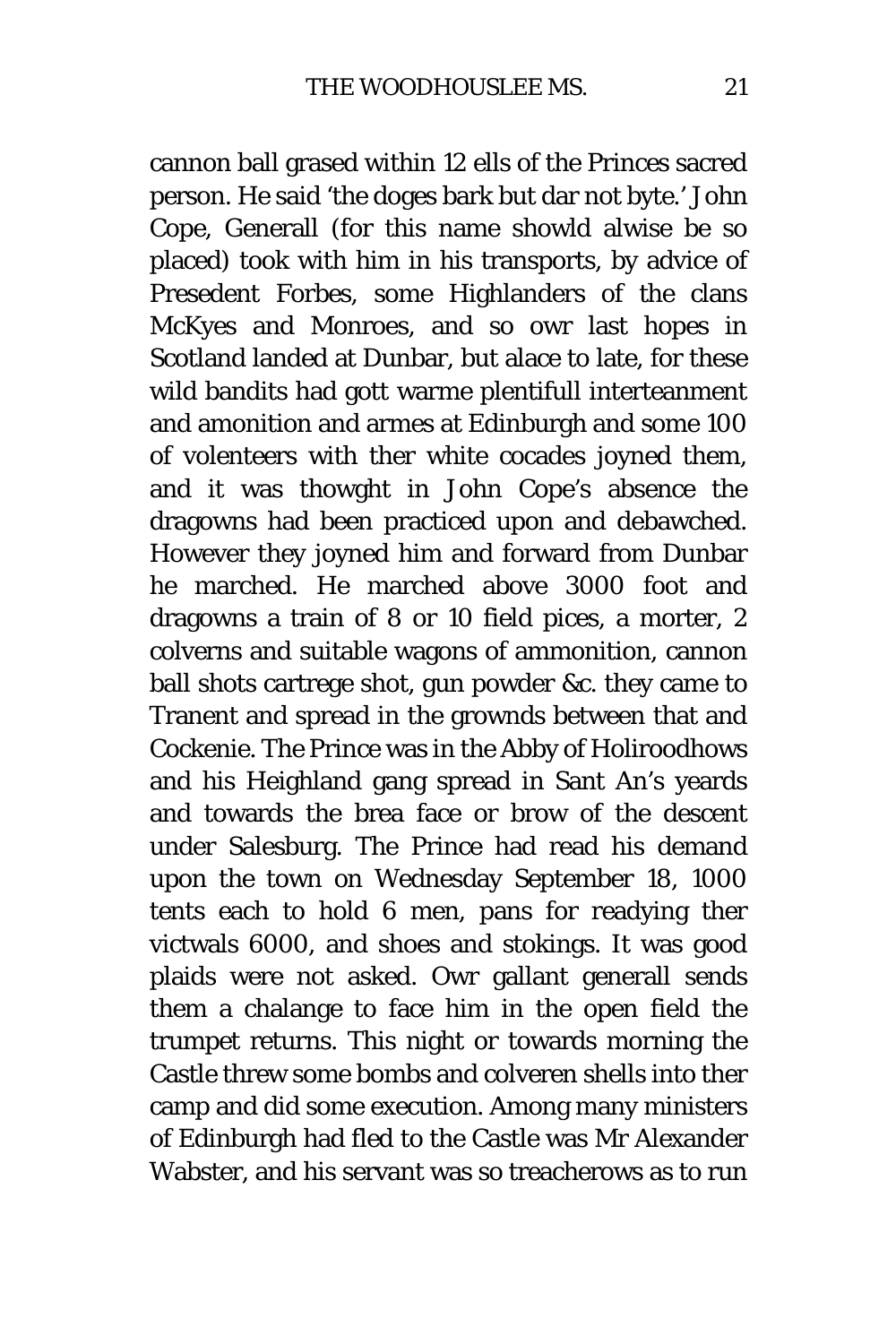off befor to the rebells, and informe of the design of throwing the bombes, and insolently sent to his master for his weages telling his howse showld be plundered unless he had them. September 19, they were so alarmed with the rude salute of the Castle they marched owt and it was thowght the Prince was not safe in the palace; they marched with great speed and came up with the K[ing's] little armie soon aneowgh. On Fryday the 20, when they were gon, the ministers of Edinburgh and all the useles hands turned owt of the Castle. The Highlanders had marched in two divisions from Musleburg and fixed one a rising grownd sowthward above Tranent. It was said they consisted of 1000, as good men as are in Europe, 1000 indiferent good and 1400 good for nothing old men, shepherds, and boys, the Kings Own showd curage by huzaing and forwardness to attack them. The Prince's men some of them were ordered down to ane old church yeard dyke or some walls near Tranent, but owr field pices dislodged them. Infatwation is a strange thing. Owr generall in his great wisdom thowght fitt not to attack them, but formed his battell and stood, under armes all Frayday night. The enimie's leaders had more conduct and stratagem and better intelegence. The forme of battell was the foot in the center flanked by the field artilery eight on each syde, and the horse one each wings, and a trowp of dragowns behind the cannon, the Prince had intelegence of all this, but poor Cope had no intelegence all night. The rebell were wiser than to attack in front such a disposition with a body of reserve, and a great many gentlemen, some noblemen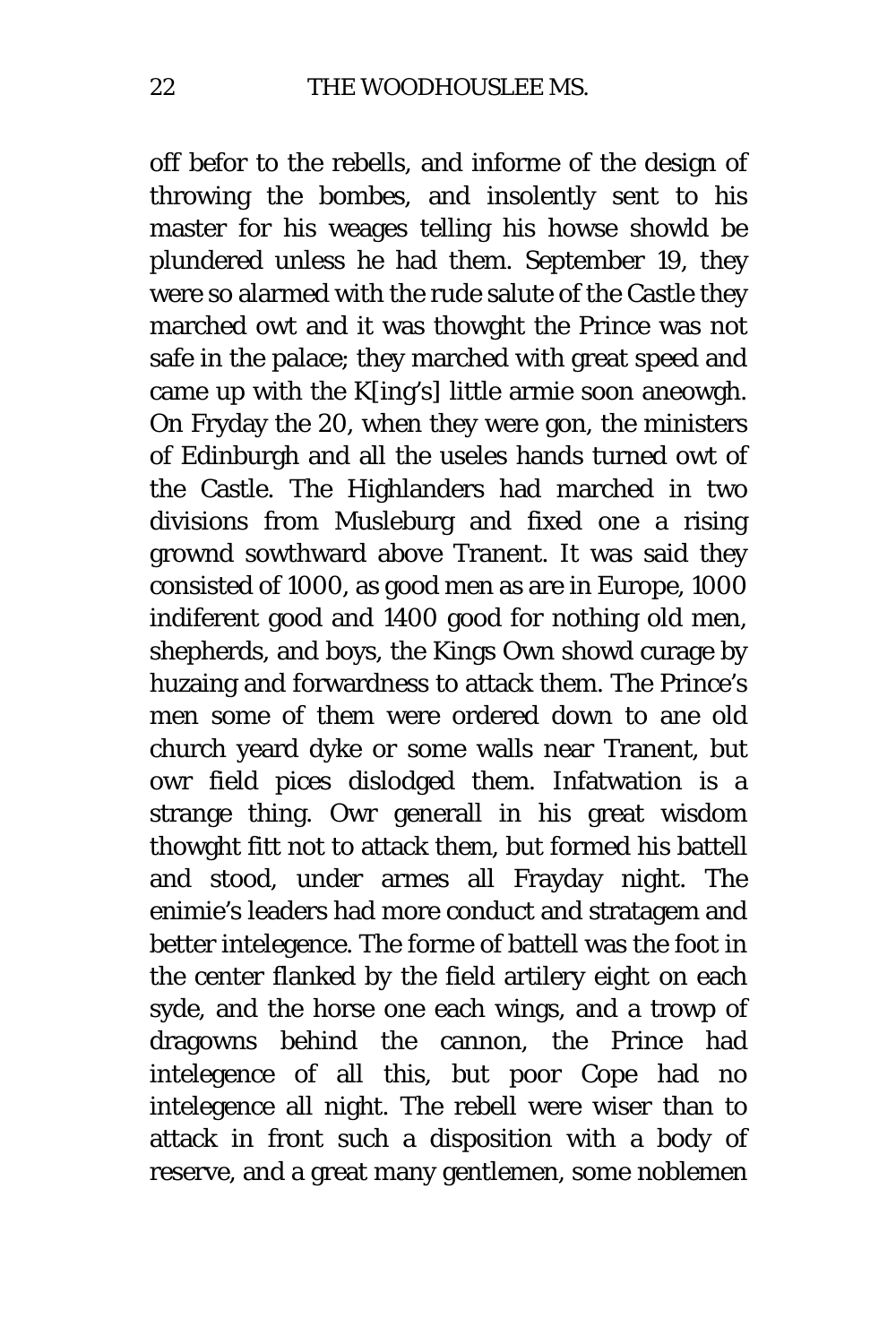and many Presbiterian ministers. They, the rebells, marched in the silence of the night down to the seasyde near Cockenie and befor day, or in the twealight, marched up upon the flank of the Kings armie. They marched 3 men abreast up some corenstuble grownd in a long train and than turnd or wheeled abowt to make a front. They came on with furiows precipitation. This disconcerted all the poor generalls fyne disposition and he was in surprize and confusion, the canon was turnd and gave 2 or three discharges but they wheeled and formed. The Highland troups battell came on so furiowsly that in a moment they were in sword in hand. The dragowns run off at the first fyer. Some of Gardener's men advanced abowt 15 or 16 but that was the most. The foot stood after the horse were gon, but ther was no orders from the generall what to doe, and all went soon to confusion. The trowpes of horse behind to gwarde the artilery never advanced to defend them, and the Highlander came up and seased them and the pultrown Irish fled. The rebells turned the Kings cannon upon us but were slow in charging and not good marksmen with great guns. Cope had the gunners of the *Fox* man of war and a good ingeniows mathematic master Richard Jack for his artilery men, but he lost artilery, amonition, and all, and it may be fittly called the Chase of Cockenie or Tranent reither than the battell, for never deers run faster befor hownds than these poor betrayed men run befor a rabbell. Disiplined they were, but had no head and no confidence in there leaders. They were surprised in the twelight by men came on with a resolut rage. 'Tis said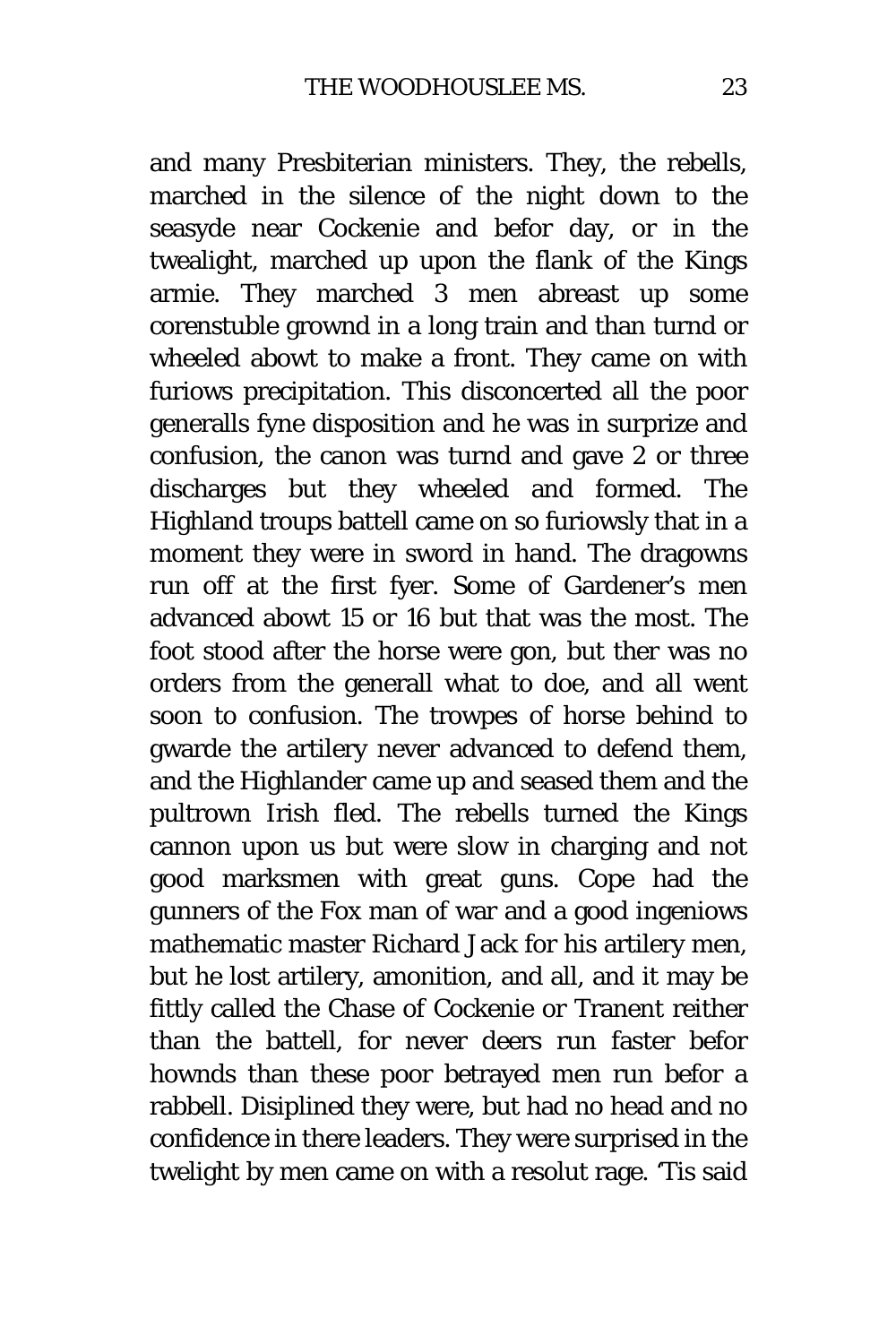the reserve gwards the noblemen and gentlemen call upon the dragowns flying called owt 'treachery, treachery.' To doe justice to a few there were some companys of foot with a few horse stood some time to it near Cockenie, but these were soon overpowered and estrayed among inclosures. The Chase continowed and many fell. It is thowght in the time of the short resistance more of the wilde men were killed than of owrs, for the cannon did some execution, but we sustained a great loss in the flight by the agility of these mowntaneers. Poor Cope (I can scarce give credit to it but evry on says it) fled in to the *Fox* man of war in the Firth. I can scarce give credit that owr brave generall Sir John with his Bath rid ruband wowld turne admerall. It was a melancholy schen. Brave men lost, perhaps by the treachery of some, and surely by the bad conduct of a commander who was surprised first in the Heighlands and made a narow escape, and fattaly douped in this melancholy chase. Poor Collonell Gardener one of the best men and experienced officers was lost. It is said he was against the generall's disposition but the good man was in so bad a state of health he cowld not have lived long, and few if any in the military were so much in a habitwall preparation for death as he, they have lost some of less valow, but some of there good men. This skirmish in the twealight covered the cowardice of many, for some of the men the rebells had forced owt deserted them to the number of some 100<sup>s</sup> and were strugling early throw Pentland hils. Owr dragowns it can never be known in the duskishness of the morning whither the officers were treacherows as there men were cowherds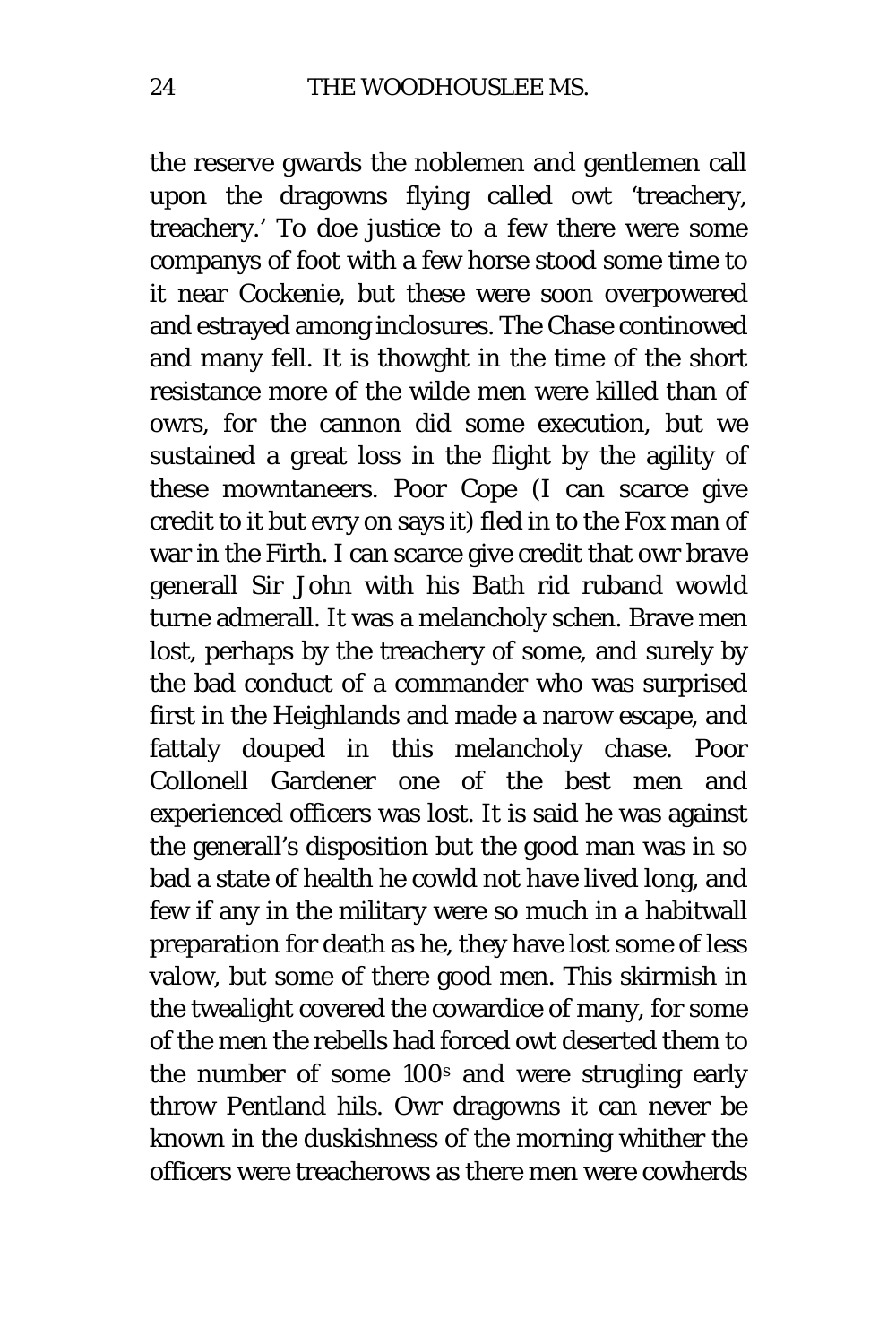and there horse raw and unmanaged, for it is certain, in the wheeling, the horse on the wings did the first execution and trod down and distressed and confused owr foot some of owr dragowns with there horses, all in fro' and foame, to show the fright, were seen near Edinburgh and taking to the hills by eight a clock, Saturday, the 21 of September, and some of them came earlier to the Castle gate, and some of the Higland foot had deserted were disarmed at Achendinie, and said they had been prest men and had no licking to the cawse. It seems strange that Cope disarmed the King's forces of their most usefull wapon against Highlanders, and when they marched north he ordered all there swords to be laid up in Stirling Castle, so that at the time of ingaging not one of them had a sword; they had not there bagenets screwed when they were attacked, and non to give the word of command. Two of Copes aidecamps wer in the Castle at 9 o'clock in the morning. There was a great slawghter in the chase and many prisoners taken abowt eighty officers and 1300 or 14 private men. The Prince trod the field and sent to Edinburgh for surgions to cure the wownded. The generall is gott to Bervick with disgrace. The Heighlanders had not all there force ingag'd, they say only abowt 1700 procured this totall rowt. This was a melancholy day to those that love peace and qwiet for the Highlanders returned towards Edinburgh. The Prince lay at Pinkey house on Saturday night, and came to the Palice on Sabath evening with bagpips playing, and the body of the armie remained at Dudeston. The Castle had given them some disturbance by some bombs thrown in to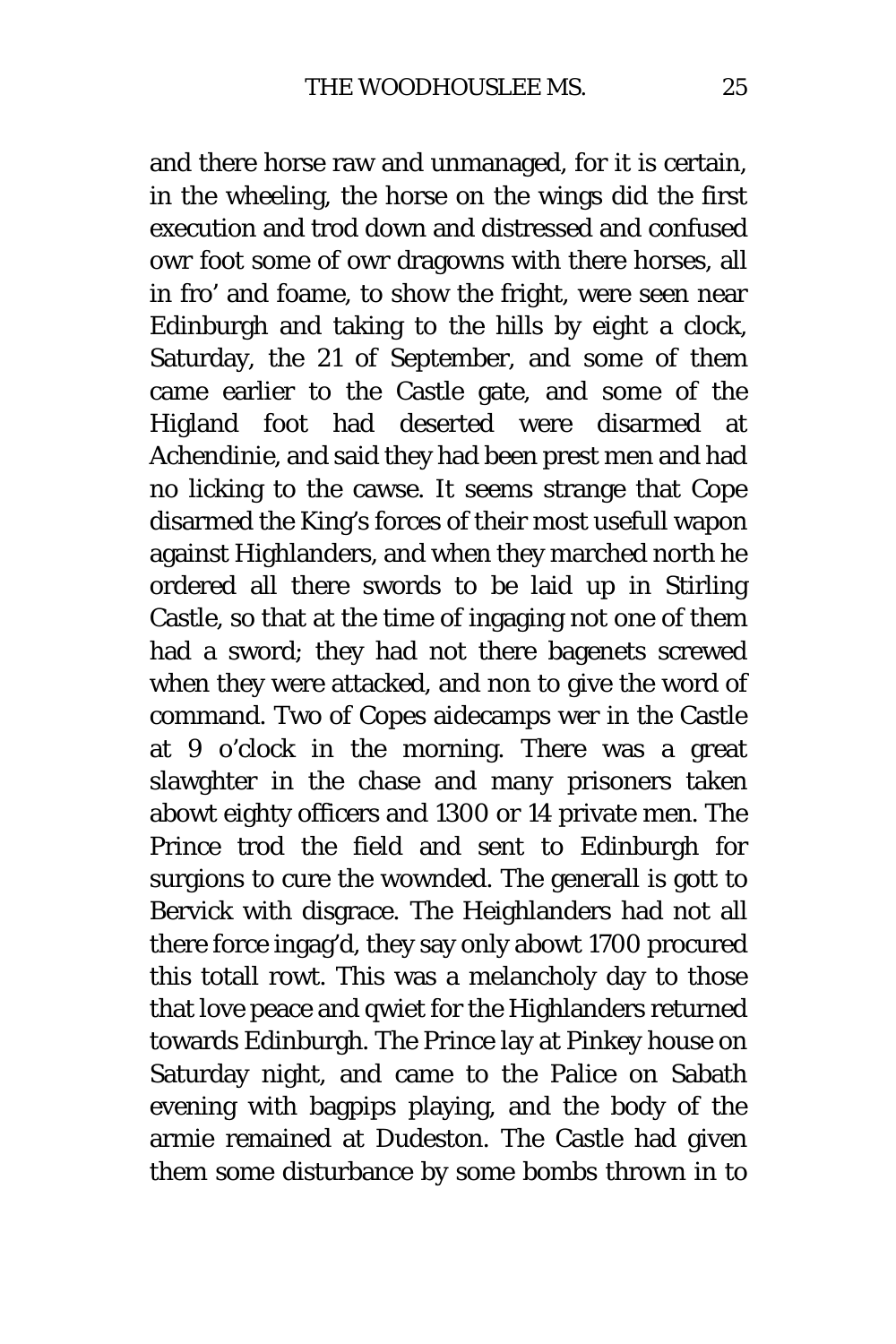ther campe made them keep this distance. The Prince wowld alow no rejoicing for this victory, and there was a proclamation to this effect, but returning heaven thanks for there success. There was ane incident in the streat of Edinburgh the day of the battell. One Olephant of Gask came owt of the Writers Cowrt hearing that 4 dragowns were flying up the streat to the Castle, and demanded them to dismownt. Two did, but seing but one man they took heart and fyred there pistols and if the blow had not been diverted had cutt Gask down they went off to the Castle hill.

Edinburgh had a silent Sabbath, September 22, there was no sermon but at West Church,[\\*](#page-25-0) which is just in the eye of the Castle.

September 23, a proclamation was emitted, granting protection &c. to cowntry houses, but with a strange clawse in the end of it. The same day ane other against rejoisings with a clawse of thanksgiving and offering protection to ministers of the gospell in there functions, and a third proclamation of indemnity to volunteers, but with and under such conditions as few will accept. This was published September 24.

Wednesday, September 25, I went to town most of the zelows inhabitants were fled. Highlanders with guns and swords stragling here and there and evry where; abowt 5 or 600 had come up and more were

<span id="page-25-0"></span> <sup>\*</sup> The Rev. Mr M'Vicar prayed there: 'Bless the King: Thou knows what King I mean; may the crown sit long easy on his head, &c. And for this man that is come amongst us to seek an earthly crown, we beseech Thee, in mercy, to take him to Thyself and give him a crown of glory.'—Ray's *History,* p. 53.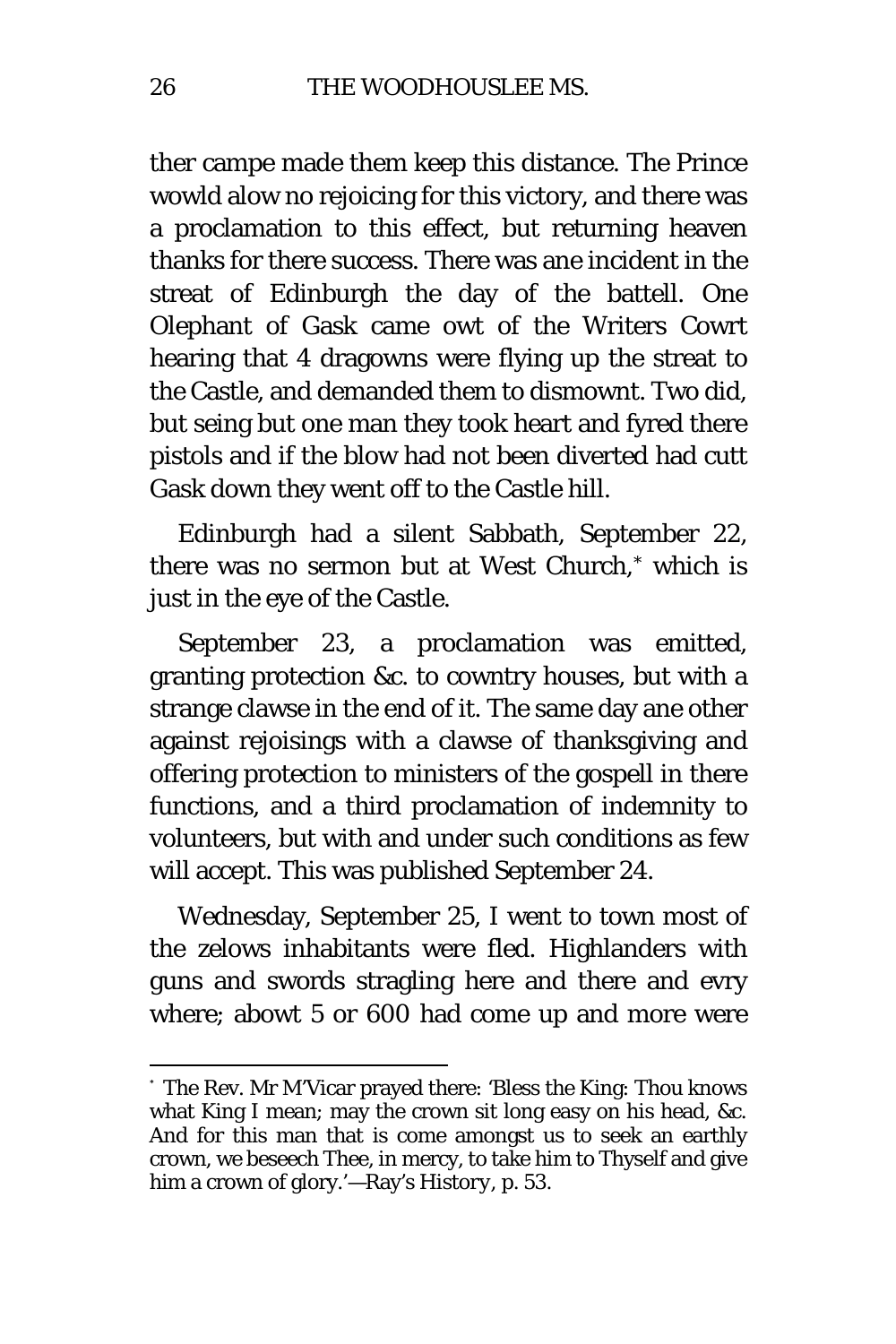expected. Some are allowed to goe home with there bagage and a strong detachment is sent to Glasgow, and are to demand or leavie contribution from that town and all the other lesser towns in proportion. This citie has answered the demand for 1000 tents. I saw parte go in cartes for Dudeston escorted by a Higland detachment with bagpipes and collowrs. They are to forme there camp there, and are pruffing with the artilery Cope threw away and learning I suppose to manage a field train, for I heard them all the rode as I came home fyring the cannon. The Prince keeps open Cowrt and is forming personall gairds. I saw at Nether Bow a good many of the King's soldiers that have listed with them and have white cocades which is the badge of that gange. I saw old Stirling of Keir[\\*](#page-26-0) at the Cross with his white cockad, and Mr Smith of Bulin[†](#page-26-1) who was out 1715, walking with him; but he has since gott ane estate by the wine tread in France, and has not distingwished himself by white cocade. The officers are all liberat upon parroll they wer at first all put in D[uke] of Qwenesbery's howse in Cannongate. The common soldiers ar closs confined in Cannonget prison, and in the Church. The Princes men have the town gwaird and they make gward at the Wighows neir church and Nether Bow, and have sentries at the tolboth and other places they think proper. They ar to

<span id="page-26-1"></span><span id="page-26-0"></span> $^*$  James Stirling of Keir was 'out' in 1715.<br> $^+$  Charles Smith of Boulogne. Died, aged 80, 25th August 1768; married, Barbara, daughter of Sir Hugh Paterson of Bannockburn. He obtained a protection from the Old Chevalier 9th November 1740 (Rouvigny's *Jacobite Peerage),* and was much mixed up in Jacobite plots.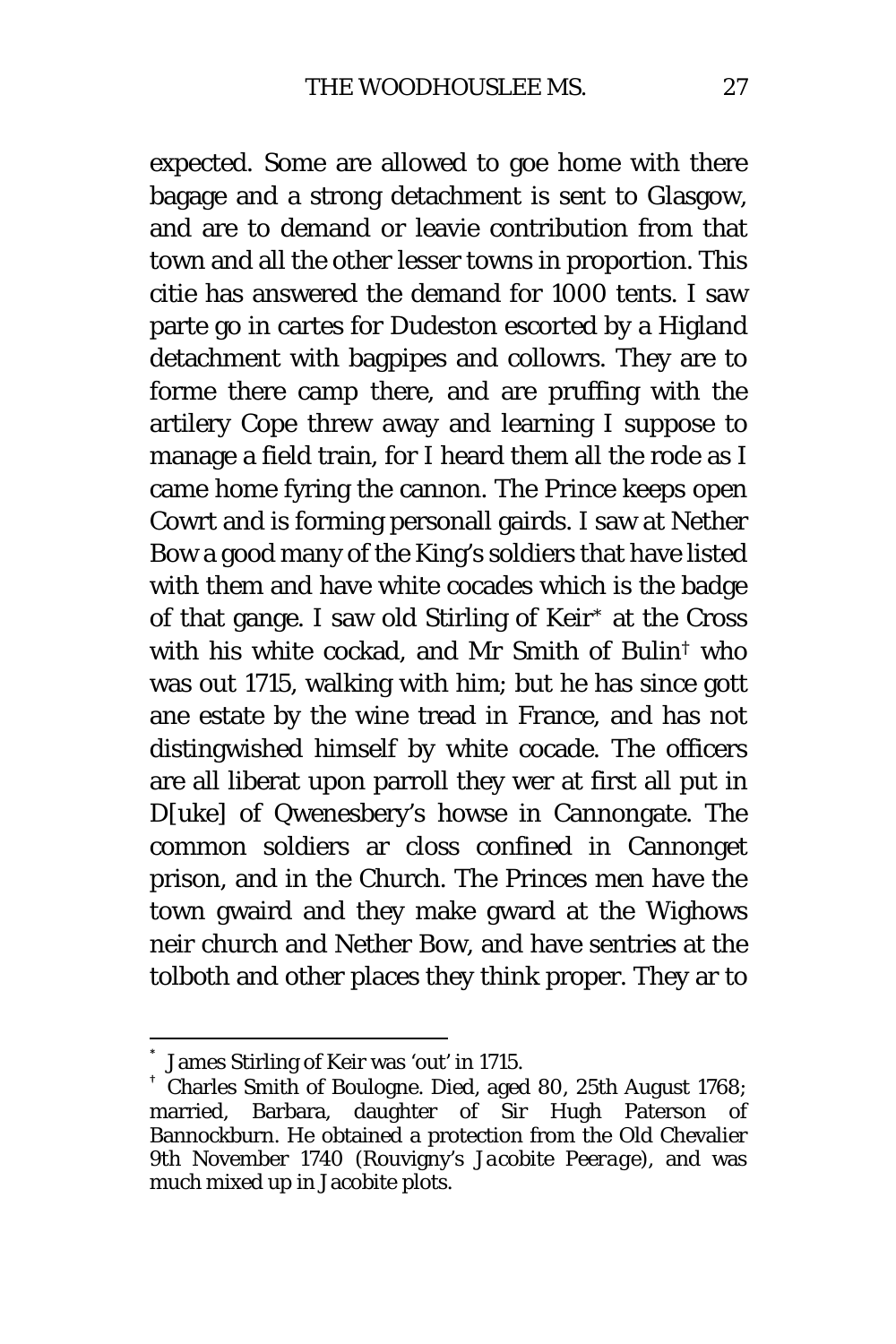have shoes stockings and water cantons from the town of Edinburgh. As I went to town I heard on the way that they had been in sarch of such as had disarmed some of there straglers particularly at Bow Bridge on my rod; they had tyed a fellow neck to heel and were to carry him off under pretext of this crime but he redeemed him self by paying 20 shillings. They went to Straiton mill and took free qwarter and some money. If all the clans come up as is talked they will eate up this poor place if they continow long here.

One September 25, being the last Wedensday of the month and the presbetery day, some ministers conveened, in the Society of Propogation there publick hall, to concerto what to doe. They had seen the Prince's proclamation and sent a message to Lord Provost. His answer was that he had no awthority nor cowld act under any, but that he had conversed severalls and from these understood that no minister was to be trowbled for what was done in the church. The bells had rung on the 22, morning and midd-day but no minister nor congregation appeared; they are to act in harmony and resolve not to pray in ambigwows generall termes as the Jacobit Episcopal clargie have long done, but either explicitly as uswall formerly or to [o]mett praying for the Goverment al togither, but they have appointed ane other metting this September 26—the result is non ar to preach Sabbath, September 29.

September 26, the ministers unanimowsly resolved there showld be no publick worshep on Sabath 29 of September. The Cannonget kirk is full of prisoners and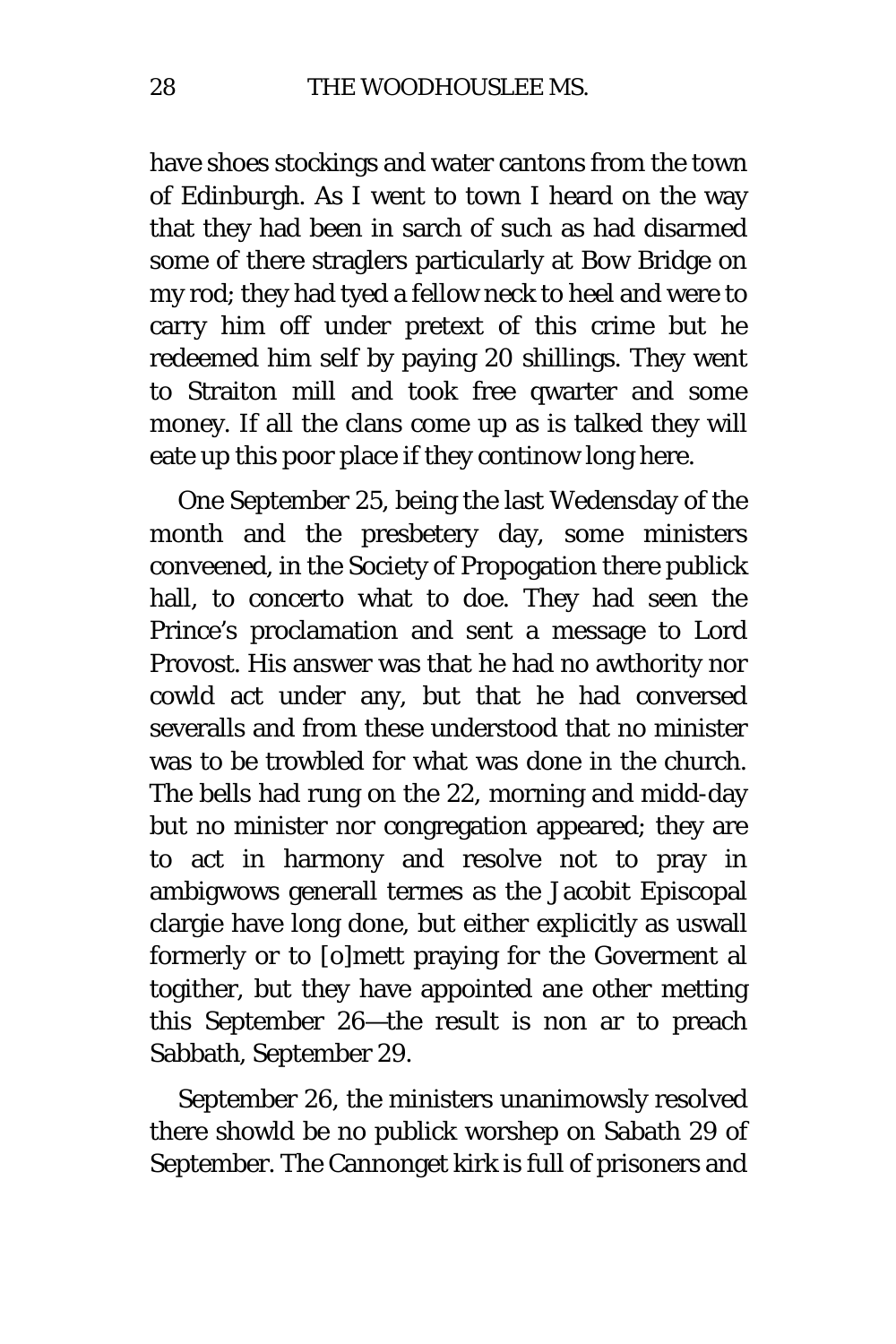they have done considerable damage in it by spoylling the seats the rest of ther prisoners are in the tennes-cowrt and in the prisons. They allow the poor fellows but one penny a day for mentinence and talk of carrying them into captivity to Blair of Atholl in the Highlands; the Prince to seem generows sends them some small gratuity of bread and drink.

The *Fox* man of war interups ther passage boats allowing non to pass but such as have Generall Preston's pass. A message was sent that he wowld allow the Kings subjects to pass and repass to Fyfe that were sent by the Prince or Duke of Perth. He gave a rowgh answer that if the Prince or Duke of Perth or any of there gang came in his way he wowld give them a pass for hell.

It was strang in Provost Stewart at 11 at night, September 16, to send for Mr Webster, minister of Edenburgh, after they had agreed to surrender the town and the volunteers had given there muskets in to the Castle, and propose that he and the volunteers showld take up armes and capitulat sword in hand. Mr Webster said this was of a pice with the rest of the vilanows contryvance or words to that purpose. When Bailie Gavin Hamilton waited on the Prince at Colington he asked what was come of the armes? Hamelton answered that the towns armes were in there gaird and magasin, but the volenteer armes in the Castle. He showd displeaswr, but Hamilton answered that the volunteer armes belonged to the Castle so it was thowght the Provost was for the volunteers resuming the Kings armes, and as, he said,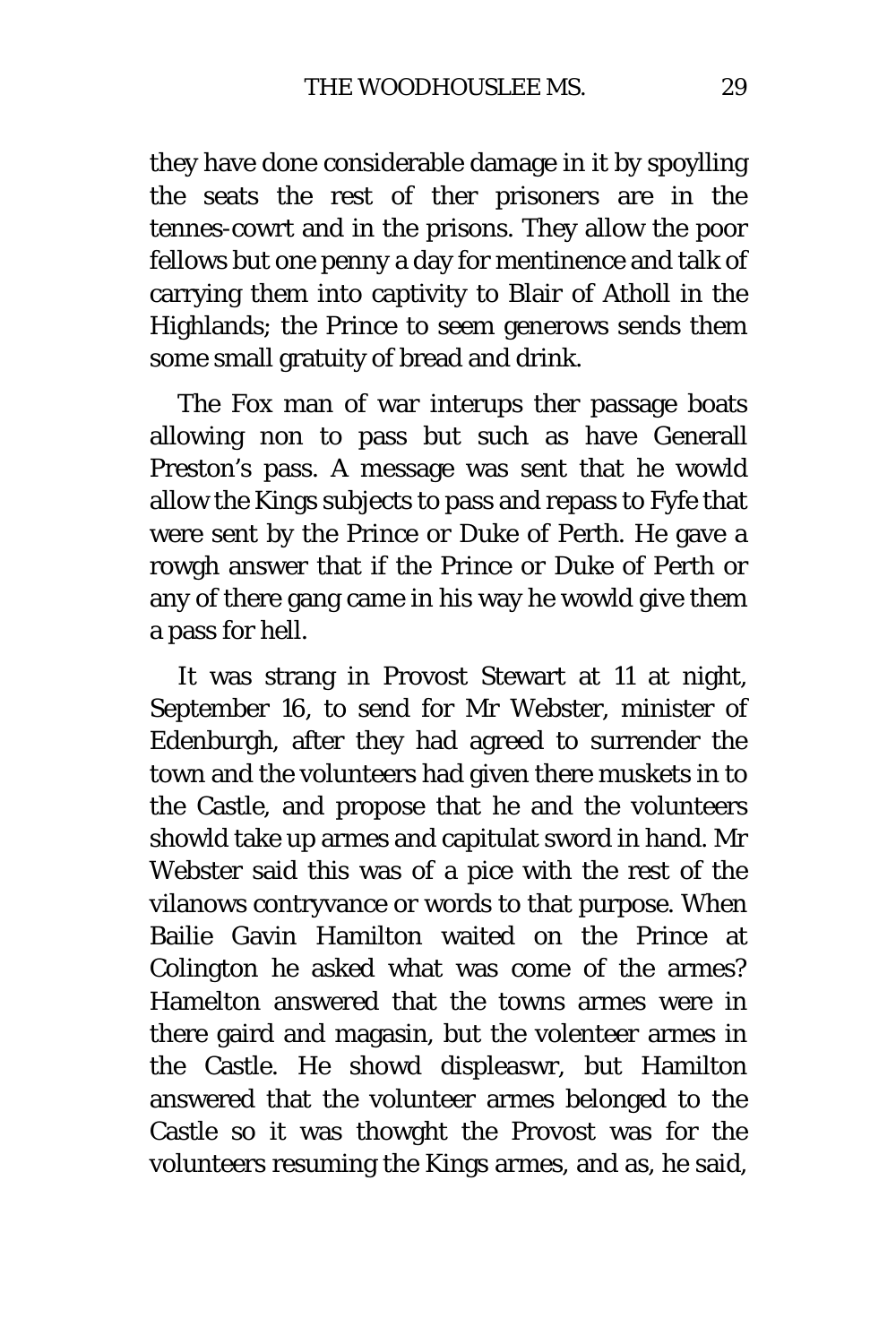to capitulat sword in hand, but it was suspected this was to betray them and there armes into the rebells hands. Ane other odd conduct was that the Moonday night, befor the surrender, Generall Preston detached a party from his garison to naile or carry off the canon from the walls. The officer had the command was Major Roberton's sone. He sent to the provost for allowance to come into his jurisdiction. In his dilatory way he said he must have this from the Generall himself, upon which he sent up and the Generall told him the party marched by his order, and he and Generall Ghest were of opinion he showld ludge the gaird armes and towns magazin in the Castell; but Lord Provost absolutely refused this or to allow them to enter to cary off or spoyll the cannon on the city walls.

There passed us at Woodhowslea on there way to Linton the Prince's Secretary Murray of Brughton in his way to Linton in Twedell with a party mownted one Collonell Gardener's dragoon horse. The occasion was Brughton's lady was comming to town escorted by some Higland gan[g] Mr Charles Hope of Craigehall his servant was in the inns at Linton and this lady, who is dawghter to Collonel Ferguson who was one of the flamingest Williamit whiges, so far is gon into the spirit of the gang. She ordered Mr Hope's two horses to be secured in the stable and his servant searched and he had upon him some valowable juels and 1000.*ll.* in money and nots all which was seased and her husband has come owt to convoy in this treaswr.

Mr Thomas Fairholme his book keeper in his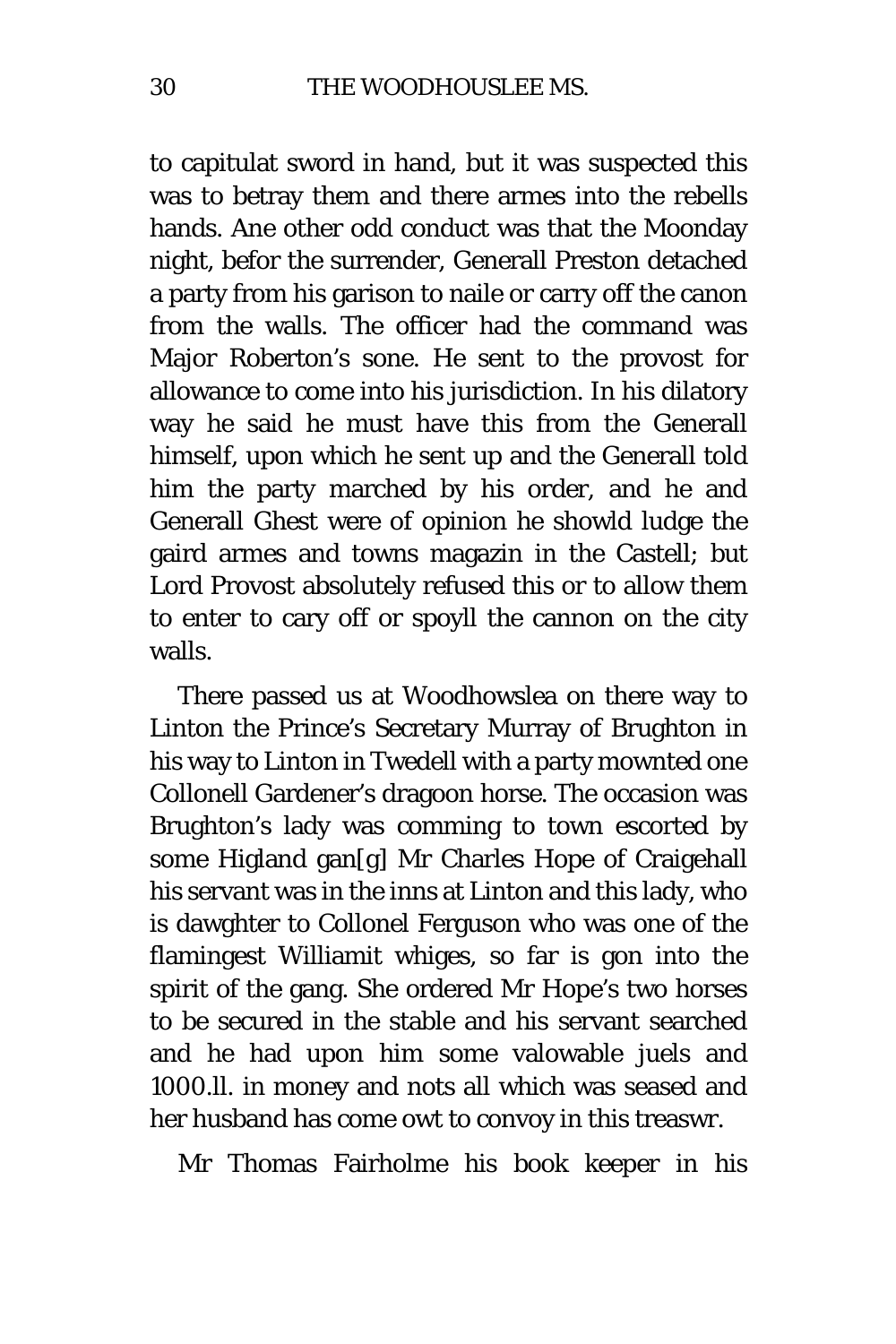cownting rowme has left him and put on the badge of the disorderly time and wrote his master ane insolent letter for 5*11* he pretended to want of his weages, which was sent to him directly, many servants have practised this and insulted there masters, particularly Mr Webster's servant the minister of Edinburgh. It is strange that John Traile, bookseller,[\\*](#page-30-0) who disgwised himself under a strick cloack of sanctitie and dispersed the Whitfild Methodist papers and piows packeds has declared for those disorders, but his cowsin Sir James Stewart<sup>[†](#page-30-1)</sup> was his ludger and Lady Fanny Stewart is in his howse with her husband. It is ane insult upon common sence Sir James his practise, he has been ane oppen tool and now that the Prince is come he, Sir James of Gutters, and Lord Cardros whom he has seduced, ar under arrest by the Prince as is pretended and owt upon paroll; they shall not leave the place so long as the Prince is here.

Severall of the new cocad gentlemen have chainged there dress into the Highland habit. Such strange phynomina appear upon this success. One knows not whom to trust for men partie the prevailing interest here other things might have been expected from them. Hard by the field of action they rifled Collonell Gardener's cowntry howse and abused it. Mr Nisbet, surgeon, has his howse at the end of Preston town, they came in upon him. He offered them a glass of

<span id="page-30-1"></span><span id="page-30-0"></span> $^\ast$  In the Parliament Close.<br>† Of Good trees (or Gutters), 1712-80; married Lady Frances Wemyss, sister of Lord Elcho. His sister, Agnes Steuart, was wife of Henry David, Lord Cardross. Their grandmother, Lady Steuart, was Agnes, daughter of Mr Robert Traill, minister of Edinburgh.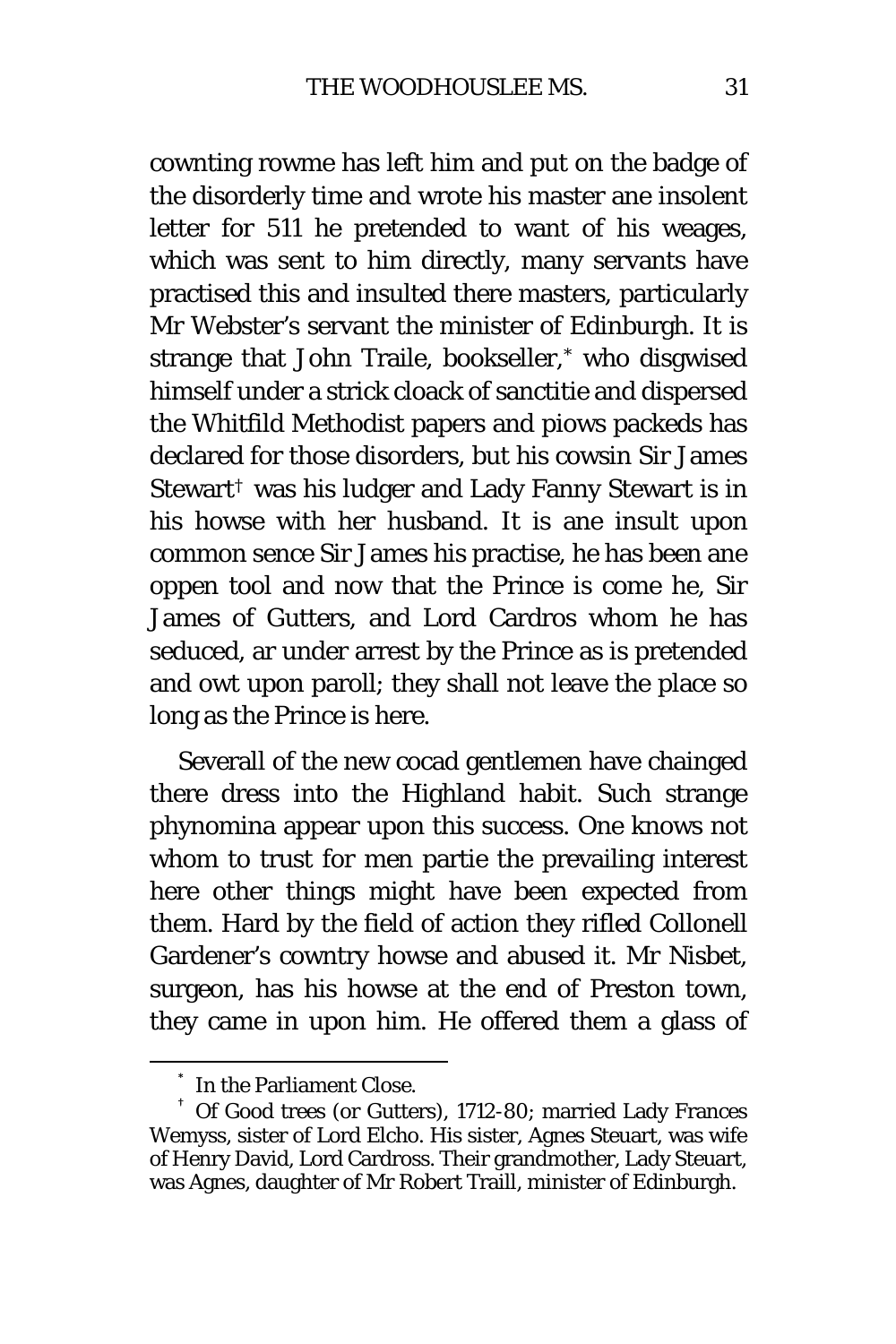wine and refreshment but they held a pistol or two to his breast and threatned. The old man tooke of his wifes watch and rings and gwted his howse and they served the minister of Trenent in the same sawse. After as they will have it called ther victory at Gladsmuir they did many such.

The Highlanders goe owt a marroding and spoyll the cowntrie. They had come to Lord Somervell's howse of Drum, and frighted the minister under the notion he had been with Cope and beat him with there swords. They took Mr Gordon for my Lord's sone. Lord Sommervell gave them money and twrned them off but when on Wedensday, September 25, they re twrned he had given his tennants and colers[\\*](#page-31-0) a signall by ringing the howse bell they conveened and oposed them and kiled two, but the Highlanders killed as many of them and wownded one. My Lord compleaned to Lord George Murray and he told they had no awthority and wished he had cawse dispach them all that came in that shape. Next night they spoyled the tennants at Swanston. They went in and complained to the Prince and he said he wowld cawse heng them had done the injury if they wowld poynt them owt.

Mr Balenton's two dawghters and Grissell fled from Edinburgh. They told us Sabath, September 29, some white cockad gentlemen came and frighted the meeting at sermon there the end of afternoon sermon for the Castle threatned to fyer, and all the people were

<span id="page-31-0"></span>Colliers.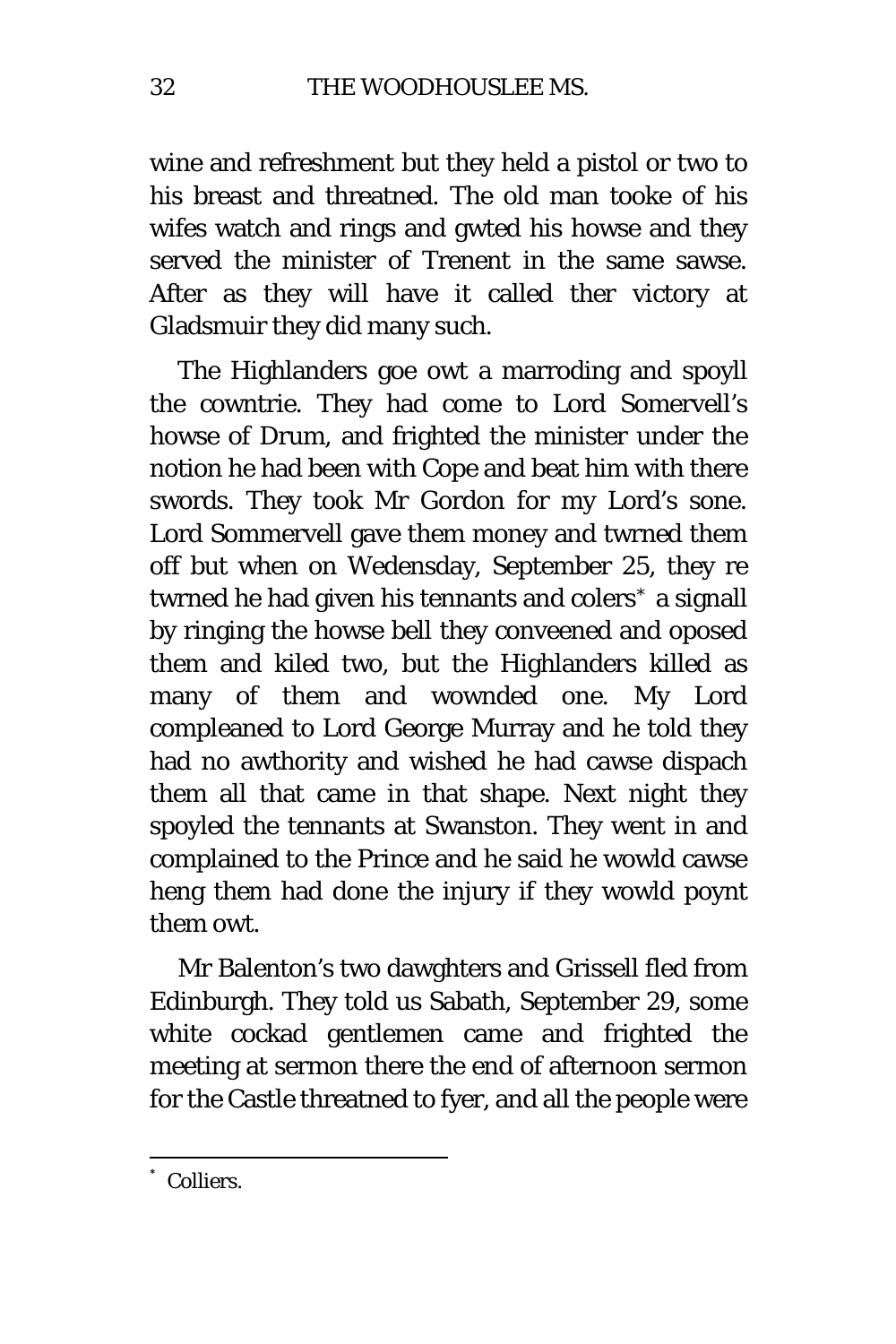in confusion. The occasion of there qwitting Edinburgh was that the Highlanders stope the communication of Edinburgh with the Castle and keep gward at Weighhowse and in Twrnpickis in Castle hill the Generall sent to the Prince to complain and he refuses to remove his gairds so there was warning given that the Castle was to fyre down the streets, and evry one was flying to the cowntrie they may demolish the weighowse and perhaps drope bombs upon the streat if not open a vew to the cross by knocking down Luckenbothes under pretext of a story that two officers had contrair parole given gon to the Castle and returned they have carryed off so many of the officers in six or seven coaches. I hear they have spoyled all the gentlemens seats in East Lothian and the gentlemen had fled. They cached Will Sandelands of Eastbarens and browght him in prisoner till he pay 30*ll.* in name of cess. These ar perhaps but the beginings of evell. The Prince is resolut and wowld have all fall befor him, but as Captain Baver of the *Fox* man of war said, Who that has a drope of British blood in his wame can befreind a Popish Prince with a manefesto dated at Roome? Glasgow it is said gave 5000*ll* and some tartans &c. they have lett owt the town sisteren in Castle hill, and the watter runs down the streats.

The order for the Castle fyring down the town had come to Cragie, Cope, and Dundas; that is to owr Advocat, owr Generall, and owr Solisitor, at Bervick upon Tweed, for these gentlemen ar now in garison these had keeped the warrant signed by owr Secretary the Marqwis of Tweedal at London, and forwarded a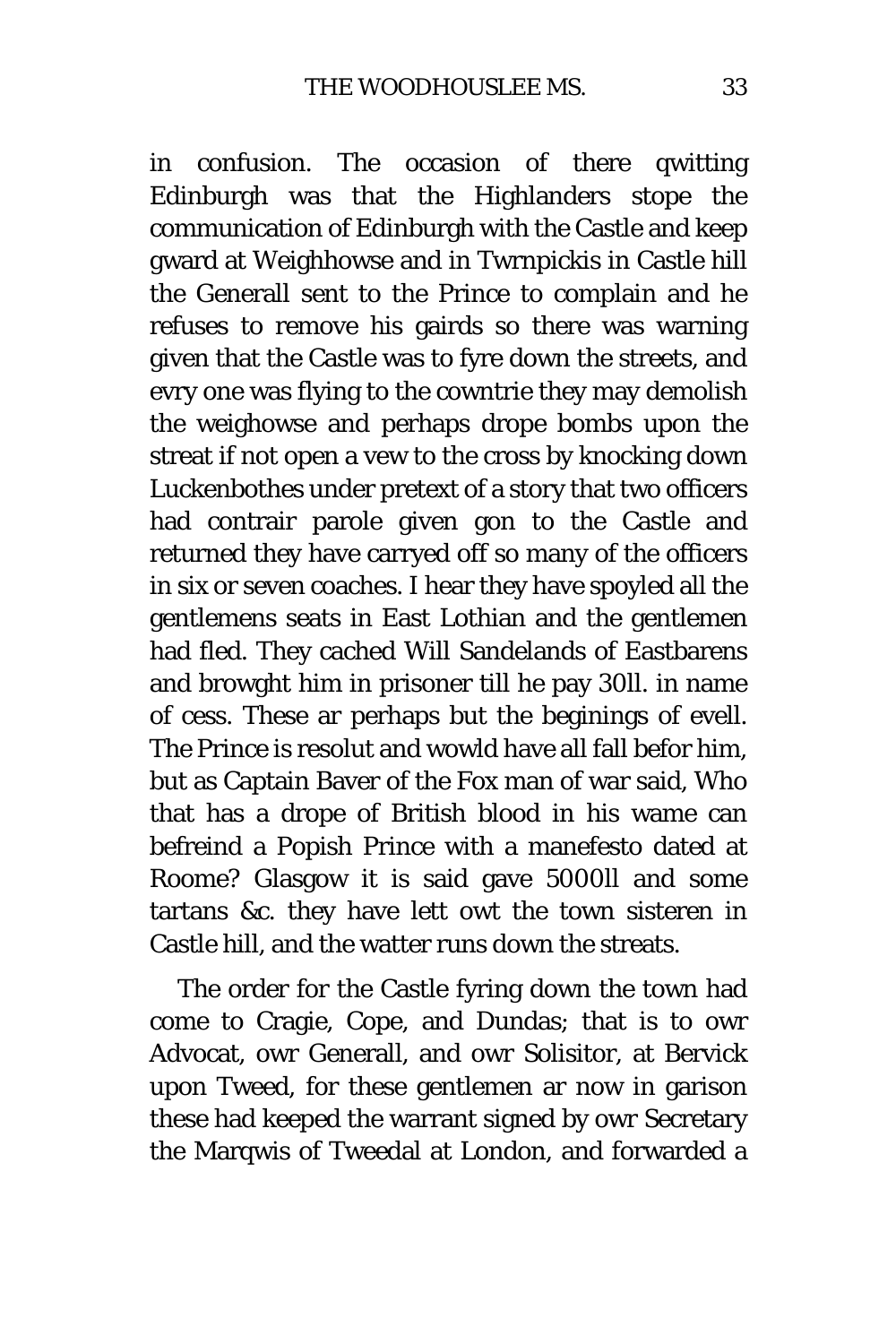copie to Generals Preston, Grwest, and Fowx now in the Castle and attested it, but these generalls demurred and only gave the alarme which occasioned the hubbub and rwning owt of town and they have demolished a frontire solitary howse built by Allan Ramsy on the north skirt of the hill. This howse was called the mungerall burluescke poet[\\*](#page-33-0) Ramsie's goos paye it resembling such a figure,[†](#page-33-1) and upon pretext of the Highlanders nestling abowt it and throwing up trinshes and ther demolishing the town cisteren of water that stood near it; this howse is laid in rubish the mattrasses or guners sent from the towr demolished it with some 8 or 10 cannon shot this was done October 1, 1745, abowt 5 at night and small shott discharged att the same time. The Castle sent off ane express September 30 for positive orders and are to have ane answer in 6 days, as to the fait of the city by fyring down the streats. By this demolishing they have made Lochiall Cameron is said to be wounded who was the politest man of the partie and for softer measwrs, but had foolishly said he wowld surprise the Castle with a 120 men, but he and some of his Cameron trybe ar killed in the rowing of Ramsies Goospye howse. My nighbowr Syme was frighted by some country men his mear and his demeepicke sadle he thowght in hazard, coming from town, by some strolling Highlanders October 1., but it was only two cowntry men jocked him and in the darke bid him dismownt.

The Castle continowed fyring October 2. and killed

<span id="page-33-1"></span><span id="page-33-0"></span>

<sup>%</sup> Ramsay was a Jacobite.<br>The 'goose-pie' is now occupied by Ramsay Lodge.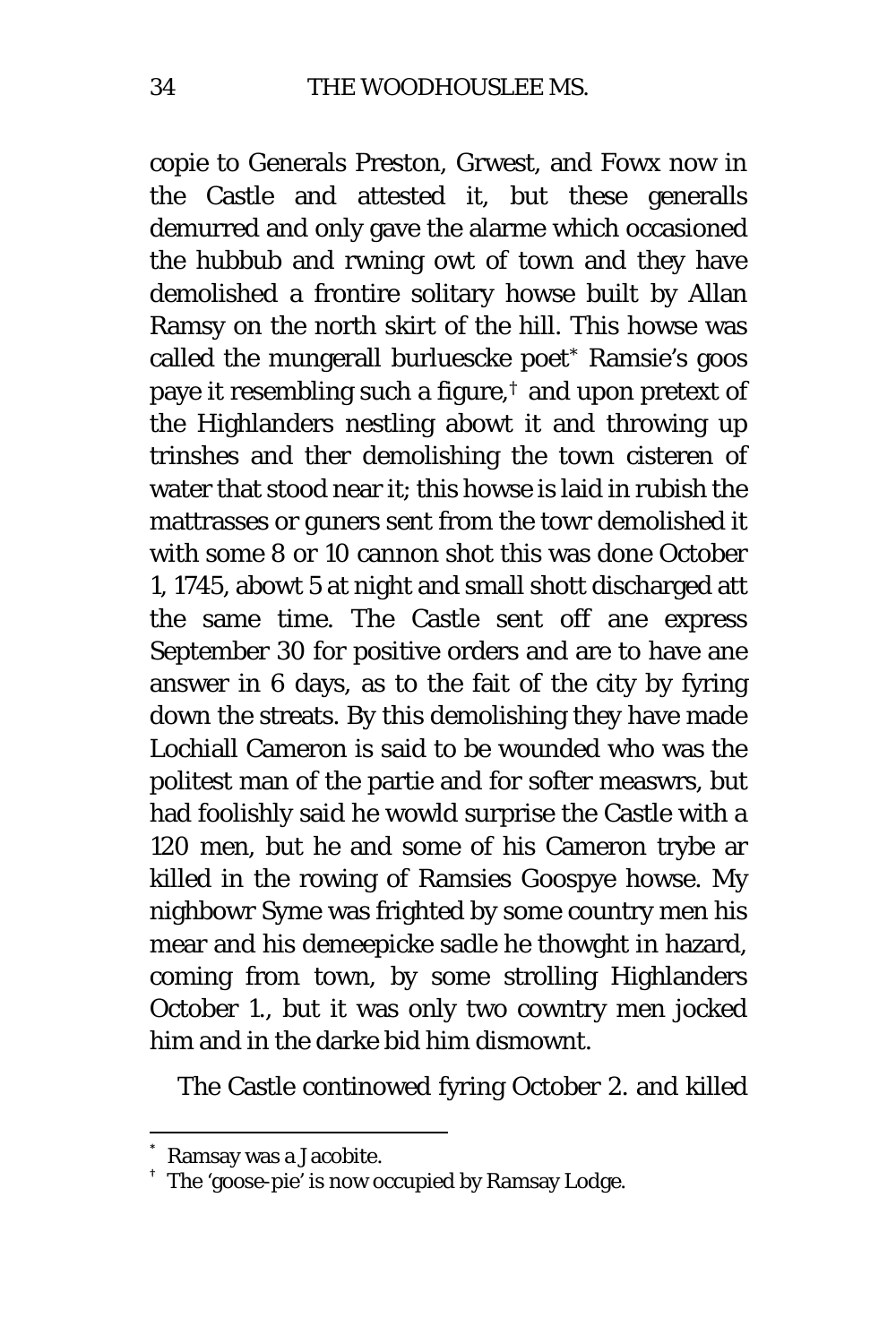severall Heighlanders one destracted fellow, a gardener, was shot for not answering when 3 times called to passing under the sowth syde of the Castle. Some ball were shot down the streat aimed as was thowght near the tolboth gait where ar severals of the gang. It passed throw two of the churches. This crew is all over infesting East Lothian and the gentlemen fled they now demand payment from the new bank of there notts they have, and threaten military execution on the governors. Perhaps Cope's military chist and much of the 5000*ll* they had from Glasgow is in this coyn. The Castle powrs down small shott from muskets and pertreg shot[\\*](#page-34-0) from the cannon when any of them dars peep owt. 'Tis said Lochiell was behind some howse in the hill and the fall or flying of some stons hurt his showlder. 'Tis not safe being in Lawn or Grassmarkets, I saw a musket ball was battered upon the stons in Grassmarket and a gentleman missed it narrowly.

October 3 I went to town this day, saw the fyring upon Liviston yeard hows it is demolished, and the Highlanders disludged. They had gott into West kirk too and the ministers escaped they thowght to have seased them and did ring the bell twise for Thursday weekday sermon. All the 40 or 50 cannon shott and the rapps of small armes is to keep a comunication for provisions to the Castle, and the Prince has sworen death to any come or goe from it, and placarded his orders publickly. Constant allarmes were given the Castell in conseqwence of a resolution taken at Holyroodhows to cutt of all comunication, as the

<span id="page-34-0"></span> <sup>\*</sup> 'Paitrick'—i.e. partridge shot.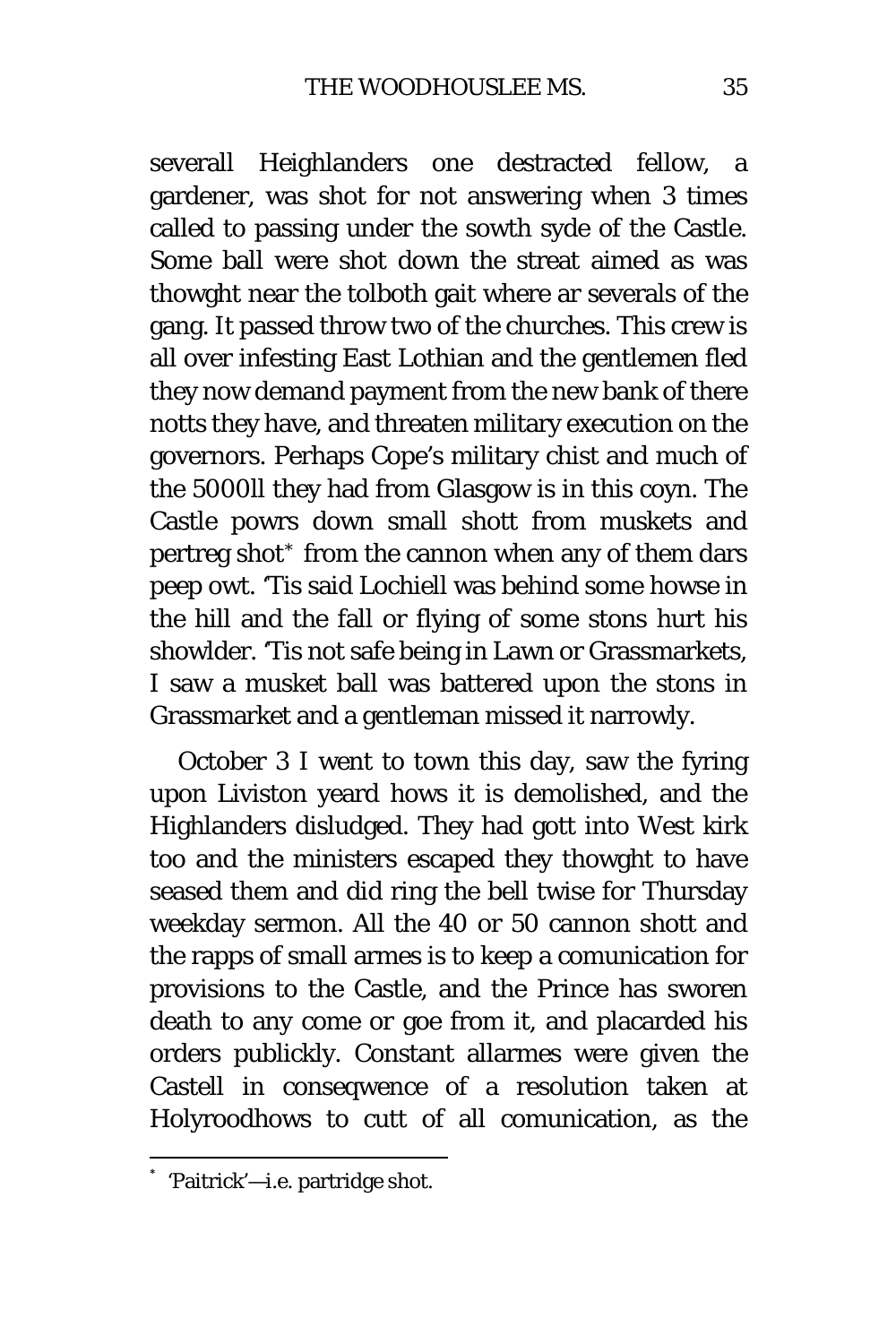Prince called it, betuext the Castle and owr Capitall and this was fixed at the Cross on the gaits by Cadie Byers, and at all ports but the West Port wher I advised the Cadie not to go for fear of the Castle when he gave me my copie at Bristo Port, but Byers put it wp evrywhere else where the playhows bills use to be affixed. There followed this fyring great guns demolishing and burning howses in Livistons yeard upon the Castle hill, and fyring down the streat October 3, 4, 5, 6, and many of the Prince's party killed and some inocent persons [who] did not keep owt of the way. Some days above 60 cannon shot a day and muskets withowt number, volys, platoon shot, and droping shots as they hoped to do execution. The Prince had emited ane advertisment for a contribution of 2sh. 6d. upon the pound sterling of reall rent laid one by 32, added with the stent masters to tax the citie this collection was to comence October 7. On Saturday October 6 the garison sallyed owt and catched Pitcarle's sone, Taylor the shoemaker, [\\*](#page-35-0) and some prisoners, and twrned owt Michell Elpheston and his familie that belonged to the story, upon suspition. In ane other sally they cast a trinch in the midle of Castle hill and drove off the Highlanders and came down to the Weigh howse and fyred down the Lanmarket and killed a man at the stair oposit to the end of Luckenboths. I had been in town October 3 and seen

<span id="page-35-0"></span>Robert Taylor afterwards served as captain in the Jacobite army. He was tried and condemned to death, but reprieved for his humanity to the wounded at Prestonpans.—Macbeth Forbes's *Jacobite Gleanings,* pp. 14-17.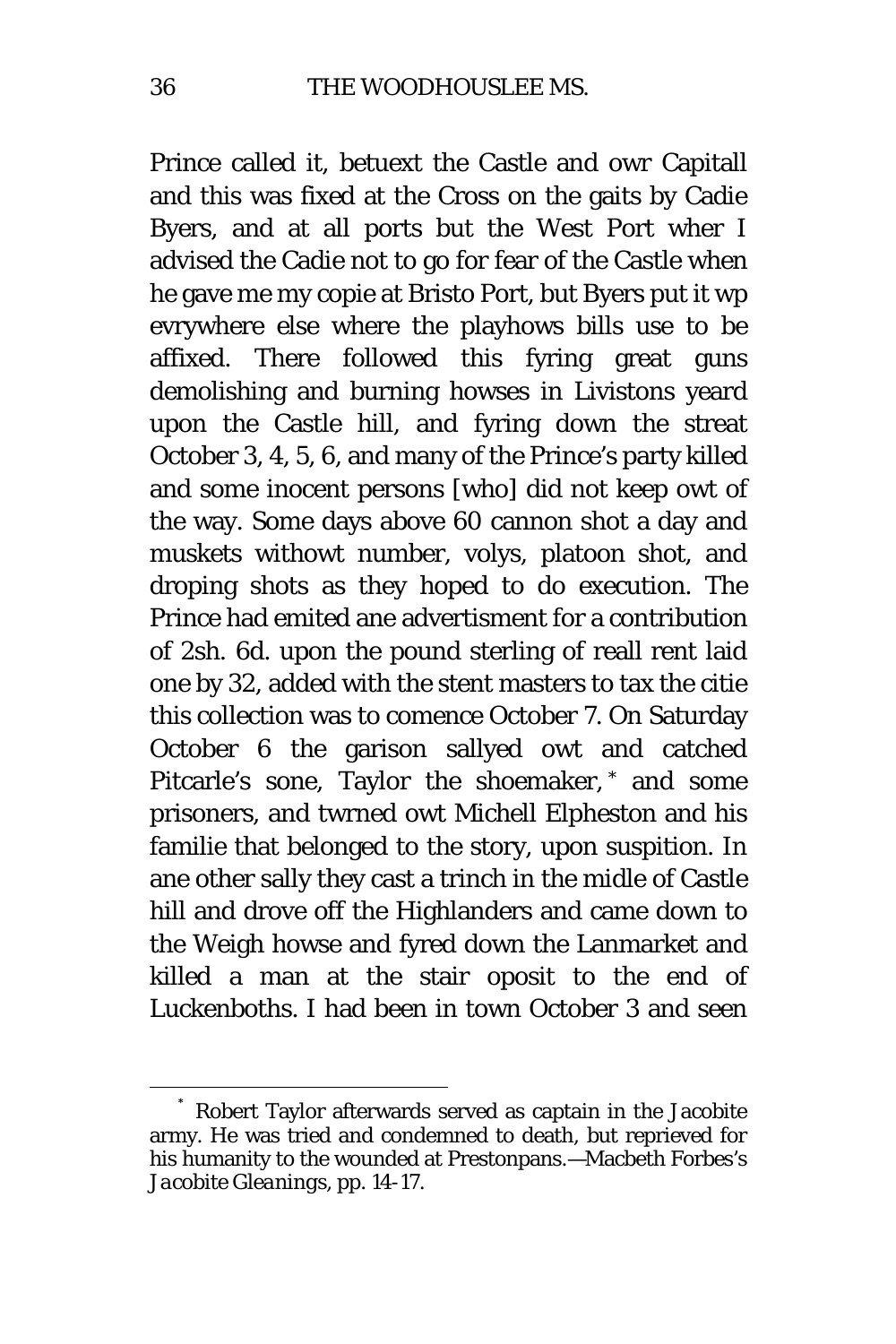this fyring and Mr McVicker [\\*](#page-36-0) did preach at West Church that day when all the fyring was in Liviston yeards. I went in October 4 and stayed all night with Thoma in owr howse in Lanmarket, above the old Bank Closs. The Castle thundered till 11 or 12 at night. I saw them demolish a hows in Castle hill. Saturday the 5 was the hottest work to escort there provisions. The Highlanders stood lyning the north syde of Lanmarket the soldyers from there trinch shot down the Lanmarket and I with danger gott down from my closs to Libertons waynd head and saw a treadsman in a blew frock had been just shot lying his brains dashed owt and in his blood. He had been peeping by a fore stair and was killed forgenst the west end Loockenbooths north syde the High Streat. I went to Cannongate to Mr Blair's, Thoma essayed to return to owr howse and came to Libertone Waynd head, but ball were going so throng he durst not adventur. The Castle gott up there barrels of ale and provisions up the Castle Waynd than retired to ther trinch and so to the garison, and abowt twelve Thoma with hazard gott in to owr howse and secured owr windows. This night I hear the great guns fyred and demolished parte of the Weigh howse, and we hear the Prince has agreed to allow communication with the Castle for provisions. This was a melancholy shean this streat battell, all shops shut, evry body scared off the streats except here and ther. One skulking and runing the Cowget full of cartes with plenishing and so at Nether Bow and all down the Cannonget; had this continowed the Prince

<span id="page-36-0"></span> <sup>\*</sup> Rev. Neil M'Vicar. Died 29th January 1747.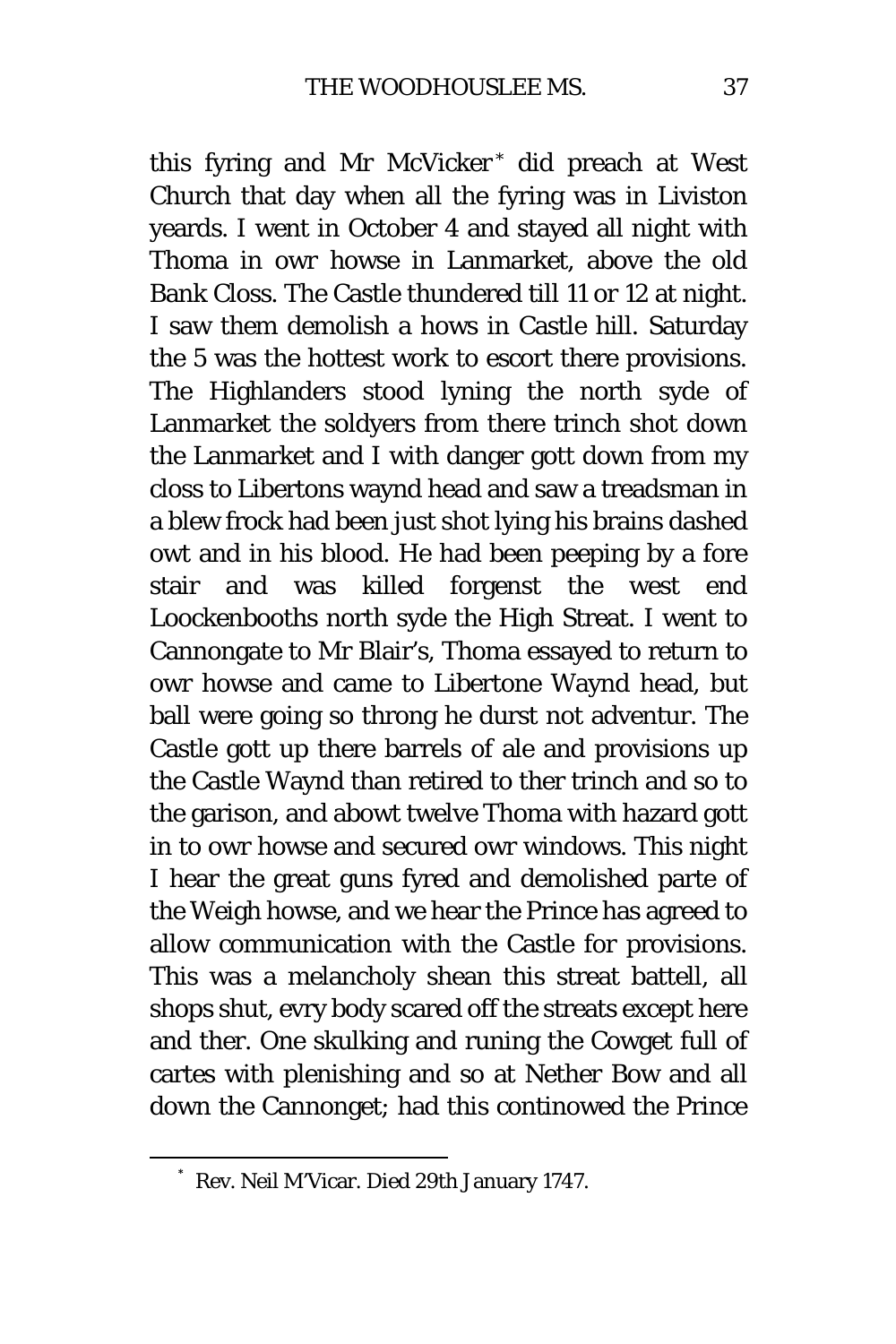his exorbitant tax cowld not be gott lavied.

Mr Hews Blair and Balentin went from Woodhowslea to Curry Church and Mrs Jerdan[\\*](#page-37-0) told them how her husband was maltrate at Lord Somervell's howse of Drum. A party in drink came to the hows and look in at the windows. Lord and Lady Somervell fled up to the garrets. Mr Jerden came owt. They said he was the dragown [who] had been with Cope, mistaking him for Lord Somervell's sone, they beat him with the brodsyd of ther swords, &c. he gave them a gwinee and they tryed to see if it was good and then went off. Somervell had agreed with the neightbowrhood to ring a bell upon any alarme and next night some strollers were passing by Gilmerton they were asked where they were going and upon some words passed the Highlanders fyred and killed two men. the Gilmerton men purswed and killed 3 of them, and the rest escaped. At Curry they keep a gwaird to give the alarme, and 10 of these creturs were strolling. When they aproched the gard gave the alarme and all the village was in motion. When they came up they called at a howse if ther was any meat or drink to be had and were answered yes, but for money, and when they saw abowt 30 or 40 men they were so civill as to call owt godsen to yow freinds and the vilagers in tawnting way asked them 'what gars the Castle fyer'? and the Highlanders replyed 'gang and see, freinds.' I here, on Saturday, Taylor was turned owt of the Castle, being wownded. He was one of the

<span id="page-37-0"></span>Jean, daughter of George Drummond, commissioner of excise, late Lord Provost, wife of the minister of Liberton.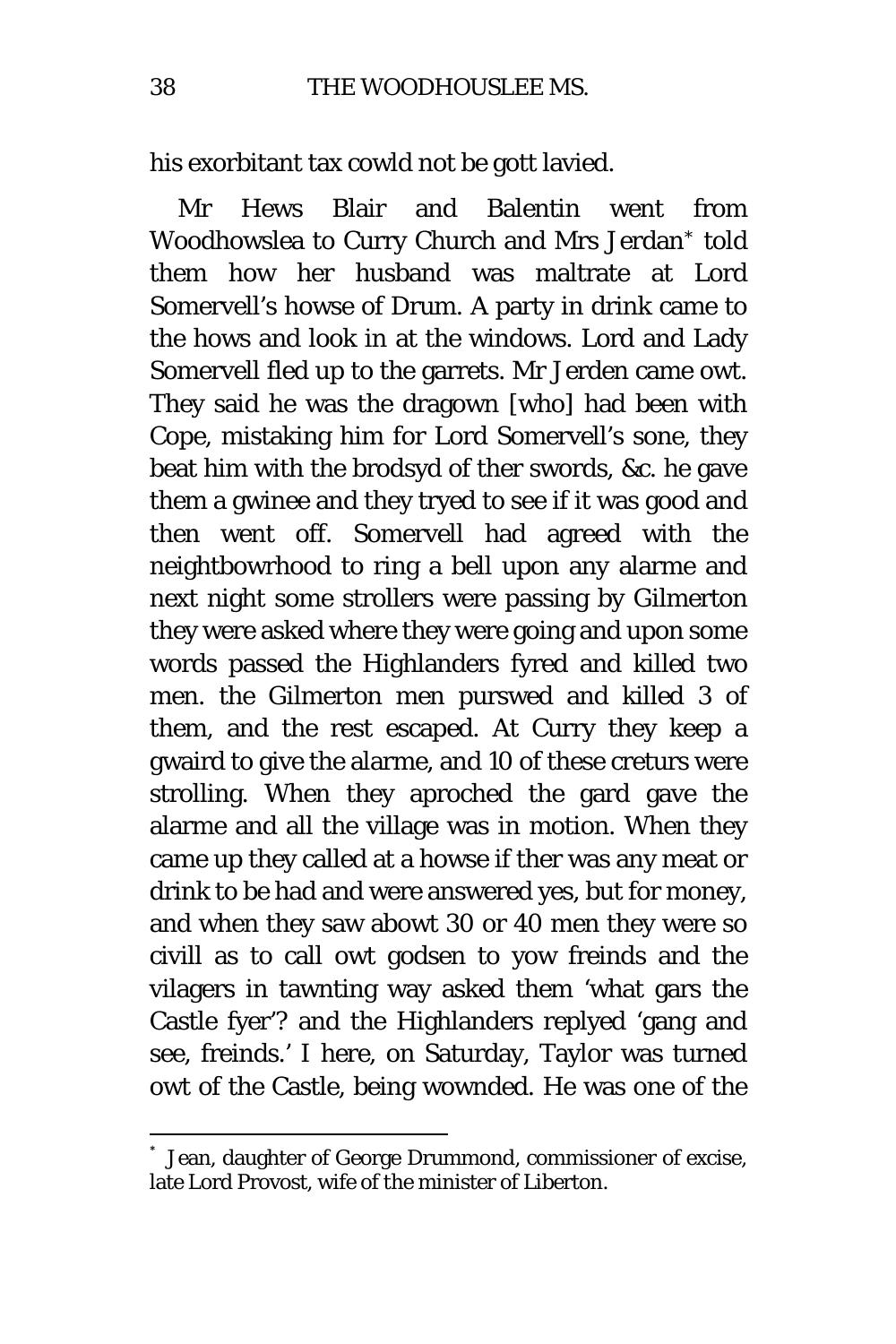Prince's volunteers and had promised with others in 10 days to surprise the Castle or be within it and he was surprised at Liveston yeards and caried into it.

Mr Matheson minister of Edinburgh[\\*](#page-38-0) preched for Mr Mowbry minister at Currie and used railing and abuseive langwage against the Prince and his Highlanders, this was carryed to the Princes levee on Moonday and I heare it was said they might preach as they pleased and pray for the devill; he, the Prince, wowld not now medle with them. No sober people approve Matheson's conduct.

I think Strang of owr triming Lord Provost that he showld have avowedly declared that John Forrest, late treaswrer of Edinburgh and his own co-partner in tread, was so obnoxiows to him that if the Cowncill had any regaird for him they wowld not put Forest in leet for baillie.

This day Thoma is gon in with Hews Blair and Balentin and two Miss Balentins[†](#page-38-1) to town.

Mr Hewgh Blair preached afternoons sermon one Mr Mowbry's desire at Curry church; browght no railing accusation but preched the Gospell, and in prayer only named the Goverment and prayed little more than what we have by example of the angel Michaell, the Lord rebook the Sathan, or in such terems against owr enimies.

<span id="page-38-0"></span> <sup>\*</sup> Rev. John Mathison of the High Kirk. Died 8th November 1752. † Katherine, daughter of the Rev. James Bannatyne, one of the

<span id="page-38-1"></span>ministers of Edinburgh, married, in 1748, her cousin, the Rev. Hugh Blair, D.D.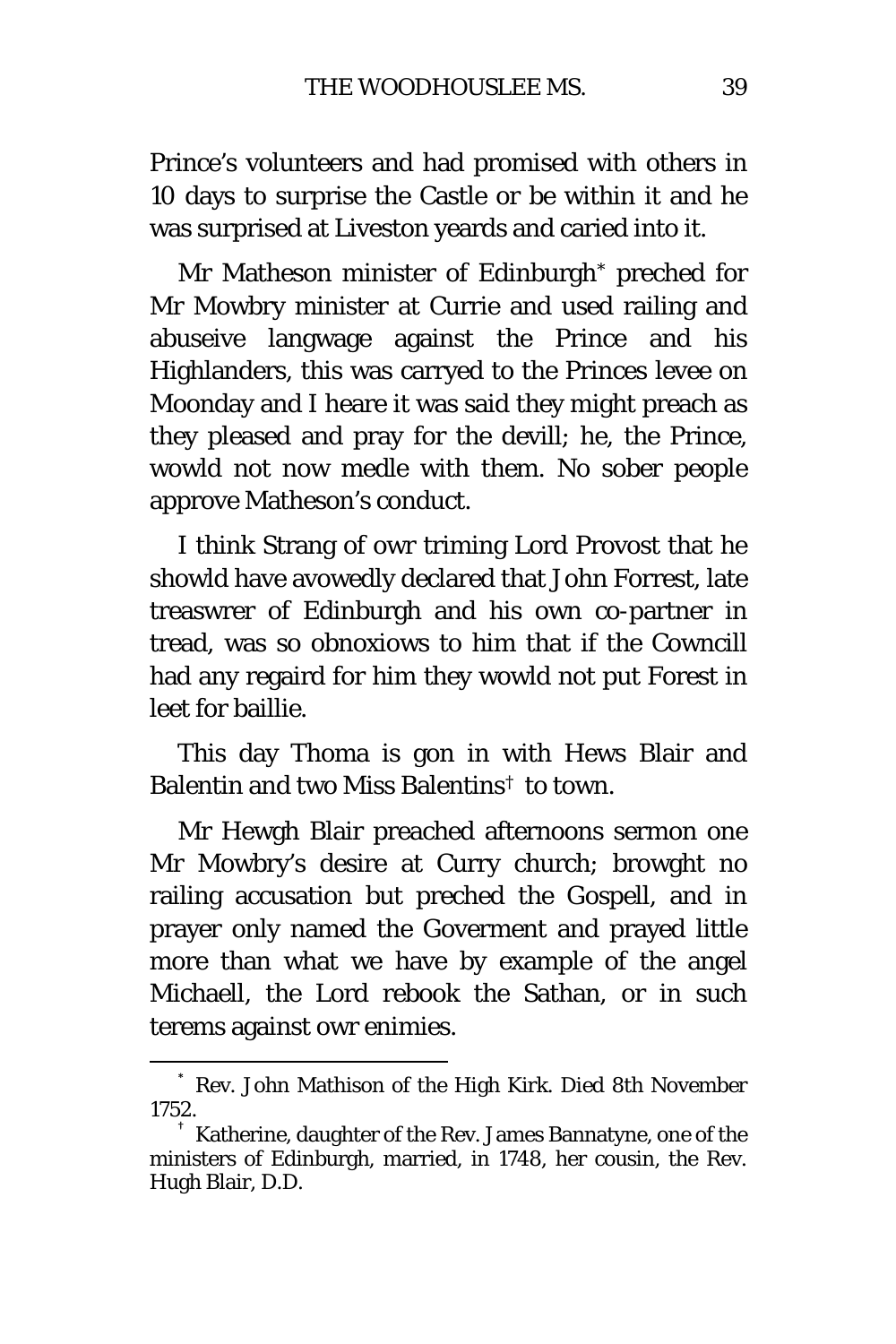Severall parties from the Highlands joyned them this first week of October. They have contracted with two beakers in Cannongate for 20,000 weight of bisket, and given the beakers 3 or 400 bolls of wheit owt of Winton's forfalted estate which is seqwestrat by the Prince for the use of the publick. William Alexander marchant his wines are seased that were detained for tryell, and they are to examin the affair and acqwit or condem by there club law. I hear they make large magazins of hay at Jocks Lodge on the way to Musleburgh and this is Major Gardner's hay from his howse at Olevstobb.

These strollers have been one all hands of us at Boghall north from Woodhowslea they breakfast with the Grintons and sowth at Howget they took free qwarter with Charles Straiton. We are surrownded with danger of the gang but as yet they have not beat up owr qwarters the last two places they visited October *7,* and robed James Lees of 10d worth bread this October 8, but his sone escaped bringing owt owr things from town of 100 times the vallow this Tewsday October 8, 1745.

John Hay writer, sone of Mr Alexander Hay, writer, went at the head of that party demanded contribution from Glasgow and browght in the 5000*ll.* and I am certainly informed John Trail, bookseler, went to the Abbie and kissed the Prince's hand.

This is a reign of proclamations advertisements and of lones forced by a parcell (as Rymer's prophecies calls them) wandring wasters. I hear Blackfoord his lady met Prince Charles when he passed her howse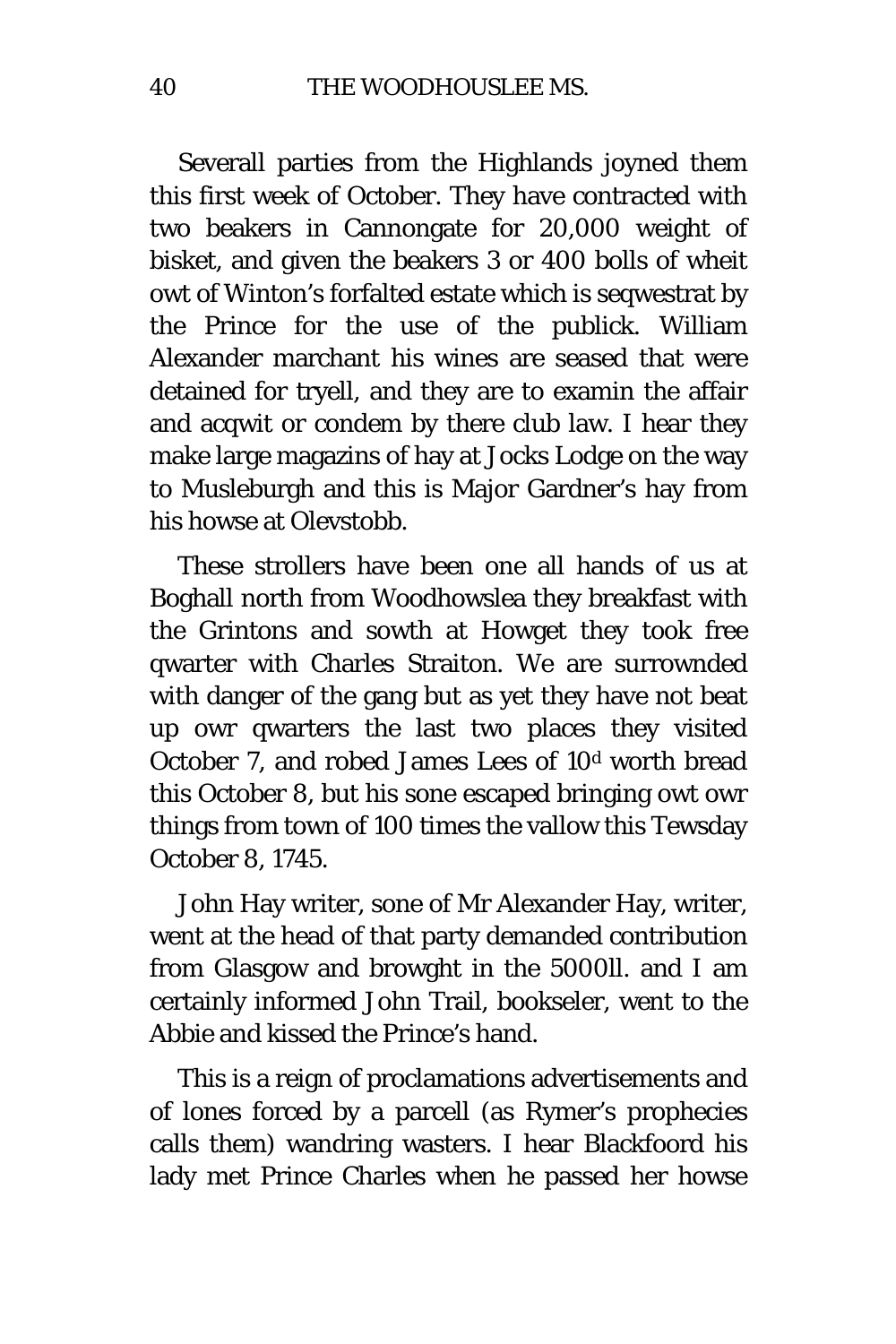with a bottle or glass of good wine and has since been to kiss his hands at Court. This is to far for honest George Liviston's daughter, but Collonel Ferguson's dawghter has gon further. Archibald Broun of Blackfoord took a protection from the Prince but a party under ane officer seased and carryed off two of his horses since he had this.

George Balentin, minister of Craigie[\\*](#page-40-0) in Airshire, came to us to see his freinds left his horse at Woodhowslea and walked to town afoot. He went down to Mr Blair's in Cannonget and was detained supper; and passing at Nether Bow Port with his great freise ryding coat the Highland gaird did not stop him but it struck on Lumbsden a sone of Lumsden the writer and grandchild to the Episcopall minister and a volunteer with his white cocad and his sword under his arme. It struck Lumsden in the head that Mr Balantin was a spye and he follows him up and chalanges him, and reqwirs him to go to the Gwaird. Owr freind George walks on with him and askes if he had any warrant to carry him to the gwaird. Lumsden said he had not upon this Balenten, seeing him a yowng lad licke a beau and that no Highland men were in vew, snaches his sword from under his arme and Lumbsden runs off and calls owt, but Georg being near Cant's Close head, where his fathers howse was, goes streight home, in a little come a strong detachment of Highlanders. Mr Balentin took the alarme and the

<span id="page-40-0"></span>Son of Mr James Bannatyne, one of the ministers of Edinburgh, afterwards minister of the West Church, Glasgow. Died 9th September 1769.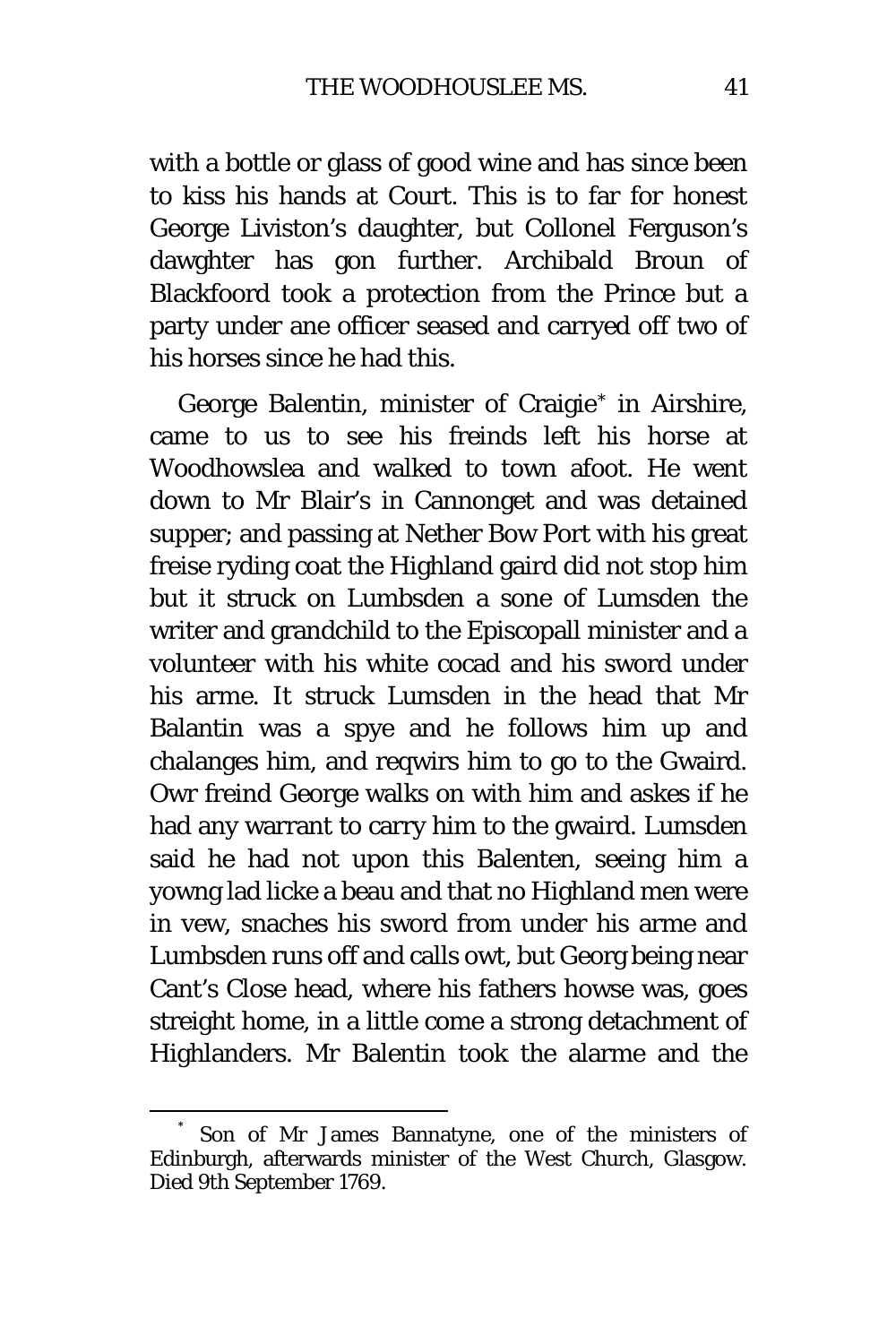howse being up two pair of stairs he tyed the sheets of the bed to ane easie chare and goes owt at the window and escapes. In his droping the window he hit upon Mrs Ferguson's window who lives below and brock the glass. She called owt in surprise to her servants that all the Highlanders were entering her howse by the window, and the Highland gaird hearing this alarme in her howse came in to the Secretary's lady's mother's howse and saw the sheets hung and cut off as far as they cowld reach. Mr James Balentin's servant keepet his door closse, but they gott a smith and forced it and when they came in they said they belived he was fled they sowght for but they wanted the sword. They searched but fownd it not and did no more harme. The minister of Craigie went to one Mr Jerdan's howse the minister of Liberton's brother and stayed all night and next day, and left the silver hilted sword to be returned to the gentleman and came owt under clowd of night to us at Woodhouslea, and next morning took his horse and went off for his chairge at Craigie. This Lumbsden is a yowng lad and writes under Secretary John Murray of Brughton, at his office in the Abby, and thowght himself much affronted to be thus disarmed. The story is full of comicall incidents but it was rash and unadvised in Balentin, for Lumbsden might have had a pistol and fyred upon them or had some Highlanders in call to fyer down the Waynd befor he gott off for it was clear moonlight Michelmas moon.

When the Castle demolished the west end of the Wighhowse the Highland gaird there took up in Mr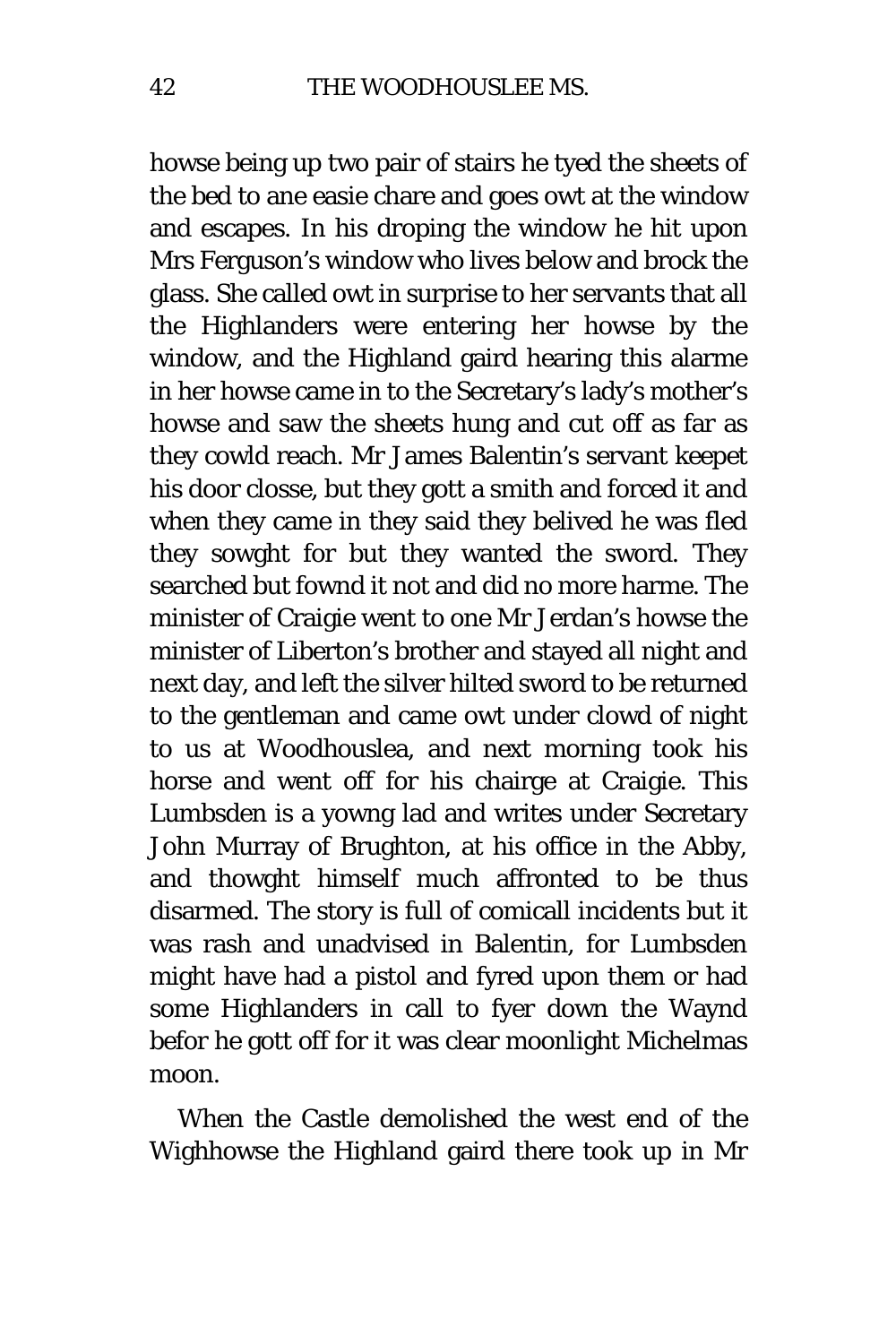Logan's the minister's howse in Milns Sqware. The servant opened the doors of such rowms as she had keys, but they brok in to closets and demolished the doors, and have now left the howse. Mr Logan and his lady and familie are fled to Mrs Irvin ther freind's hows at Newton in Clydsdale in Crawford John paroch. This occasions many inconveniencies and much disorder.

The camp at Dudeston was provided in tents by the poor town of Edinburgh; and to reimburse all these expences of tents shoes and broges &c. the inhabitants are taxed at 2sh. 6d. per pownd sterling of there reall rent quhich commenced the collecting it October 7. But the Highland host are unwilling to lye incamped in tents and choose reither to ly in 100 in barens and weast howses and this perhaps to have occasion to make excurtions in the night for plunder and robery. They robed some butchers on owr Linton rod and last night came to Bread Howse and took all they cowld lay hands upon from Mrs Brown, and October 12, came this rod and did all disorders of plunder and robry that lawless wandring wasters (such they ar) cowld doe. At Corsehowse at the Dysters, at the foord of Glencorse water, they took cloath and all. They knocked at the ministers but got not in. Abowt 20 of them returned to the Howgate and took free qwarter at Charles Straton's, hade all his bapes and ale put one a large fyer, and drunk a bottle of whiscke, went in to the weedow woman Brown's and spoyled her howse. This marrading by such worse then hussars strikes a terror all rownd but (thank God) we have not had this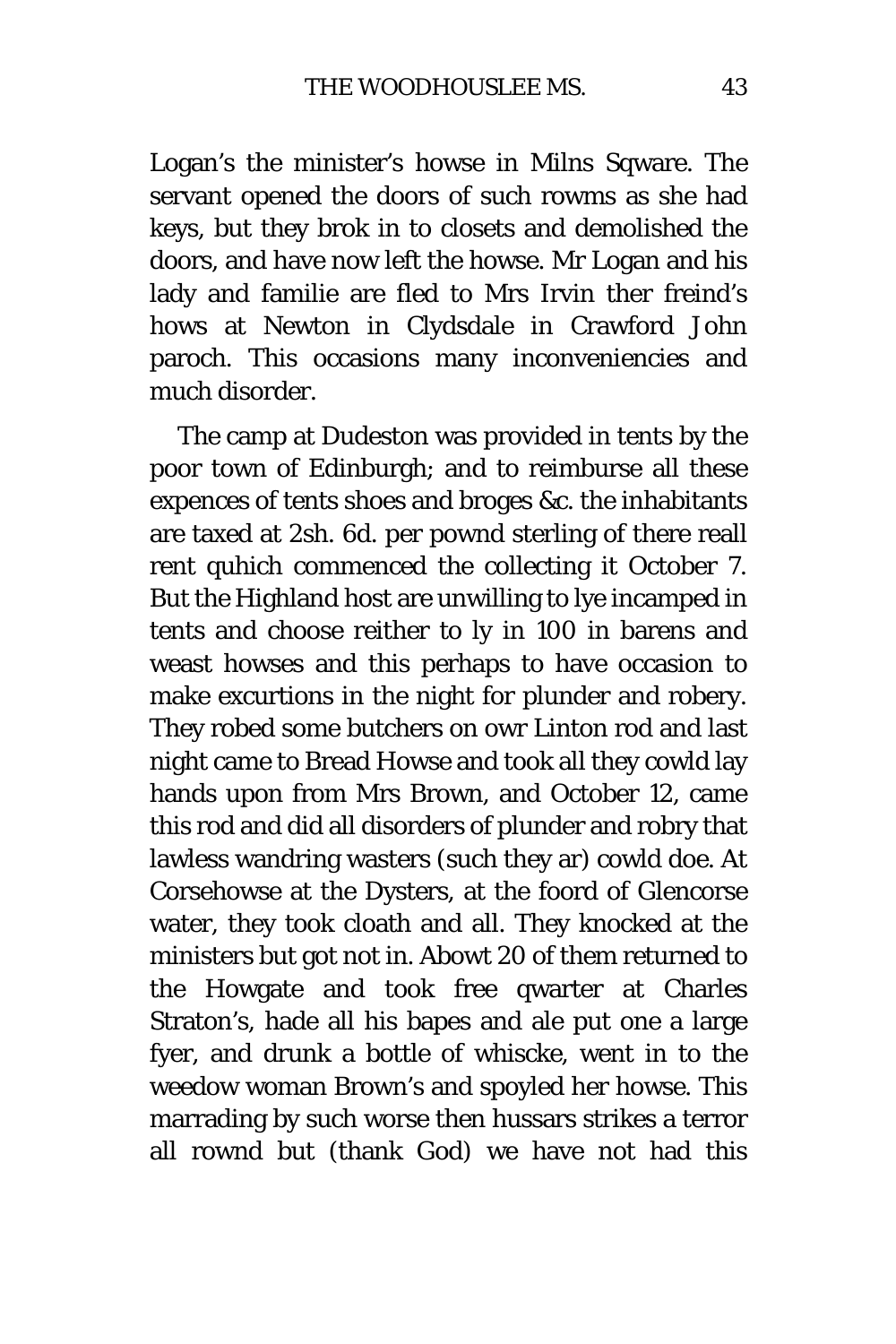dismall visitation fall to our share as yet.

October 14, we ar in a state of intestin war. A camp of Highlanders dayly incressing and within 4 miles of us strolers pilfering everywhere, and this day we had ane alarme that numbers were on the road and neigh at hand. Evrything was hurryed owt of the way into holls and boors, beds dismantled and what not adoe. Thow Lord art owr protection and owr sheild in owr poor hyred sheeld of Woodhowslea.

October 15 last night they took two horses from Archibald Inglish of Achendiny [\\*](#page-43-0) in owr neightbowrhead. A mile and half distance they came to Brunsfield Mr Warrander gave wine and they went off to Weedow Lady Mercheston and spoyled her of all, but what I have well attested they sent to Lady Strathnaver for 12 dozen napry for the Prince's use. The Lady sent word to Secretary Murry all was in the Castle but a few cowrses for her own use but this did not satisfie. They sent a Highland gwarde she cowld not understand, and she was forsed to quit what she had. This gratiows Prince has many proclamations, manefestos, and declarations, but he will keep them as his grandfather did if he is trusted.

October 16, ther were 60 of the crew came owt in the fornon owr Linton rod, and spread themselves in parties they came to Bow Bridge, and gulravished in the publick hows. They came to Pentland and Straton and plundered, and a partie came to Fulford and took

<span id="page-43-0"></span> <sup>\*</sup> Advocate, Clerk of the Court of Admiralty. Died 2nd April 1754; married 1740, Jean, daughter of John Philp of Greenlaw.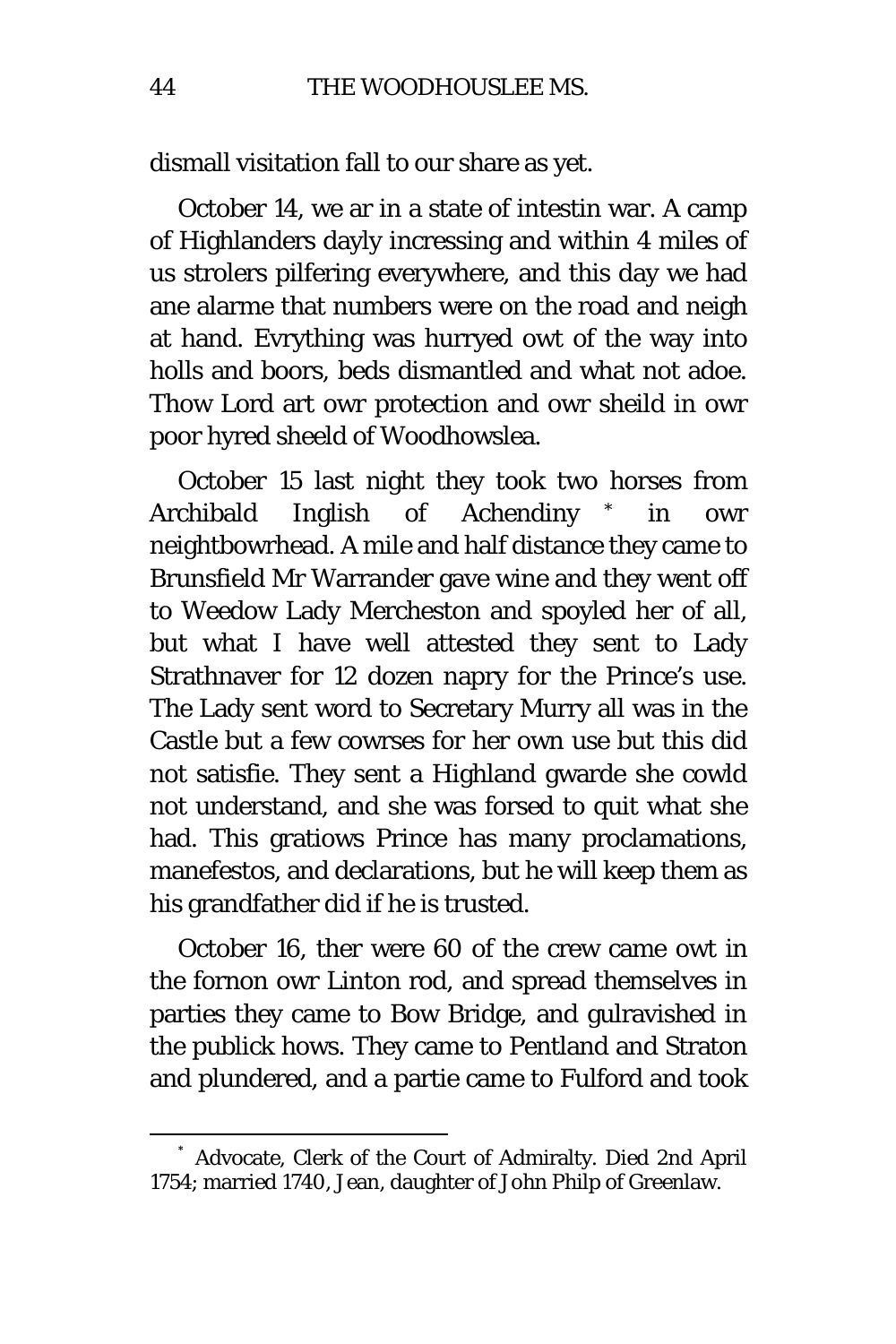what they cowld lay hands one. They payed us a visite and I met 24 of them withowt the entrie and asked what they came for, they answered in sarch of armes. I told if that was ther orders two or three of them might go in and the rest might have meat and drink we agreed on this and 4 went in, but armes was the least they minded. They asked money; I gave them 5 shillings. They wowld have had a gwinee. They are artefull theeves for they had there spyes on the hills and rysing grownd and saw the mercier carry some linings and put under the hay, and when I was in the howse they rwn abowt and took of the linings two tablecloths 9 sheets (?) and aprons and other small linings, and put under there plaids they run throw the gardin and beat the evergreens for concealed things and went throw all the planting and fownd owt Hew Ballentin and took 5 and sixpence off him. I thowght myself well off had as I thowght gott rid of the gang, for 5sh. and some bread and drink but knew not what they had theeved. They randevouzed the back of Fullford Howse upon the hill syde and divided the spoyll and had a sqwable and drawing swoords abowt it they marched to Leeps to James Pennecook, got what they cowld, than down to the highway and there fownd Mr Mowbry and his family on the road and attacked the coach. He gave them money beyond Boghall, but he had a second sqwad to satisfie at Lowdonburne. It seems upon the disorders committed Mr Alexander Lockhart advocat from Craighows was going in to the Abby to remonstrat, but these mett him by the way and spunge him of 2 shillings all he had. It is said he went and orders were given for a party of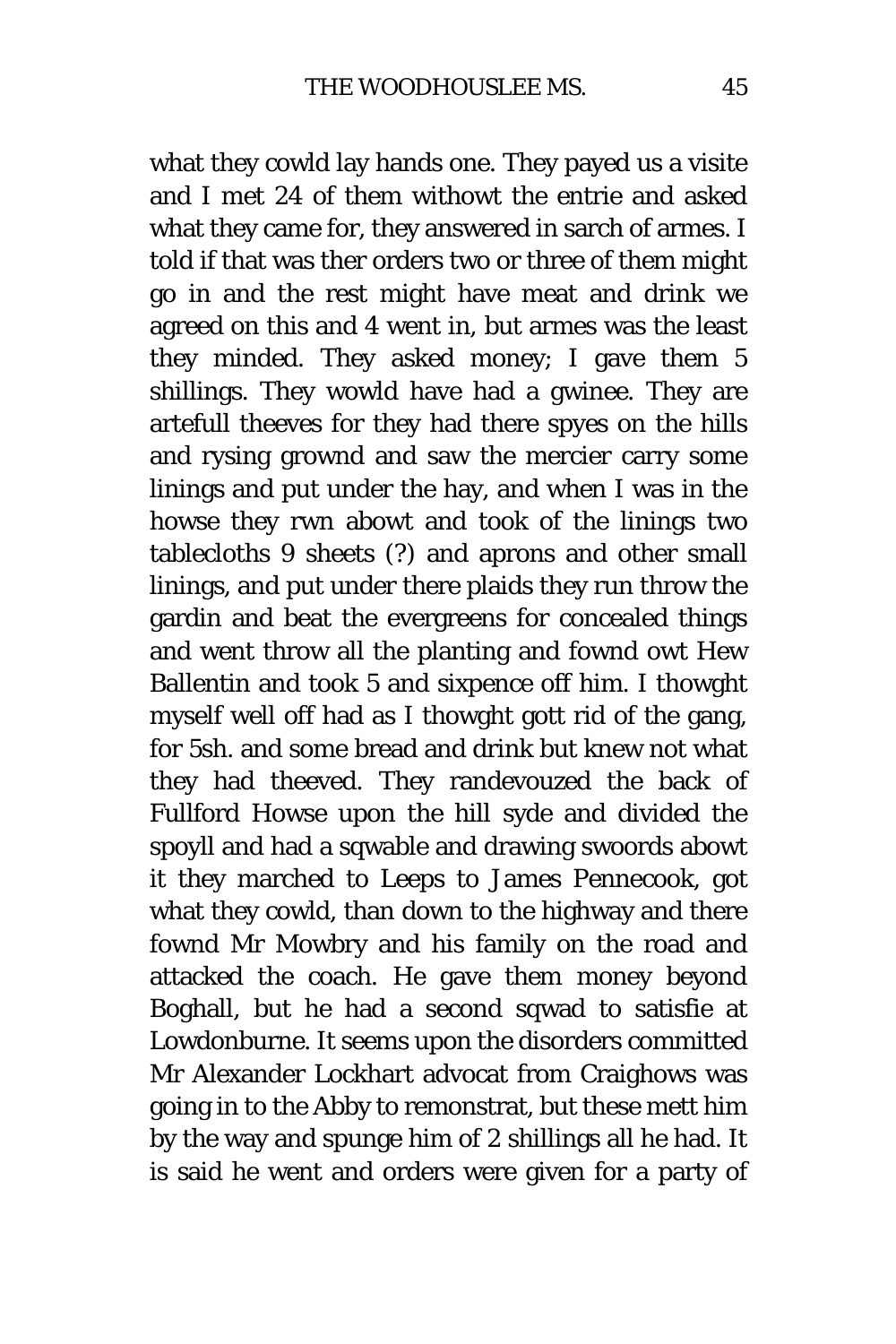200 to goe and apprehend them and apprehended they were and things taken from them. The less vallowable were left at Mortonhall but the vallowable carryed forward to the Abby, I sent, but owr linings were not at Mortonhall and owr servant is gon on to Edinburgh. Thus the noble Prince his armie doe, but what better the Prince than a pilferer and a captain of robers and theeves? He demands 300 ston hay and 60 bolls oats from Newbiging, under the penalty of burning Barron Clerk's howse<sup>[\\*](#page-45-0)</sup> there. His dawghter has ordered in parte of the hay and the rest to be sent, and the tennants are thrashing owt the oats to prevent being distressed. I did sumpathise with the destressed abroad I did so with those at home upon this occasion but now I have seen there faces and ther way I dowbly sumpathise tho I cannot say we have got so much mischife and harme as others, and had not the women exposed thing[s] by cowering thing [*sic,* i.e. them] with hay (?) in there vew we had escaped better. He that was there leader had the impudence to aske me if I had a protection tho he showed no warrant for what he did in seeking armes.

But what all these transient storys to what happens in East Lothian and all rownd hevy demand and this but the begining of sorrow for the rowen of owr cowntry is threatned. Spanish and French force said to be coming. We hear the ship taken with armes and money at Bristoll has the Pretenders 2d sone Edward

<span id="page-45-0"></span>Adjacent to Penicuik House, it was the seat of Sir John Clerk, Baron of Exchequer. He and his wife fled to England, leaving the house in charge of his daughter Babe.—*Memoirs: Scottish History Society.*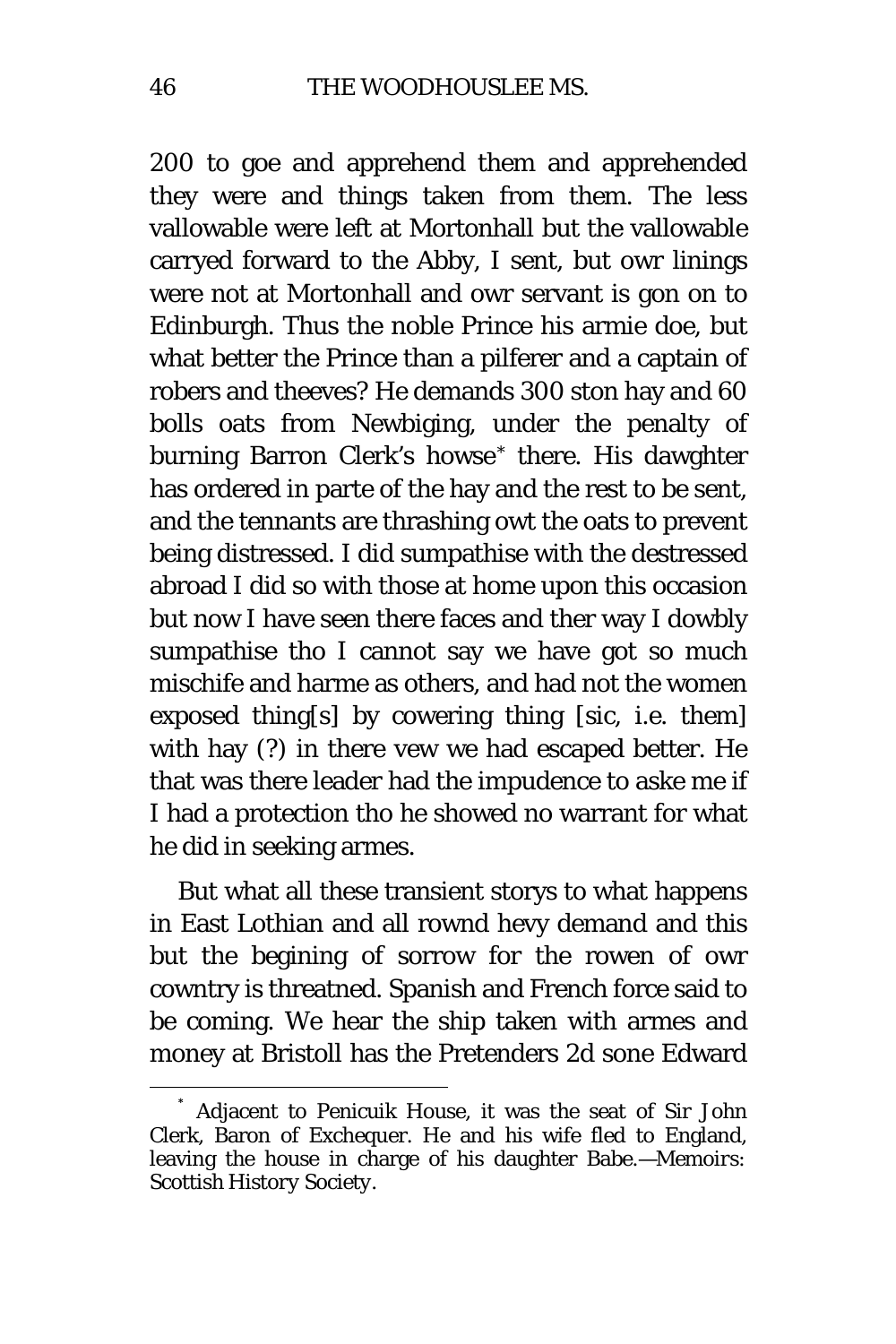Benedict on bord. It is said George Lockhart of Carenwath is apprehended at Bervick as he was going into England. His sone George has joyned the Prince; may he have many such little worth sqwires this sumer. He made ane attemp to breck into a hows and comitt a rapp and was scared and chased owt at the roof, the way he entered, and he had fled Oxfoord for game detts and is now commenced volunteer with white cockade.

Lord Lowdon, who was at the batell of Preston field with Cope, has gott North, and he with Lord Precedent is raising the whig clans Campbels, Grants, McKyes &c. and will be able to make a divertion and hinder more from coming up from the North to Dudeston camp. I wish it were trow that were write me that 2000 of his magestys forces had stoll a march the west road to secure the pass at Stirling Bridge. These particulars were write me October 17, the day the Parliament was to meet at Westminster for buseness.

October 18, ther had a partie passed this way to Nidsdale and browght along with them the Lord Maxwell sone to the late Earl of Nidsdale. He is maried to a dawghter of late Earl of Traqware. He passed this day the Howgate, where a servant of his spoken and told his master had ill will to leave his howse and he knew not what he wowld doe.

Capten McNeile, who was owr neightbowr at Fullford last season, is gon with his familie to Mrs Camerons lodgings at Glencorse and is carried in to wait on the Prince. He was ane officer or captan of the Highland Regement, but excused his going to Flanders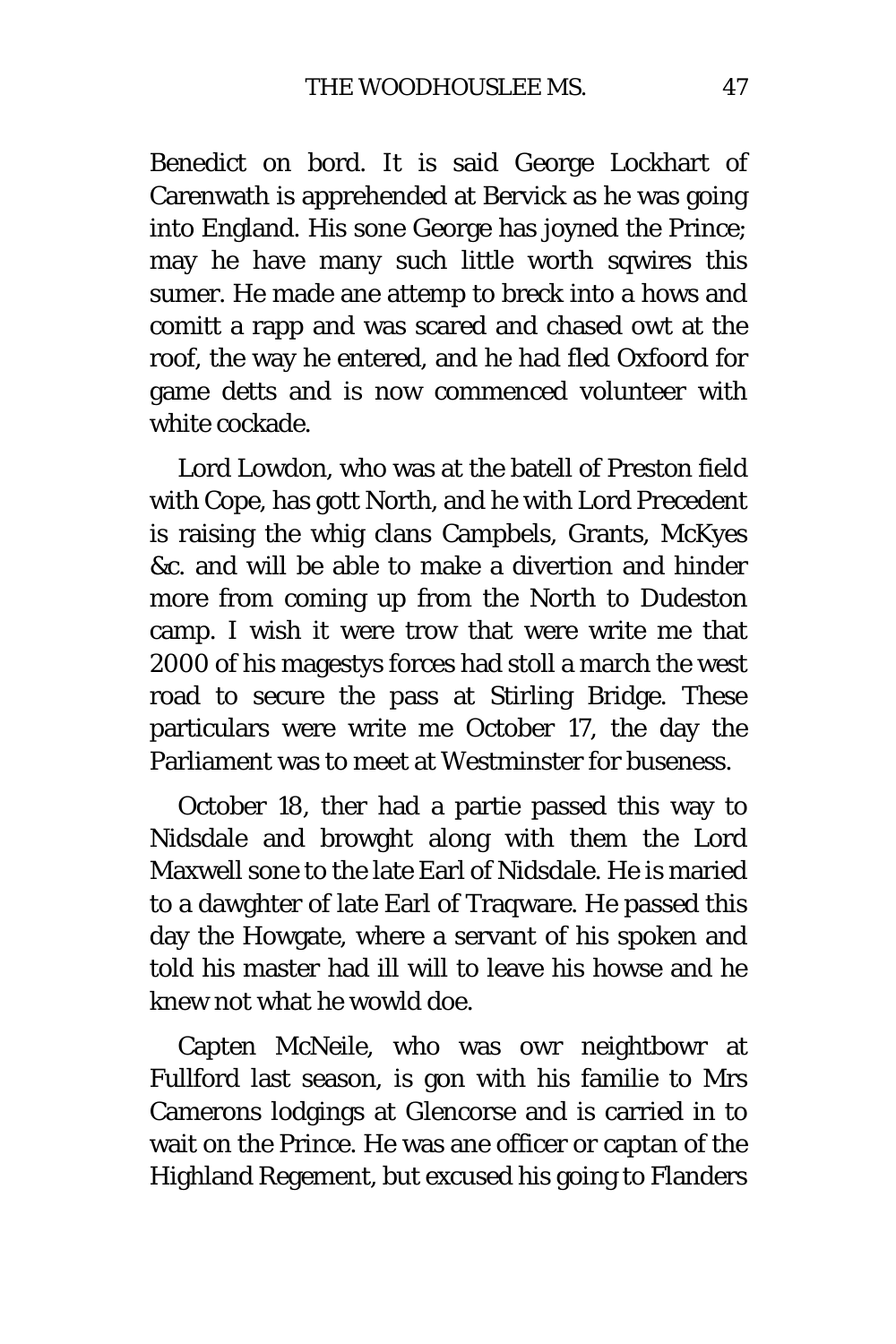upon indisposition and was ordered to sett owt. He seems not to be bloody minded but lived qwietly with his mistres and child in hyndroumes in the farme howse at Fulfoord and recreate himself in hay harvest work. How he will now determin himself is dowtfull, but having him will be no grand acqwisition. The Captain came drunk from town after giving his paroll he will not use armes against the Prince.

Moonday October 21, we had a new alarme of Highlanders. Captain Stewart and his party with Liftenant Stewart came in search of armes. They came with a party of 16 and were civill. Mrs Philp[\\*](#page-47-0) and her Higland gward, one Stewart, payed us a visit October 22, these are all civill and protect the cowntry she told us how rude Anderson of Whitburg[h†](#page-47-1) had been to her dawghter in taking away Mr Ingles his horses, which he has not gott again, and now ther is ane order for evry plow to furnishe a carte and two horses. The demand on Barron Clerk is 3000 ston hay and some straw and 73 bols coren,[‡](#page-47-2) all this shows they think of moving and that the Kings armie is approching. Mrs Philp has three Stewarts, Appen men, her gard de

<span id="page-47-1"></span><span id="page-47-0"></span> $^\ast$  Sophia Robertson, wife of John Philp of Greenlaw.<br>† Robert Anderson, younger of Whitburgh, one of the general quarter-masters of the Jacobite army.<br><sup>‡</sup> Sir John Clerk writes, 'when the Highland parties came they

<span id="page-47-2"></span>were civilly used, and so committed no disorders about the house, except that they eated and drank all they cou'd find, and called for everything as they thought fit, for they lookt on themselves to be the masters of all the country.' He says the impositions on his estate were 6000 stone of hay and 76 bolls of oats, his share being about £200 sterling *(Memoirs,* p. 188), and that all his horses of any value were carried off to England.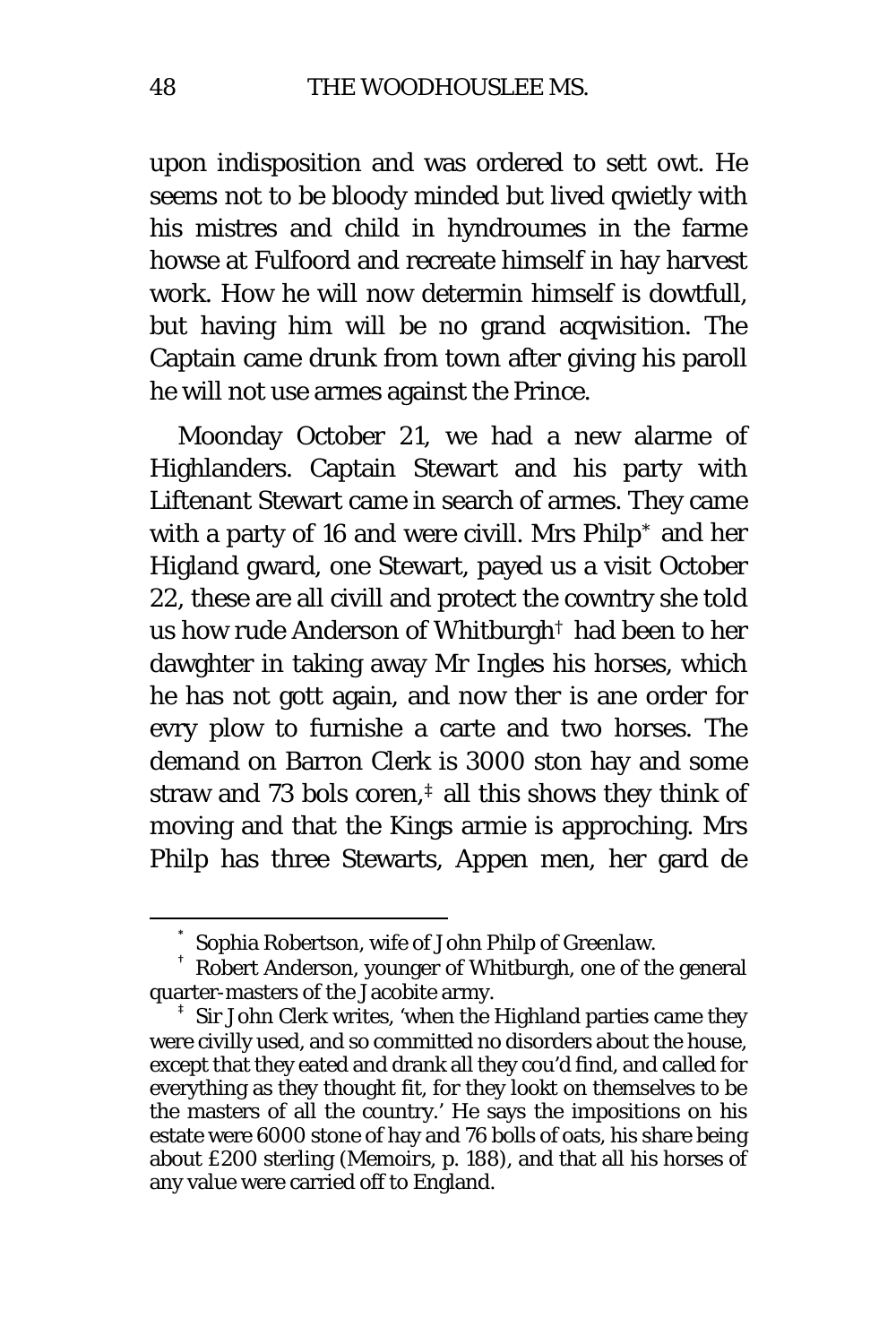corps at Greenlaw, she had them at Glencors Church with her on Sunday, and Mr Wilson prayed more then ordinar in his Whig way. She did us the fawour to wisit at Woodhowslea in a chese with one of her Stewarts ryding in armes by her. They were civil, this was October 22, and on the October 23, came the theeving gang 11 of them. I knewe some of them by eye sight had been former visit. We had sent of to Greenlaw and readely came Hewgh Stewart and the other two Mrs Philp's captains, but the rogwes gott off throw the tulls from Castlelaw and as they went along fyred and wownded the sheep upon Leeps hill, but got non of them. Carenwath's brother Philip Lockhart followed them up owr avenew and spok them cavelierly, and we gave these rowgs milk and bread and had no harme, but it was the same gang had stoll owr linings.

This October 24, 'tis said Prince Charles has fixed his headqwarters at Dalkeith in Duck Balclwghs howse or palace there. I hear now he only comes and goes betwix this and the Abby.

October 25, two of Greenlaw gward Donald and John Stewarts[\\*](#page-48-0) came and dined with us. Donald is a strong man seems past midle age, the other I gwess to be past 36 by a story he told of his being sheering at Lochen with Sir John Warrander abowt twenty years agon, and that Sir John was to have retained him for his servant. He said he had been this expedition at

<span id="page-48-0"></span> <sup>\*</sup> Probably Donald Stewart, brewer in Tycharan in Appin, and John Stewart, brewer in Creganich, Lismore Isle, both Serjeants in the 'Rebel Army.'—'List of Persons Concerned in the Rebellion,' *Scottish History Society,* pp. 288-89.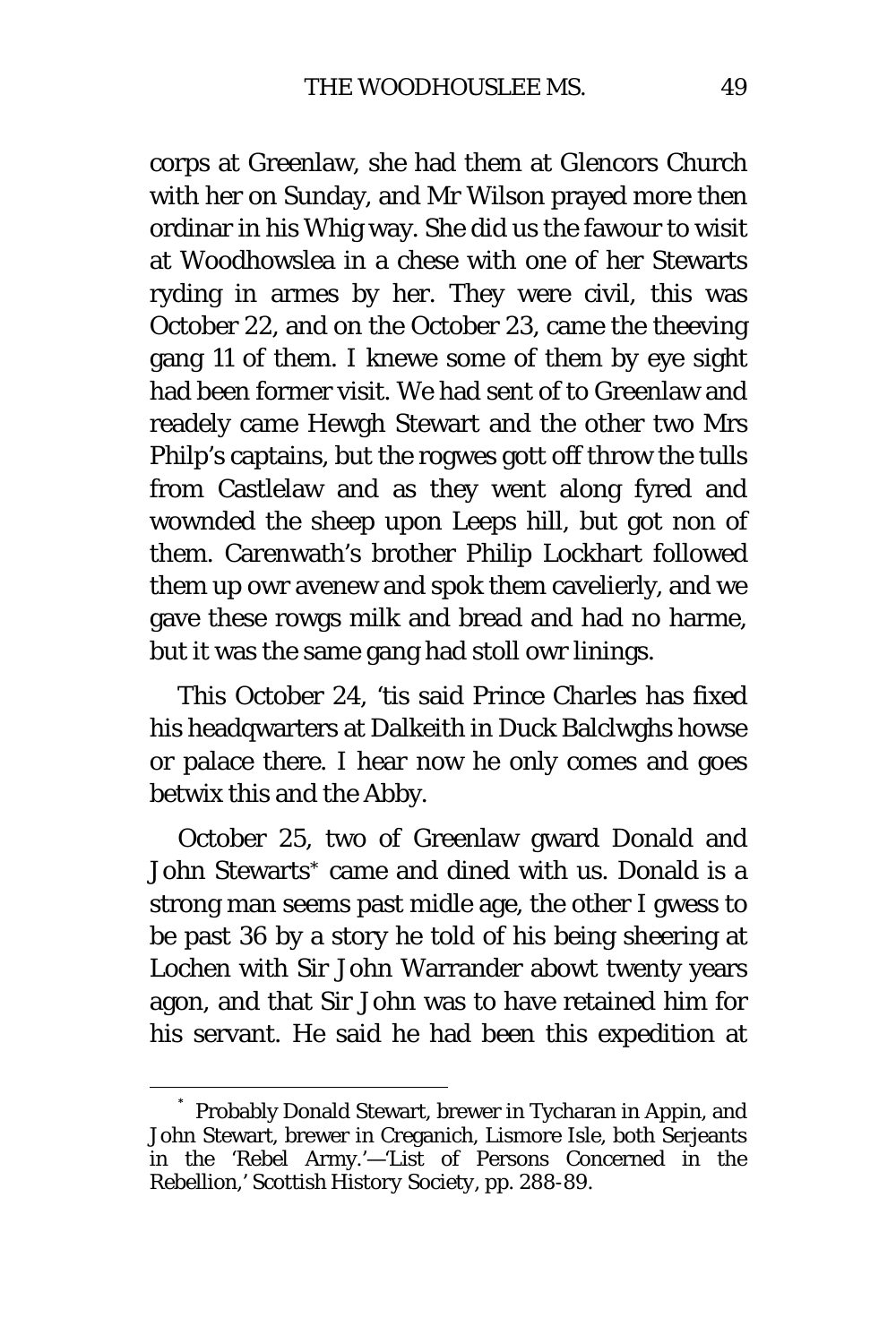Dunbar and browght in William Sandelands prisoner. They gave us accownt of ane accident happened at the howse of Shank. Lord Elches<sup>[\\*](#page-49-0)</sup> lives ther, and Captain Stewart from Roslen went to that hows in qwest of armes, and when at 12 diner all the party were in the kitchen ane idle fellow Clerk a servant in the hows was handling the fyre armes and drew the tricker of a pistoll. It went off and shot one of the Highlanders throw the head. All the others got up and had cutt the poor servant in pieces but the Captan getting up from diner came in and called who had killed the man. The servant owned it was he by accident, so the Captan restrained the fury of the others said he was his prisoner and sent him in under gward to be tryed at the Abby. We had the East Lothian story of the miser they took 800 pownds from. He was shilling peas when they came in and wowld give them nothing, but was so cairfull as to pick up a peas or two [which] had falen; but they searched and hitt upon all his money. They said his nephew and Hew, a young lad in Edinburgh, was called befor the Prince and he has the Princes obligation to repay him the sum but withowt annualrent, when he is possessd of his kingdom. We can have no news but such as the Princes folks think fit to allow to be published. Ther is a report that the Grants are up and yowng Grant at the head of 1300 men, and that Sir Alexander McDonald and his men have joynd the Goverments freinds in the North. Earl of Lowdon is there, who escaped from Prestonpans field, and it is said is to raise the Campbells.

<span id="page-49-0"></span> <sup>\*</sup> Patrick Grant, Lord Elchies, died 1754.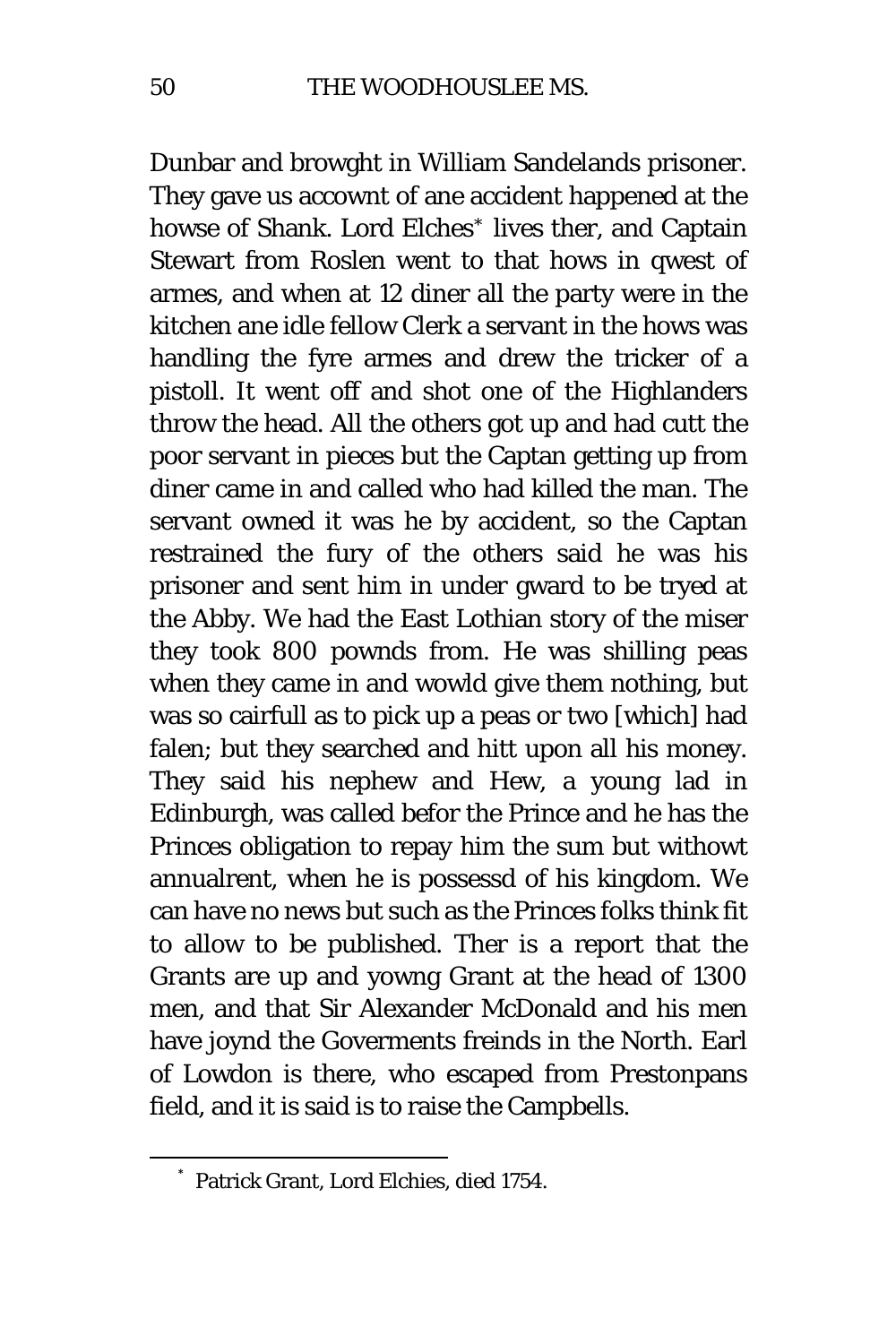October 30, this King's birthday, I from the Hills heard the Castle give two rownds, and the men of war from the Firth 130 guns. The expres came with ane accownt of Martha Blair's death yesternight at 9; she is to be buried on Fryday. he the express tells Mrs Hamilton is dead destracted. She is a dawghter of late Sir James Bell's and married Bangowr's brother the nationall poetic good for nothing lad. He had acqwentance of Prince Charles at Rome and joyned him here upon which she turn'd melancholy and is now dead last night. Will Kichen's howse at the end of Wrights howses was pileged and they took blankets and cloaths both of his own and work he was making for others as taylor.

Ereskin the bruer is a qwacker,[\\*](#page-50-0) and he was robbed and plundered. He went and complained to the Prince in the blunt plain way of that people he said 'freind Charles, George his men when they came took a parte but thy men have taken all from me, Charles thow art seeking a crown but this is not the way to obtain it.' The Prince said if he cowld know and poynt owt who had done this he showld have redress Erskin answered 'Charles thow owght to know thy men and keep them in order I am not conserned to know thy freinds,' and so he was dismissed.

Fryday, November 1, the Higlanders evacuat

<span id="page-50-0"></span>Thomas Erskine, a son of the Rev. Philip Erskine of Parsonfield in Northumberland. He became a Quaker, and preached in Edinburgh from 1728 onwards. He married, 1st, 1723, Mary Gelly or Jaffray; 2nd, 1734, Margaret, daughter of George Miller.—*Information from* W. F. Miller, Esq.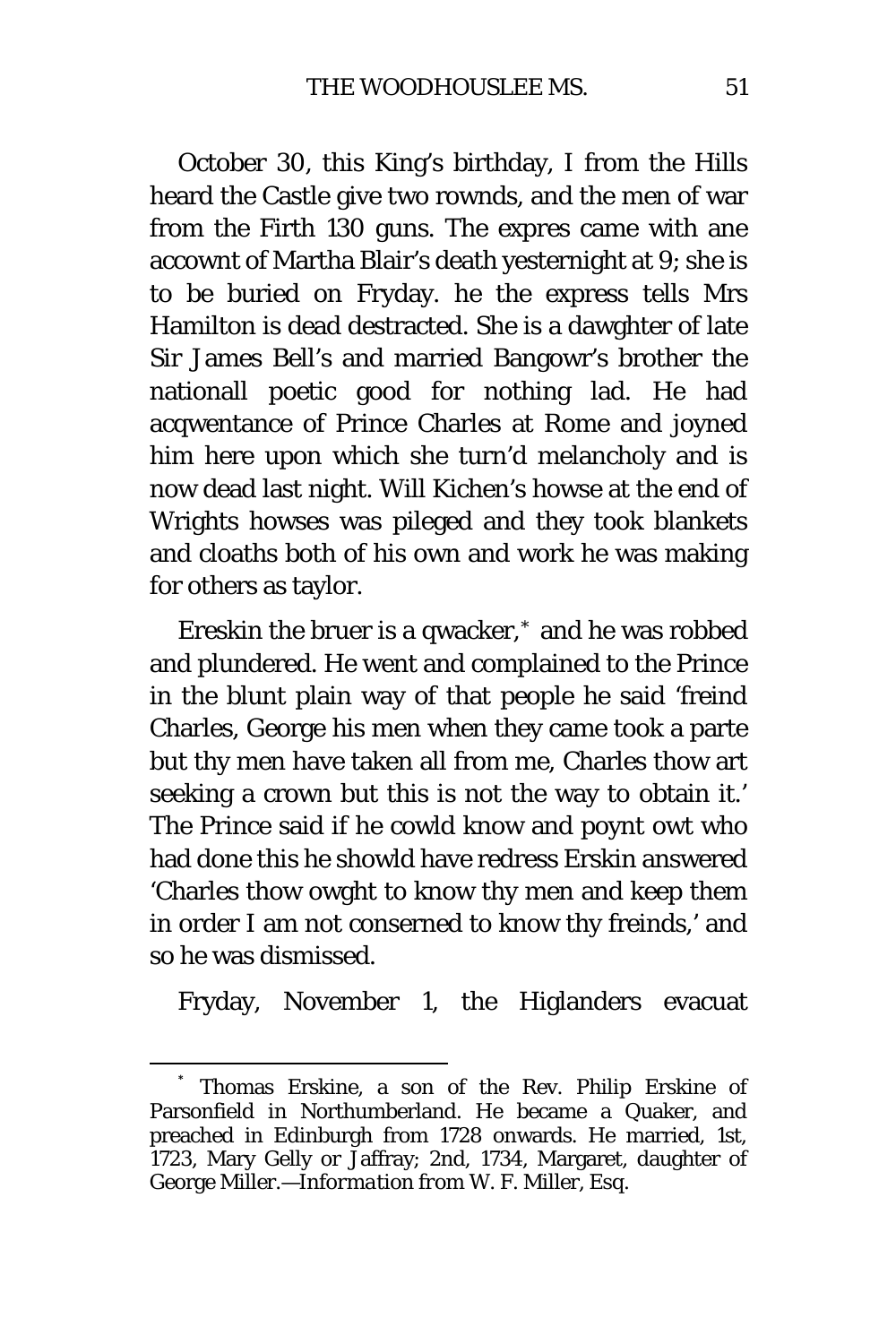Edinburgh and the Prince went to Pinkie;[\\*](#page-51-0) and one Saturday and Sabath they marched throw Rosslen Muir and by Auchendinie Bridge for the sowth. They have gott gwardes in forme for the Prince and they have a trowpe of gentlemen in huzare dress with furred caps, long swords or shabbers, and limber boots. The Secretary Murry's lady eqwiped her self in this dress with pistols at her syde sadle, and her cape on distingwished with a white plumoshe fether. I saw them with my prospect distinctly on ther long march along the muir horse and foot going down to Milton Milne near Glencorse. They halted one Saturday at Greenlaw and had enterteanment from Mrs Philp at her howse of Greenlaw, the Duke of Athol as they call him and Pearthshir gentlemen &c. lodged ther. Collonell Warran ane Irish man and ingeneer with some of ther officers were one Satwrday night at Glencorse howse with Mr Bothwell [†](#page-51-1) and Captain McNeill the Highland useless captain. I had some of Warren's gasconad Irish storys from Mr Bothwell abowt his battery he had erected at Alway to defend the pass and of his red hot ball he was to burn the men of war with. The disorderly armie sowed destruction wher they marched and seased the cowntry horses on all hands they took all the fowr from poor Stewart tennant in Glencors Mains that Sabath morning; and on Satwrday took of Mr Willson the minister's horse and all they cowld lay hands on. They had above 150

<span id="page-51-0"></span> <sup>\*</sup> He went the night before.—Blaikie's *Itinerary [Scottish History Society],* p. 23. † Henry Bothwell of Glencorse, in 1734 he assumed the title of

<span id="page-51-1"></span>Lord Holyroodhouse, and died in 1755.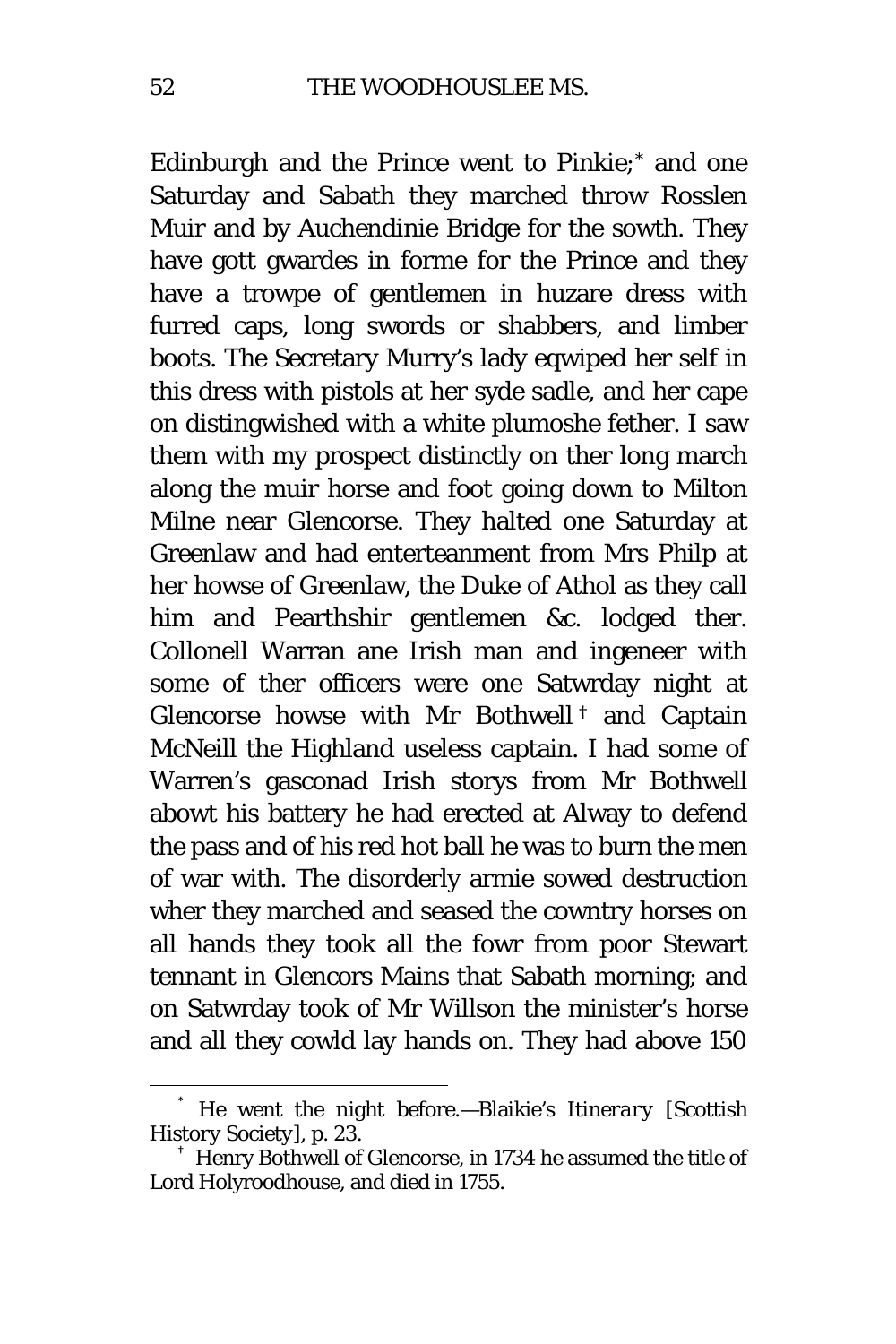wagons and cartes with provision amonition and bagage, and all Generall Cope's wagons they had taken at the field of Preston. One Sabath morning they marched off from Greenlaw with pypers playing &c. towards Pebles. The church bells had rung and I went to church, but Mr Wilson thowght it not expedient to preach, so I went in and heard Stewart the tennants dismall accownt, and Mr Bothwell of the loss of his two horses and Captain McNeill of his horse furnitur and boots, for horse he has none; and one my returne, at a distance saw ane other sqwad bag and bagage pass to joyn the rest. The Prince was said to be with these and proposed to ly at Pebles. They were hard upon Baron Clerk's tennants and horse and upon the town of Penniecook, and took horses and all. Severall deserted from there armie and the country people had many horses off among the hills. They had sett Fryday for bringing in the Cess and many upon the proclamation came in on horsback, and this occasion they took to sease all the horses and got many. As I came from Glencorse Church, Sabath, November 3, I saw an Edinburgh hyrer who letts cheses in qwest of his horses; they had taken all from him. I told him they were to randivowz at the Howgate mowth beyond Achendinnie, wher he might come up with them. It was but two myles ryding, but I dowted to little purpose. We took the ordinary precawtion of secreting owr things and hyding owr horses, but God be praised we had no disturbance tho they marched so near us as short two miles.

Monday, November 4, the schen is shifted; the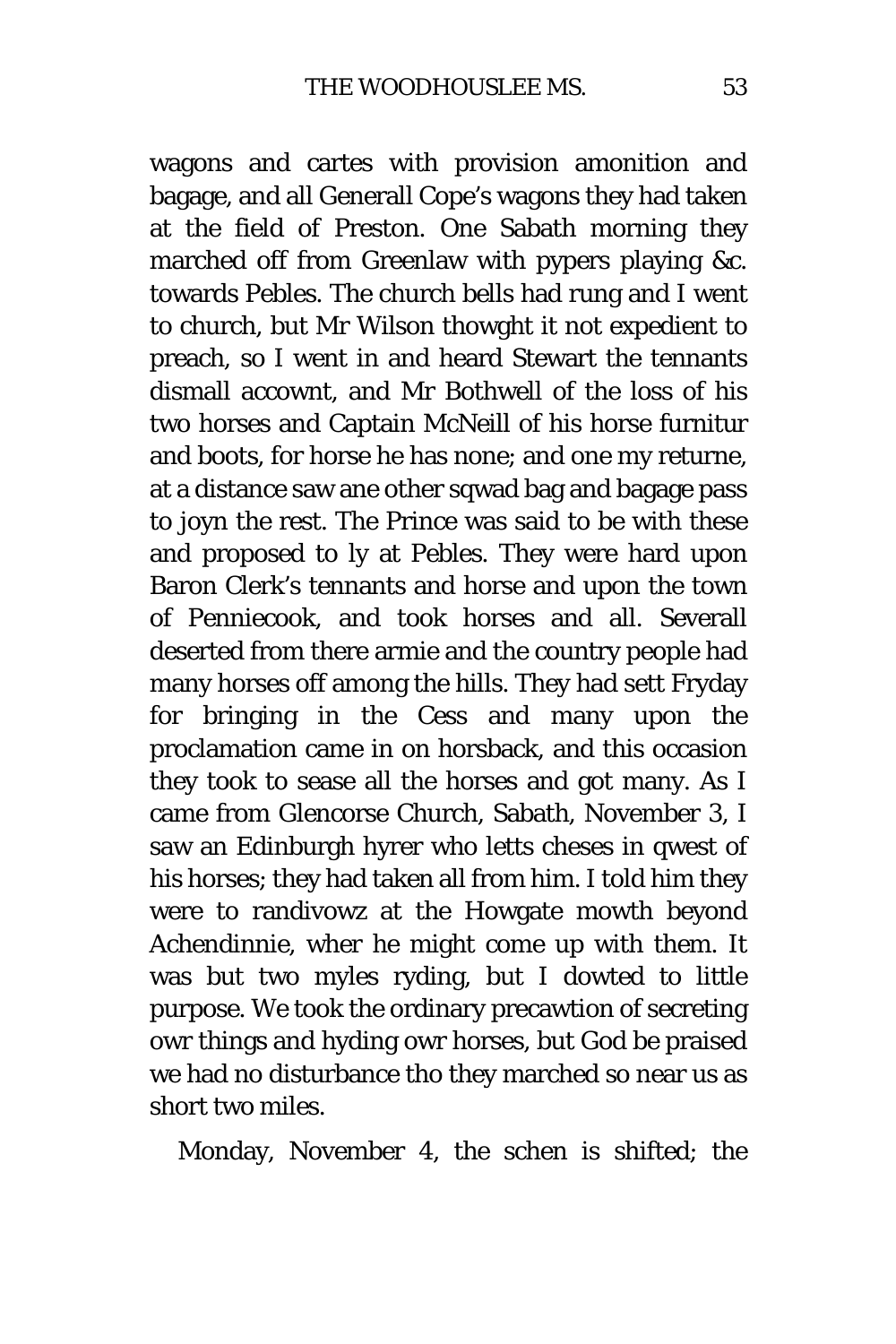Highland armie is marched for Peebles and there Prince with them, and many of them deserts throw the hills.

Three of them made resistance, but were catched two of them and disarmed at Castellaw. They browght them to Woodhowslea with a gward and one of them was wownded in the head with a ston and all bloodie. They caryed them forward and at Boghall took five gwinees and a crown off them. They had gott the armes from him that fled and fyred his gun after him, but missed him. Some of the cowntry men were wownded in the hands in apprehending them, and November 5 they lodged them in the Castle of Edinburgh.

November 5 as I returned from Edinburgh at Buckstain I met from Swanston a sett of cowntry men carrying in 3 Highlanders and using them not tenderly, but the gang have irritat the cowntry by there pilfering and oppression and they ar seased everywhere and taken to the Castle of Edinburgh and there money and things taken from them. 'Tis reported abowt 1000 have deserted since they went sowth. The fellow was ownded when taken at Castellaw had a furr hatt and shirt with Camrick ruffells down the brest and very clean and white where not bloody he caled his name Cameron when I asked him, but had no dowt robbed the shirt. Abowt the begining of November A. Stewart, late Lord Provost, in going to London asked Generall Wade's pass, he being member of the House of Commons. The Generall said he showld have it but that many things were said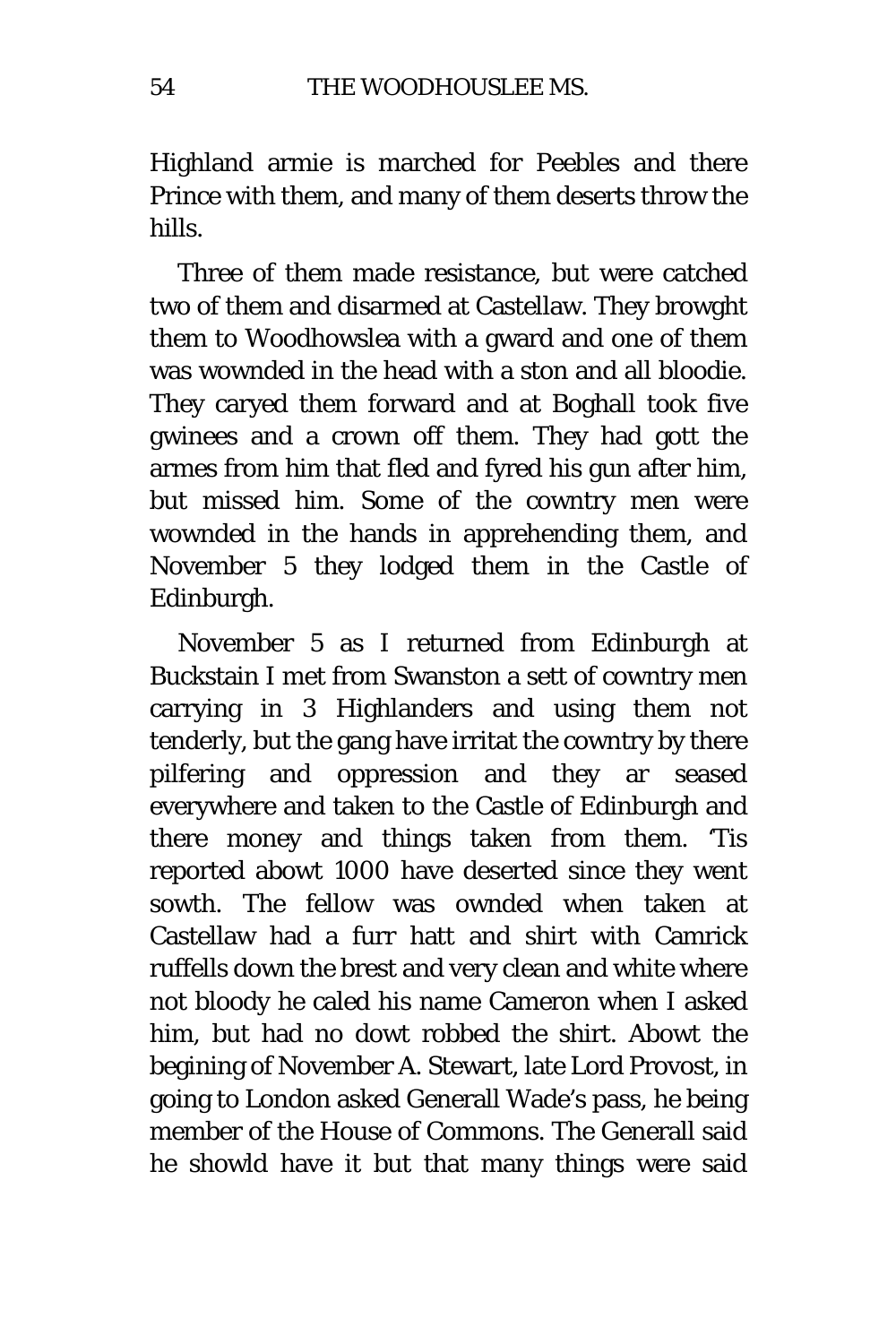against him, and he wished he might clear himself, and Lord Trawly asked if he carryed up ane address from the City of Edinburgh[\\*](#page-54-0) to the King it was au reang [all wrong?]. The provost went on his jurny and was no sooner arrived but the Goverment put him in custody of two messengers. Carenwath is in custody of our mony the messenger.

Sir James Stewart 'tis said went from Weems to Perth, and from that to Aberdeen, and took shiping for France; and the Duager popish Cowntess of Strathmore with him. She was a dawghter of John Earl of Dundonald, they are both degenerat Protestant, and owt of the way of there ancestors.

This November the rebells after taking Carlyll have got the length of Manshester.

To write of the transactions of the letter parte of this year 1745 is to write of wonderfull things. A poor Italian prince C. Stewart, from Lochqwaber in the obscurest corner of Britain, with ane ill-armed mobb of Highlanders and a bankrupt Twedall laird bis secretary, and bagpypes surprising Edinburgh o'rruning Scotland at Cockeny, defeating a Royall annie, penetrating in to the heart of England, seasing garisoned towns, proclaming a King in spight of a mighty King with some six milions in hand, with powrfull armies and fleets and many generalls, and the Parliament of Great Britain now sitting to support all. This Prince making his progress after a mock prince had in Jun and July stroled abowt personating him

<span id="page-54-0"></span> <sup>\*</sup> Short in the MS.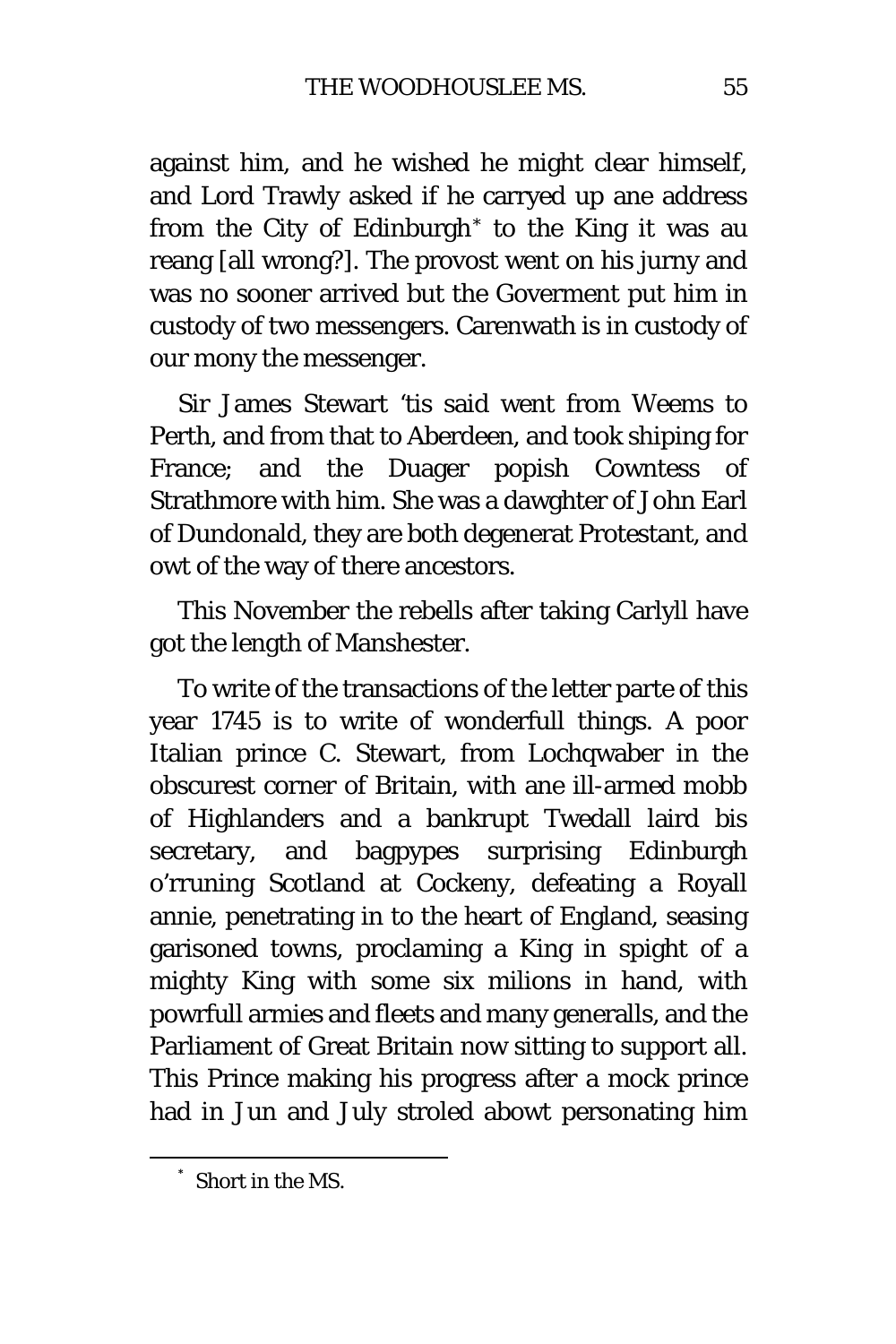and scatering pretended titles of honowr, and this plot and rebellion hatched and carryed on for two years befor it brok owt. Yet this Prince landing so obscurely, with 7 persons, was able to make such a figure shows want of inteligence and conduct in the administration and must stand a blot in the British history to latest posterity—Qwis talia fando—Mirmidonum Dolopumve Dolus [Galica Fraus] vel durus miles Ulixes *[sic]* montani [Hardy Prince Charles] Temperet a lachrimis—Intier victory by Will[iam] D[uke] of Cumberland over the rebells on Drummossy muir near Colloden April 16 Wedensday 1746, and Prestonpans and Falkirk defeats under Generalls Cope and Hally repayed with interest.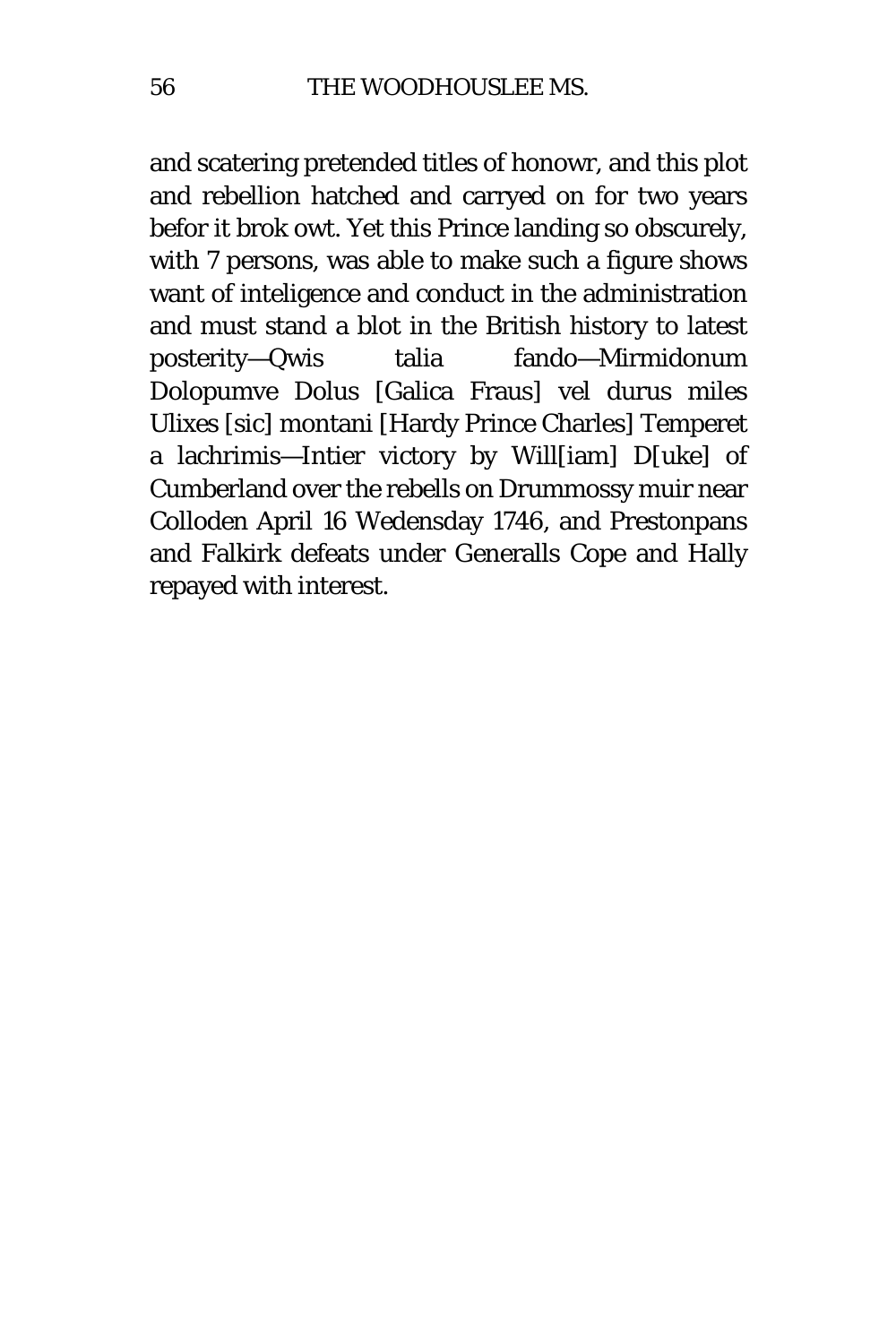### ADDITIONAL PAPERS RELATING TO THE REBELLION OF 1745.

To the Author of The Calladonia Mercury. Sir, By the blunders of owr Regence and Scots ministry and the treachery of the Lord Provost of Edinburgh, and by the ill conduct of owr Generall, there has been a wonderfull reverse of affairs and withowt having recowrs to miracles we see what a weake administration withowt inteligence have browght affairs to in this place.

The key of the nation was given up when Generall Cope past Stirling and penetrat too far into a montanows woody cowntry, full of dangerows passes and defyles, and was obliged to fly and leave a desperat enimie ane open passage into a well cultivat plentifull cowntry; and yet this had not been attended with all the bad conseqwences has followed had a liftenancie been named and the melitia disiplined and armed, or had Edinburgh been under a Whig administration, But a well affected church and city were discouraged by those who owght to have raised and conducted a spirit for liberty and self defence no liftenancy sent down it was said by the Provost of Edinburgh to be contrair to law to ryse in armes to protect owrselves. The Kings Advocat told the Church for them to emitt a seasonable warning against popery and arbitrary power was to alarme the cowntry; when the town of Edinburgh asked if it was contrair to law for them to arme and pay 1000 men in there own defence, he wowld give no answer and wowld not write to Cowrt for a warrant unless they cowld assure him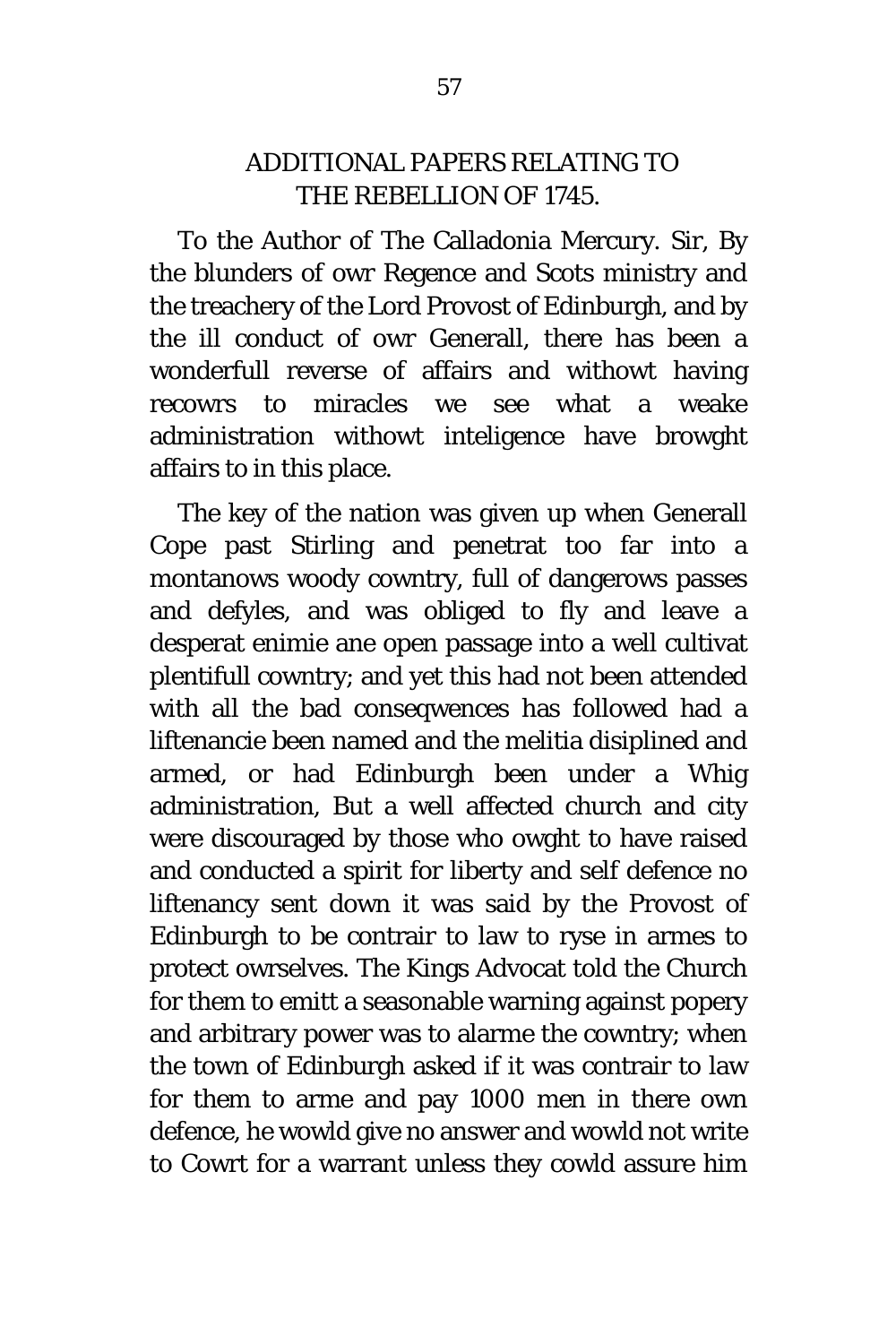fully they cowld procure a subscription for ther pay. All was drame (?) and delay, and the resolutions the Whig partie forced the provost and Cowncill into were never execut till it was to late and there was a heavy management in the wholl such a disconcerted moble as we became were ane easie pray to 4000 Highlanders. The panick was industriowsly spirited up and the honest resolut partie had nobody they cowld confid in. They saw the Higland chiftans had all the inteligence and the plott was well laid and conducted A popish Italian prince with the oddest crue Britain cowld produce came all with plaids, bagpips and bairbuttocks, from the Prince to the bagage man. The consternation incressed; they rushed in at the Netherboll port which was throwen open September 17; seased the town the town gwarde under there armes and got all the trainband magazin and turned owr cannon against us. They mett ane armie had been flying befor them in there own cowntry and had by longmarches and a voage got sowth of them but withowt the most valowable defensive wapon ther swords, and these as timerows deere became there pray, and they stoll a victory from ane uncatiows Generall; and now Sir yow pretend to give yowr advice to the ministers of Edinburgh as to ther duti on this occasion ....

(The paper goes no further.)

October 12. This is now the fowrth silent Lords day in Edinburgh. Look O Lord upon the manyfold desolations of that place and make them in it consider ther manyfold former abominations. How do the walls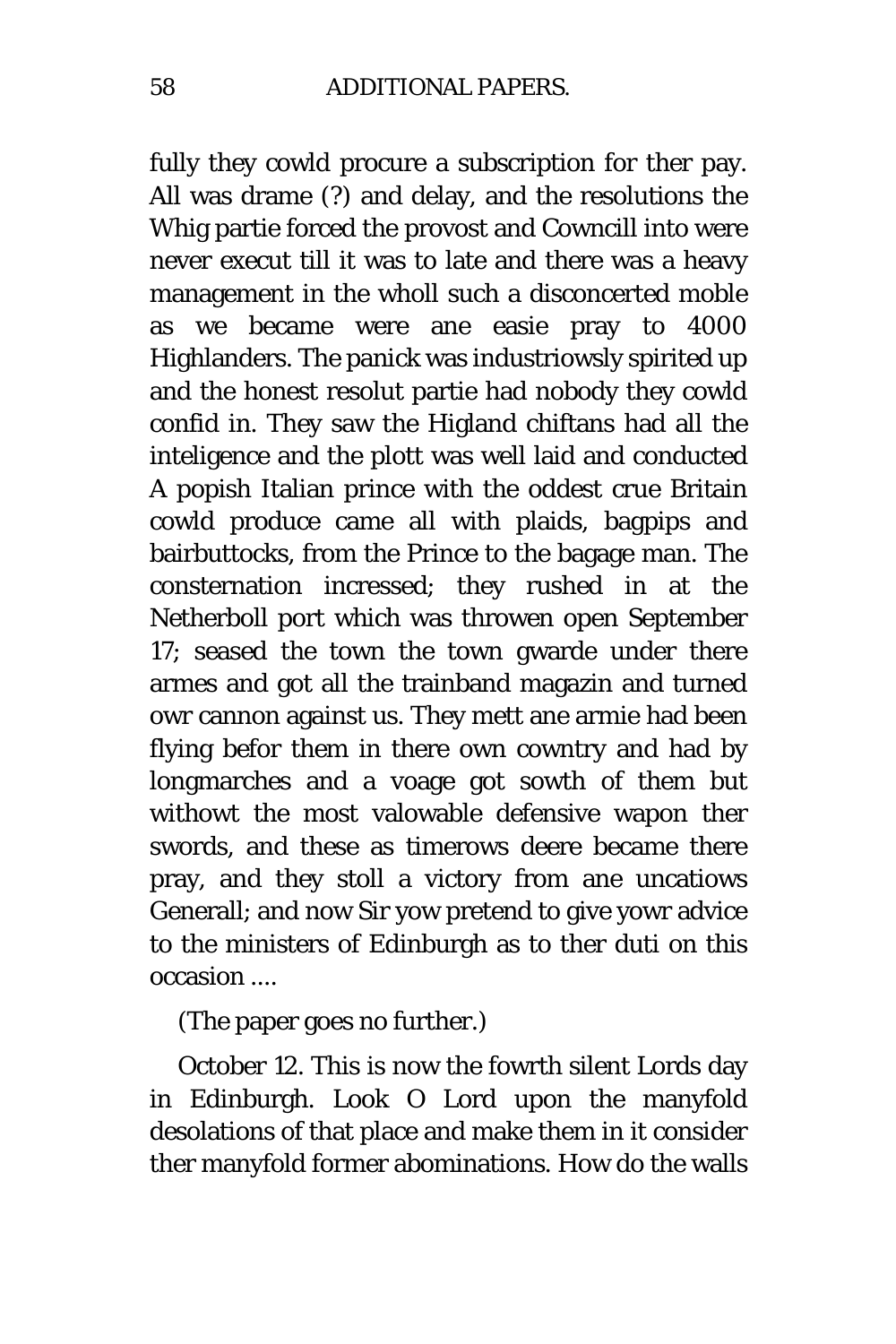murne for the stage plays dancing assemblies and consorts of musick, there fullness of bread and lawghter is turned to sackcloath and ashes. In the midest of it ther is no magestracy nor rowle in the place. It is as the calderon and the inhabitants as the flesh in the pott yet 0 Lord hear the many importuning prayers ar put up by Thy remnant for owr deliverence, and make not a full end, for both citie and cowntry abowt are in owtmost destress and terror and it is time for The to work Lord, that we be not as Sodom and Gommorow the cities Thow overthrow in Thy wreath. 0 Lord, make owr enemies for they ar risen up against The, make them as Zeba and Zalmuna; make there carcases fall as dung to fat the land for they have brock all the lawse of hospitality and humanity.

May ue see no more sheans of bloodsheed and confusion O Lord. Rebwk the ambitiows the ambitiows, the prowd, and cruell men have risen up against us, and turne the cowncils of these unto foolishness and lett not men be as the fishes of the sea to swallow up and devowr one another. Owr Cowncils are weake and disconserted and our rowers have browght us into deep waters. Lett us not be brock by the east wind in the midest of the reaging of the seas. Thow rowls in the raging of the seas and overrowls the tumults of the people. The waters have lifted up themselves on high, the trowbled seas throw up myre and filth, the dreg and scum of a nation have trowbled the waters; twrn there broadswords into prooning hooks and there spears into plow shears; lett the edge of there deadly wapons pearce the sowls of the